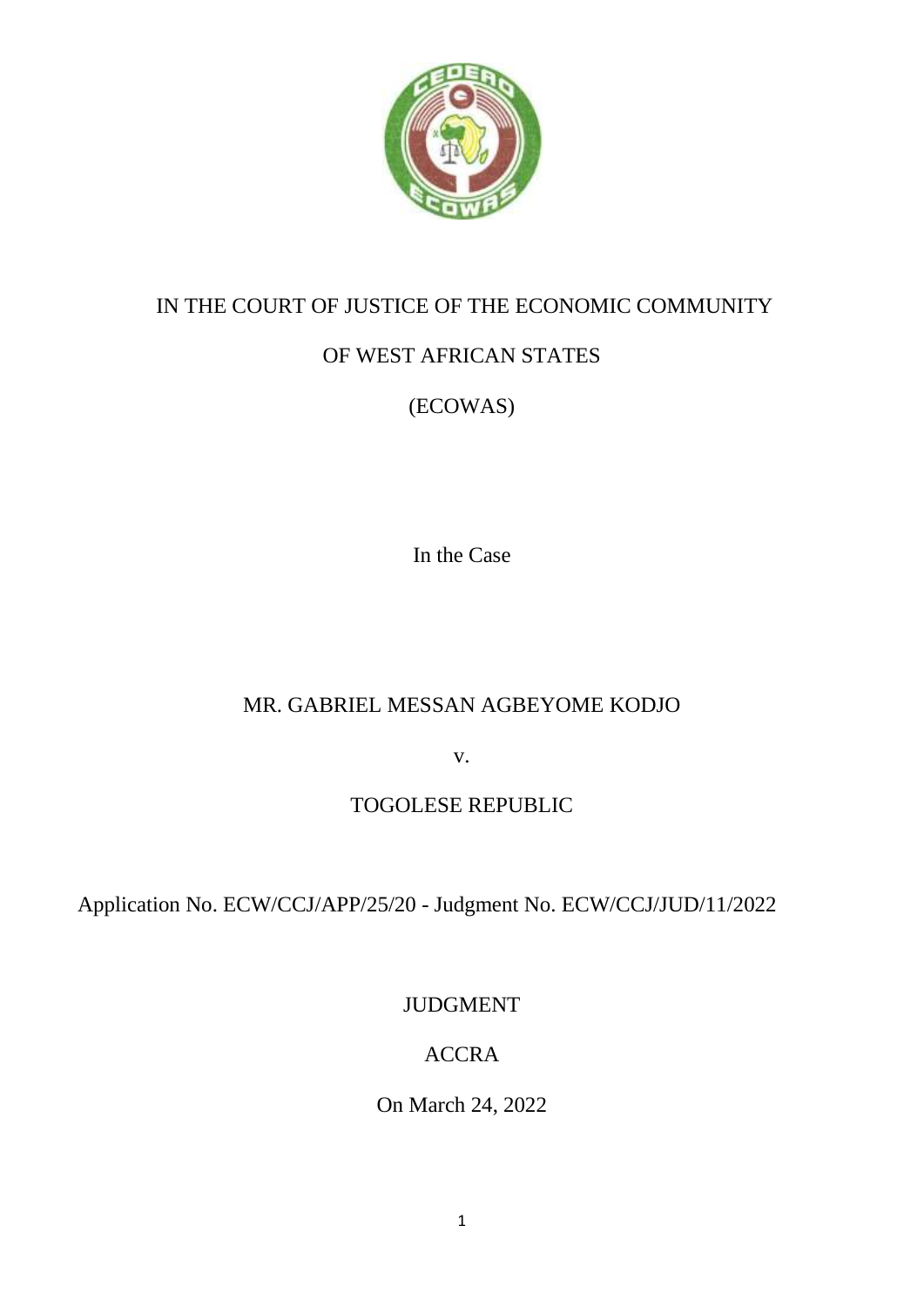#### APPLICATION No ECW/CCJ/APP/25/20

#### JUDGMENT No. ECW/CCJ/JUD/11/2022

#### **BETWEEN**

# MR. GABRIEL MESSAN AGBEYOME KODJO.......... APPLICANT And STATE OF TOGOLESE REPUBLIC ....................RESPONDENT

#### COMPOSITION OF THE COURT

Hon. Justice Dupe ATOKI – Presiding

Hon. Justice Keikura BANGURA – Member

Hon. Justice Januária T. Silva Moreira COSTA- Member/Judge-Rapporteur

#### ASSISTED BY:

Mr. Tony Anene MAIDOH ……………………………...…. Chief Registrar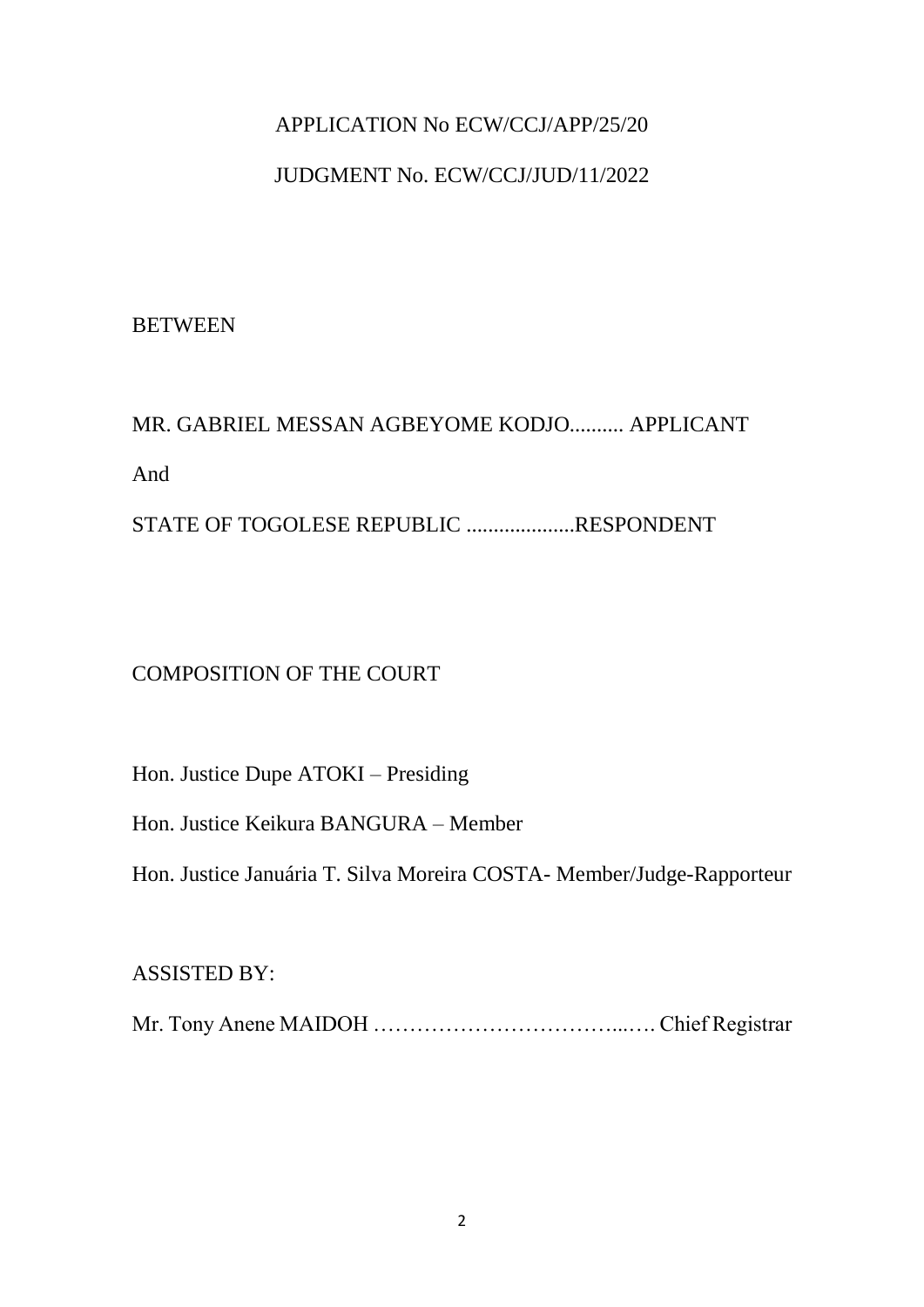#### **I. REPRESENTATION OF PARTIES**

Mr. Kouadio N'Dry Claver

and

Mr. Darius Atsoo Kokou ..................................... Counsel for the Applicant

Le Ministre de la Justice et des Relations avec les institutions de la République et ayant pour conseil La SCPA Aquereburu & Partners ............................................................................ Counsel for the Respondent

#### **II. COURT'S JUDGMENT**

1. This is the Court's Judgment read in a virtual public hearing, pursuant Article 8 (1) of the 2020 Practical Instructions on Electronic Case Management and Virtual Sessions of the Court.

#### **III. DESCRIPTION OF THE PARTIES**

2. The Applicant, Mr. GABRIEL MESSAN AGBEYOME KODJO, born on October 12, 1954 in Tokpli, of Togolese nationality, former Prime Minister, former Speaker of the National Assembly, President of the Patriotic Movement for Democracy and Development (MPDD), Member of the National Assembly, resident and domiciled in Lomé.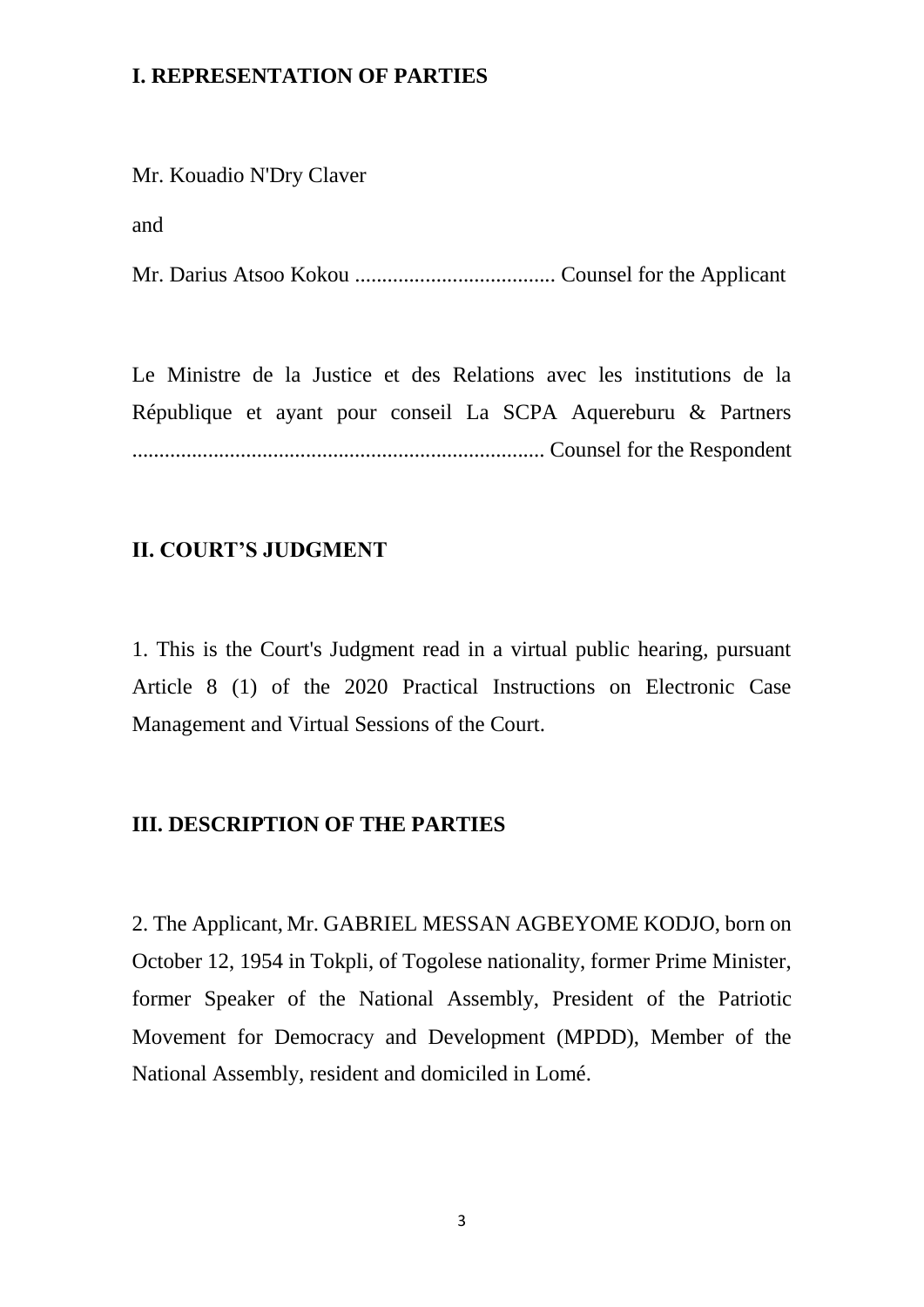3. The Respondent is the State of Togolese Republic, a member of ECOWAS and signatory to the African Charter on Human and Peoples' Rights, hereinafter the African Charter.

#### **IV. INTRODUCTION**

4. In the instant case, the Applicant claims the violation of his human rights, namely, the right to equity, the right to freedom of expression and the right to liberty and security, because, on the basis of the requisition from the Federal Attorney and subsequently from the Attorney General of the Supreme Court of Togo, alleging that the Applicant was seriously suspected of having committed criminal offenses, the Speaker of the National Assembly of Togo, by resolution and deed dated 16 March 2020, proceeded to waive the immunity of the Applicant as former Speaker of the National Assembly, in violation of his right of defense.

5. That further, the Applicant's immunity having been waived, a criminal case was initiated against him, in the course of which he was arbitrarily arrested, charged and set free, under conditions or restrictions which violate his human rights.

#### **V. PROCEEDING BEFORE THE COURT**

6. The application initiating proceedings (doc.1A), was accompanied by twenty (20) exhibits and an application for provisional measures (doc.2), which were lodged at the Registry of this Court on June 08, 2020 and served on the Respondent State on June 18, 2020.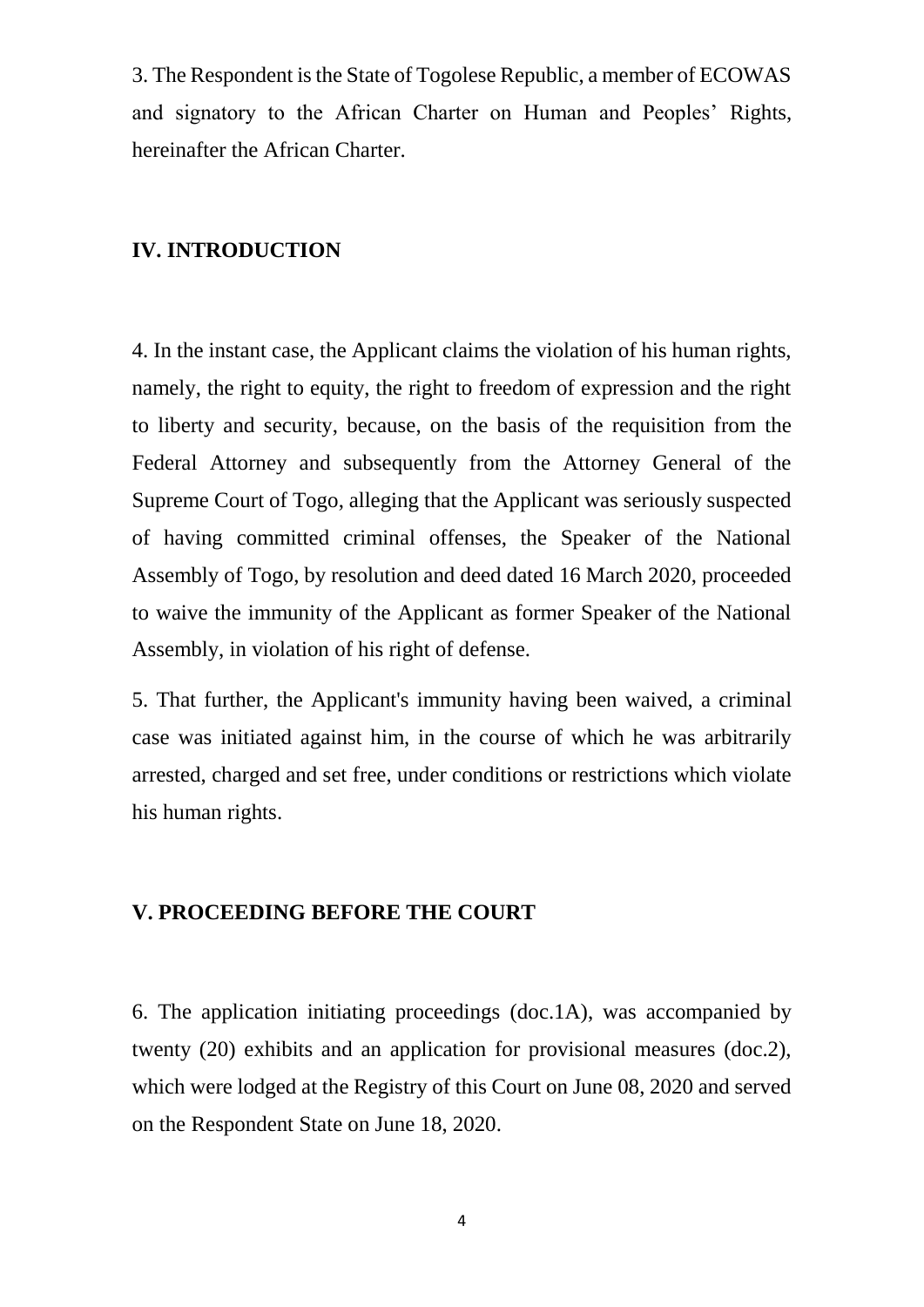7. An additional application for interim measures (doc.3) was filed at the Registry of this Court on June 14, 2020 and served on the Respondent State on July 16, 2020.

8. On July 23, 2020, the Respondent State submitted its response to the application for interim measures (doc. 4), which was served on the Applicant on August 10, 2020.

9. The Respondent State, the Togolese Republic, on July 23, 2020 filed a preliminary objection (doc. 5) and its defense (doc. 6) which were served on the Applicant on August 10, 2020.

10. On August 06, 2020 the Respondent submitted a statement of defense on the interim measures (doc.7), which was served on the Applicant on October 08, 2020.

11. On October 12, 2020 the Applicant filed his response to the defense on interim measures (doc.8), which was served on the Respondent on 10/22/2020 and the Respondent made no comments.

12. On April 29 2021 was held the hearing of the parties, in which only the Respondent's representative attended and made his oral submissions.

13. The judgment of the case was adjourned to 24th March, 2022.

#### **VI. APPLICANT'S CASE**

*a) Summary of Facts*

14. By act dated March 10, 2020, from Maître André T. SAMA BOTCHO, Bailiff, the Speaker of the National Assembly of Togo notified the Honorable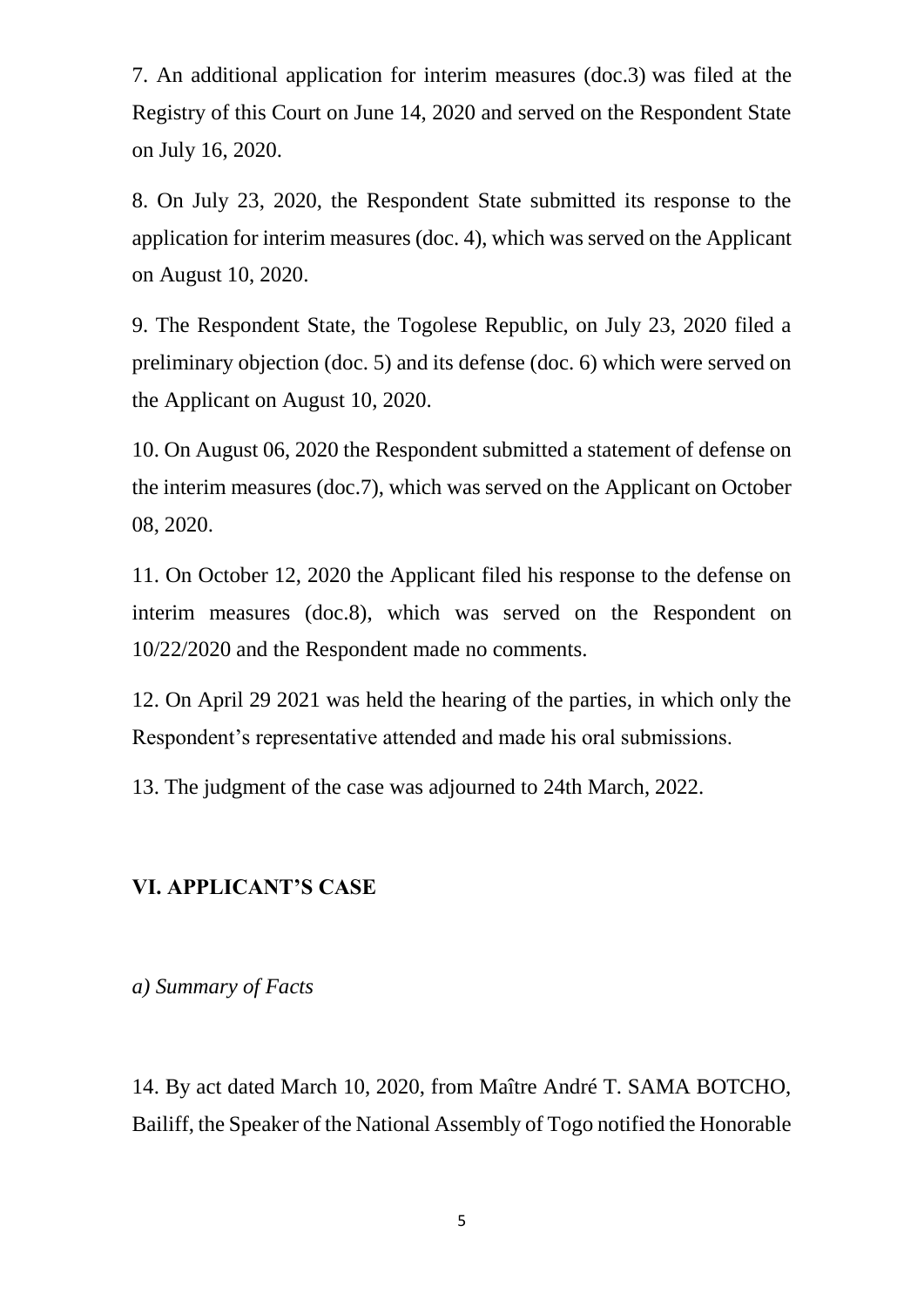Gabriel Messan Agbéyomé KODJO with an original letter with reference 091/2020/AN/SG/PA with same date as above (Exhibit #1).

15. According to the said letter, the Speaker of the National Assembly of Togo informed the Applicant that the Federal Attorney of the Court of First Instance of Lomé had submitted a requisition to her to have the Applicant's parliamentary immunity waived (Exhibit #2).

16. Indeed, by letter No. 1287/PR/2020 dated March 9, 2020, the Federal Attorney of the Lomé Court of First Instance demanded the waiver of the parliamentary immunity of the Applicant against whom there are, according to him, serious suspicions of having committed criminal offenses (Exhibit No. 3).

17. According to the Federal Attorney, the observations and actions referred to in his requisition for waiver of parliamentary immunity "fall within the provisions of the criminal provisions and are qualified as aggravated disturbance of public order (Article 495 (3) of the new Criminal Code (NCC)), dissemination of false news (Article 497 of the NCC), slanderous accusation (Articles 363, 364, 693 and Article 693 (1) of the NCC) and violation of the internal security of the state (Articles 663 and 664 of the NCC)".

18. On March 10, 2020, the Speaker of the National Assembly of Togo, allegedly after hearing the Bureau of the National Assembly and the Conference of Presidents, decided to establish a special committee, responsible for investigating the lifting of the Applicant's parliamentary immunity (Exhibit No. 4).

19. By act dated March 13, 2020, from Maître André T. SAMA BOTCHO, Bailiff, the Speaker of the National Assembly of Togo notified the Honorable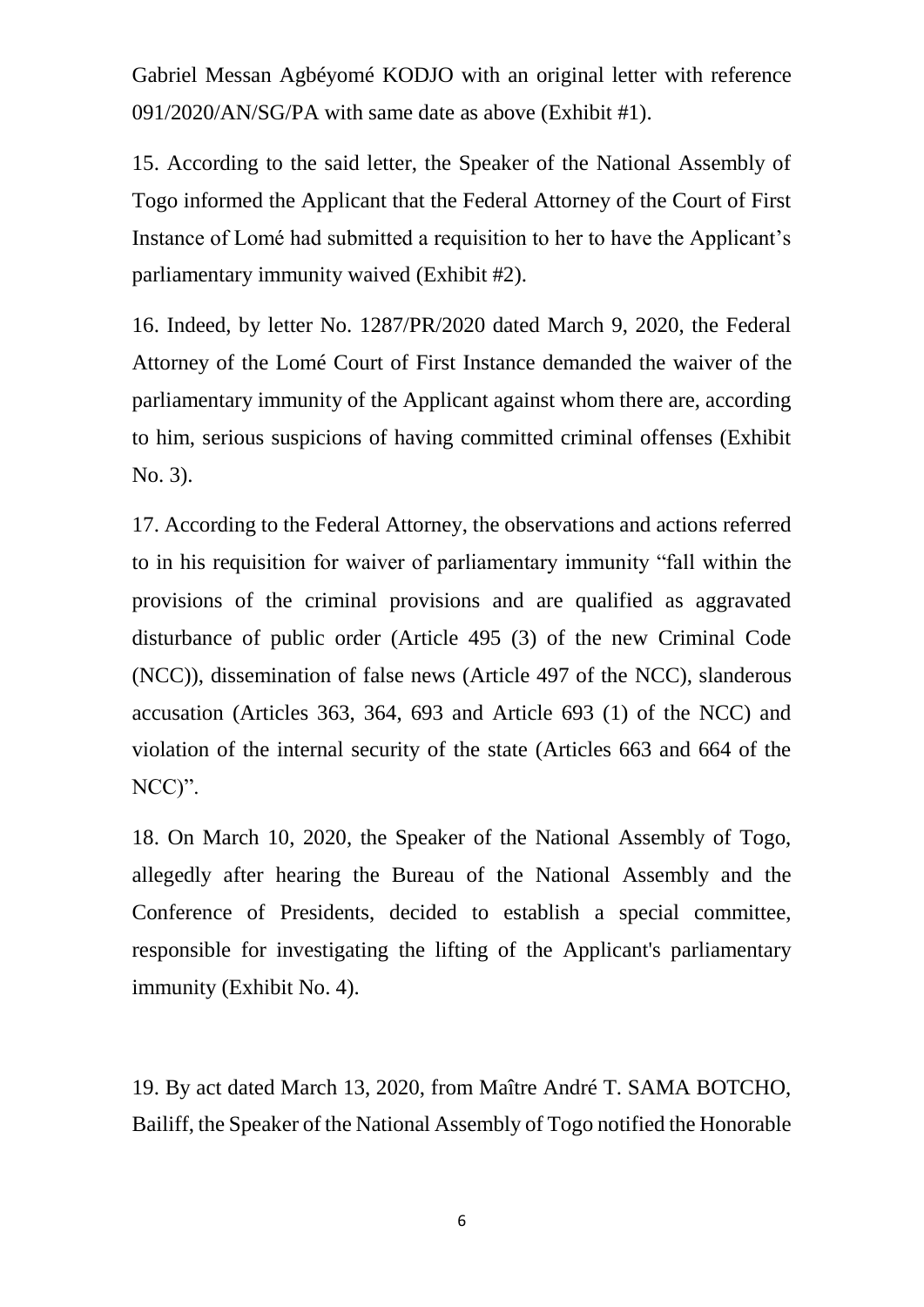Gabriel Messan Agbéyomé KODJO by an original letter with reference 091/2020/AN/SG/PA, with same date as above. (Exhibit No 5)

20. By letter No. 100/2020/AN/SG/PA dated March 13, 2020, the Speaker of the National Assembly of Togo informed the Applicant that the Attorney General of the Supreme Court had submitted to her a requisition for authorization for criminal proceedings against him in his capacity as former Speaker of the National Assembly (Exhibit No. 6).

21. On the same day, the Speaker of the National Assembly of Togo convened a meeting of the Bureau of the National Assembly and the Conference of Presidents to deliberate on the requested authorization for criminal proceedings;

22. By letter reference 14/CS/PG-CAB dated March 12, 2020, the Attorney General of the Supreme Court requested the National Assembly to authorize the prosecution of the Applicant (Exhibit No. 7).

23. By act dated March 17, 2020, from Maître André T. SAMA BOTCHO, Bailiff, the Speaker of the National Assembly of Togo notified the Honorable Gabriel Messan Agbéyomé KODJO by an original letter with reference number 111/2020/AN/SG/PA, dated March 16, 2020, together with the copy of the resolution and proceedings of March 16, 2020 of the plenary session of the National Assembly which examined the requisition for authorization of criminal proceedings by the Attorney General before the Supreme Court against the Applicant in his capacity as former Speaker of the National Assembly; (Exhibit No. 8 - Notification of the letter dated March 17, 2020; Exhibit No. 9 - Letter No. 111/2020/AN/DSH/DSL/SG/PA dated March 16, 2020; Exhibit No. 10 - Resolution No. 001/2020/AN dated March 16, 2020)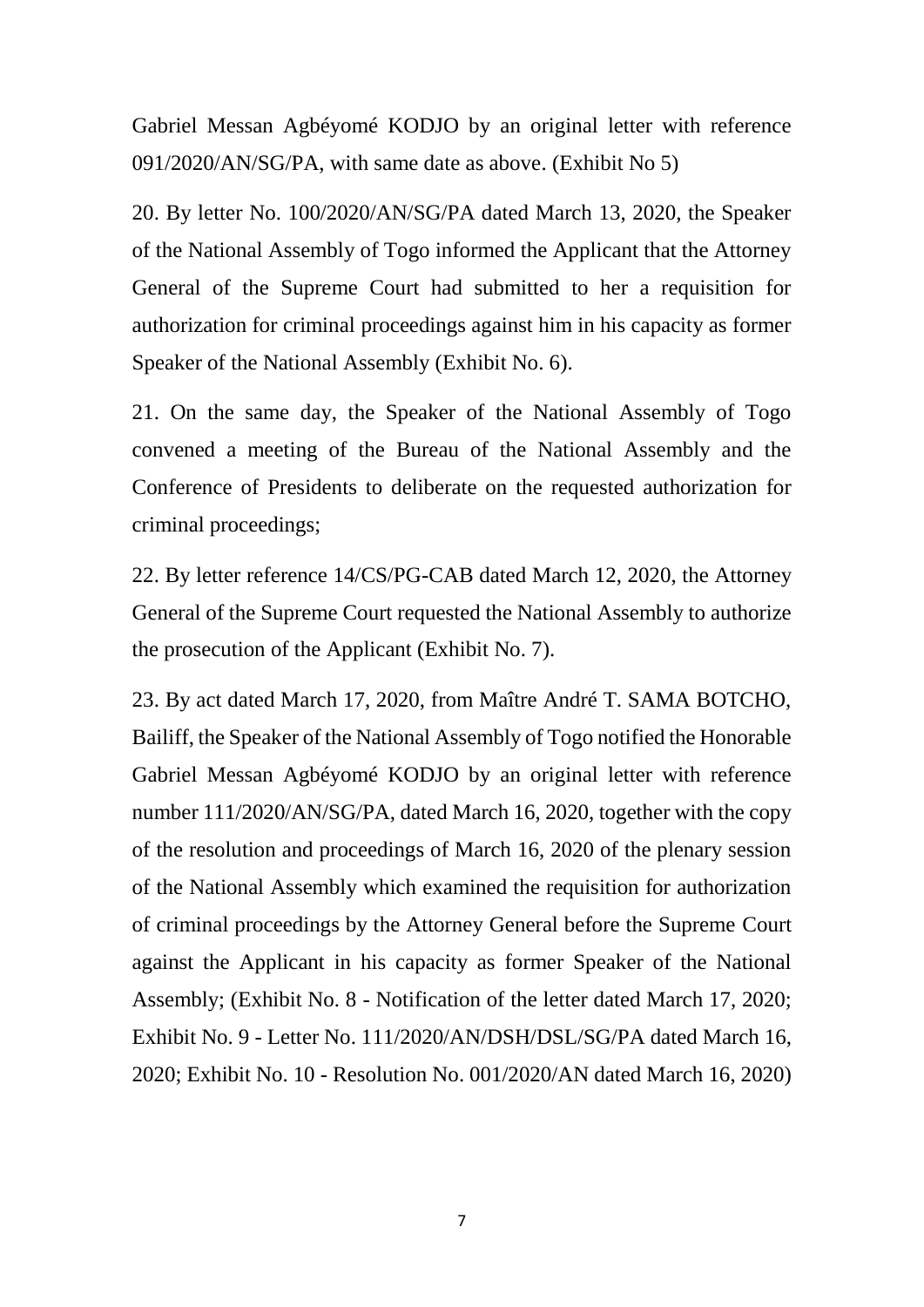24. The Federal Attorney attached to his requisition for waiver of parliamentary immunity a USB key, which was supposed to contain the evidence for his allegations;

25. Mr. KODJO Messan Agbéyomé did not have the opportunity to have access to the contents of the said USB key, neither at the time of the notification by the bailiff of the letter inviting him to appear before the special committee of the National Assembly, nor at the time of his appearance before the committee;

26. The parliament member who represented Mr. KODJO before the committee made such request in vain during his hearing;

27. That the USB key containing the documents attached in support of the Prosecutor's requisition determined the findings of the special committee which were submitted to the plenary on the occasion of the vote to lift the Applicant's parliamentary immunity;

28. In a correspondence dated March 11, 2020 addressed to the Speaker of the National Assembly, the Applicant already denounced the hasty invitation received the day before, on March 10, 2020, at 6:30 p.m., to appear before the special committee for the waiver of parliamentary immunity, which did not give him any reasonable time to prepare properly his defense; (Exhibit No. 12 - Correspondence from the Applicant to the Speaker of the National Assembly).

29. Pursuant to his affidavit dated April 28, 2020, Mr. KPEEVEY Gaby-Gadzo, a member of the Togolese National Assembly, who represented the Applicant before the special committee, as authorized by the Rules of Procedure of the said Assembly, explains how, on March 11, 2020, when he arrived before the special committee, his wish to have the assistance of a lawyer was denied since the lawyer accompanying him was prohibited from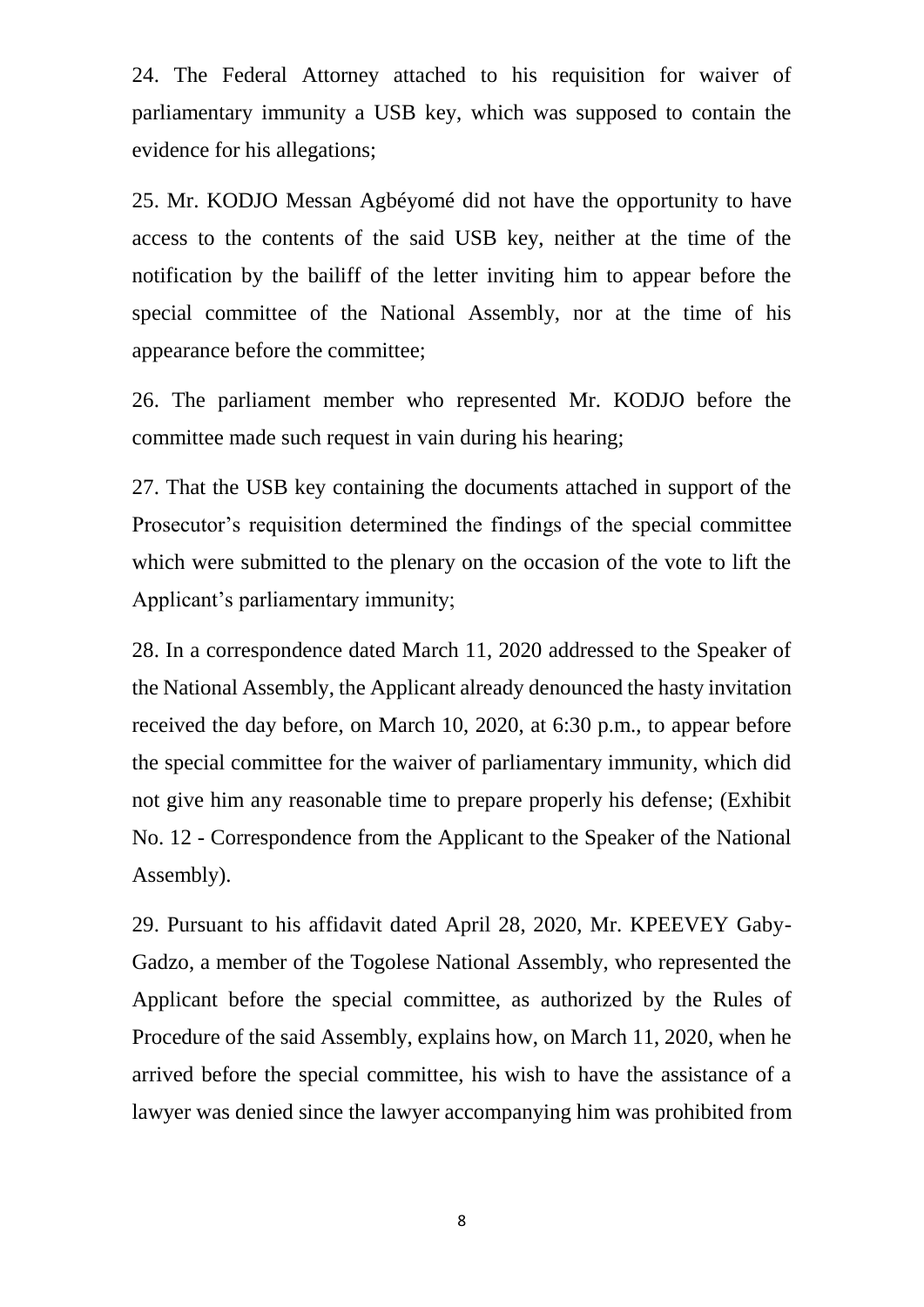attending the hearing; even his proposal to allow him to consult with his lawyer, who would be in another room if necessary, was rejected by the committee*;* (Exhibit #12 - Affidavit of Mr. KPEEVEY Gaby-Gadzo, Member of the Togolese National Assembly and Exhibit no. 13 - Diplomatic passport of Mr. KPEEVEY Gaby-Gadzo).

30. The Applicant is a political figure who has held positions of primary responsibility at the state level - Prime Minister, Speaker of the National Assembly and continues to play an active role at the political level, first, as Chairman of a political party, duly constituted, then Member of Parliament in the National Assembly and Chairman of the National Defense Commission.

31. The third condition, associated with the Applicant's release after his accusation, reads as follows: "Prohibition on making any statement tending to call into question the results of the last presidential election on February 22, 2020."

32. Since April 24, 2020, the Applicant has lost any freedom to express himself about the February 22, 2020 presidential election, an important political event in the political life of Togo, which concerns all Togolese citizens, and even more so the Applicant as a politician engaged in a legitimate competition for power.

33. Moreover, the third condition attached to the Applicant's release after his indictment prevents him from exercising his entitlement to damages, in that he is considered to be the person who won the February 22, 2020 elections, thus holding legitimacy even if the results officially proclaimed by the Constitutional Court deprived him of legality.

34. That the State of Togo, through the dean of investigative judges of the Lomé First Class Court of First Instance, by imposing on the Applicant the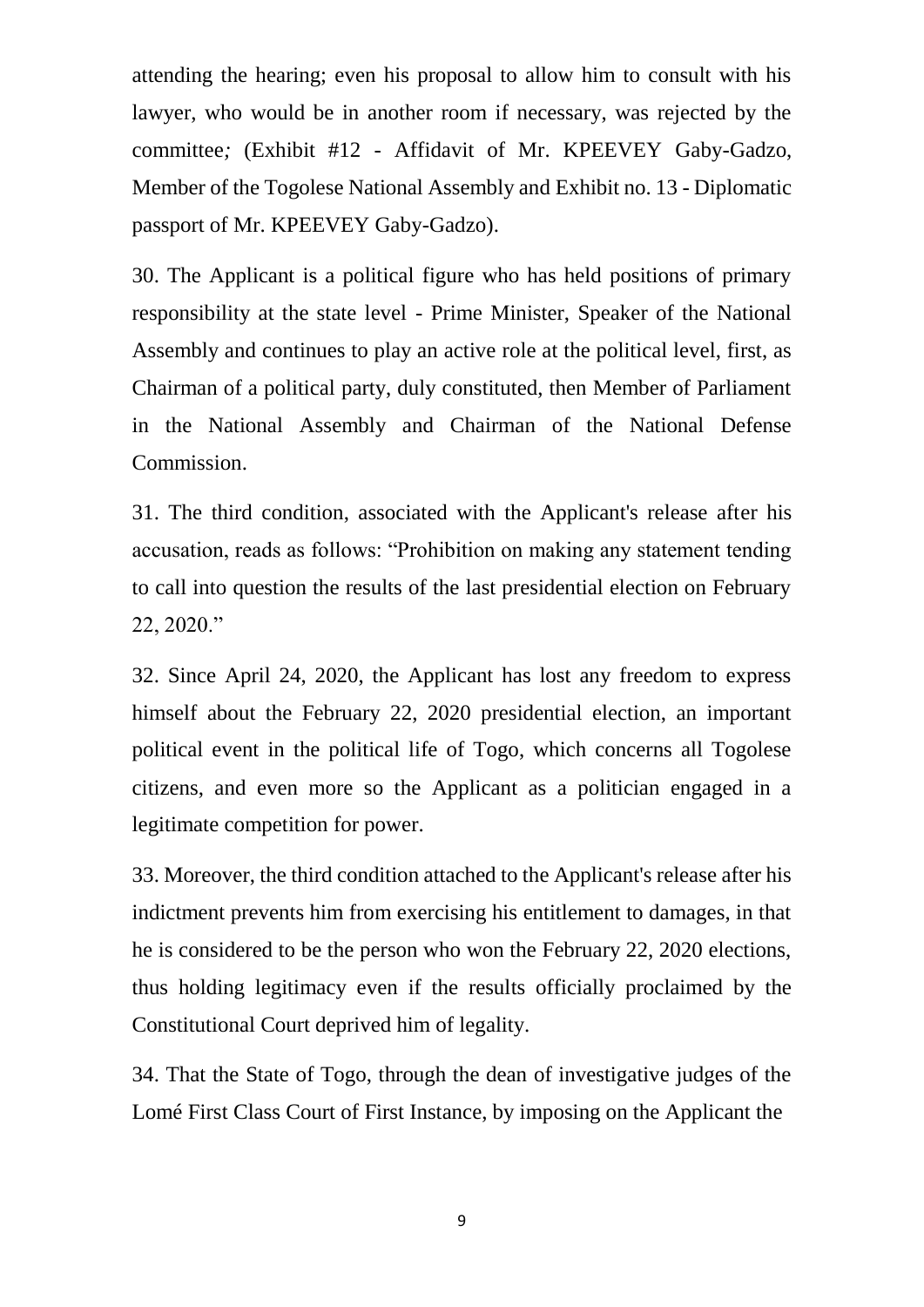third condition attached to his release, violated his right to freedom of expression, which includes freedom of opinion and freedom of political engagement, as well as his right to compensation;

35. The Applicant was arrested at his home, under circumstances of unprecedented violence and brutality, while he did not put up any resistance to his arrest, the law and order enforcement agents did not immediately notify him of any charges. In fact, Mr. KODJO Agbéyomé Messan was arrested and taken to the SCRIC premises, without being informed of the reasons for his detention.

36. Even during his hearing, which began around 10am on April 21, 2020, it was at 3:15pm that the investigators notified him of the charges, which was the subject of an observation by one of his lawyers, who, incidentally, requested that his observation be recorded in the proceedings, which were not presented for the Applicant's signature until the afternoon of Thursday, April 23, 2020, while his hearing ended the day before, around 4:30pm, with all due reservations.

37. By failing to notify the Applicant of the charges brought against him without delay upon his arrest at his home, the investigators failed to comply with a substantial constitutional formality which renders his arrest arbitrary and, therefore, his detention at the investigators' premises also arbitrary.

#### *b. Pleas in Law*

38. The Applicant in support of his cause, cited Article 9 of Law No. 2019- 015 of 30 October 2019 on the Code of Judicial Organization, Article 79 (1) of the Rules of Procedure of the National Assembly of the Togolese Republic (5th edition January 2019), all in force in Togo; Articles 9 (2), 5, 6, 7, 26 and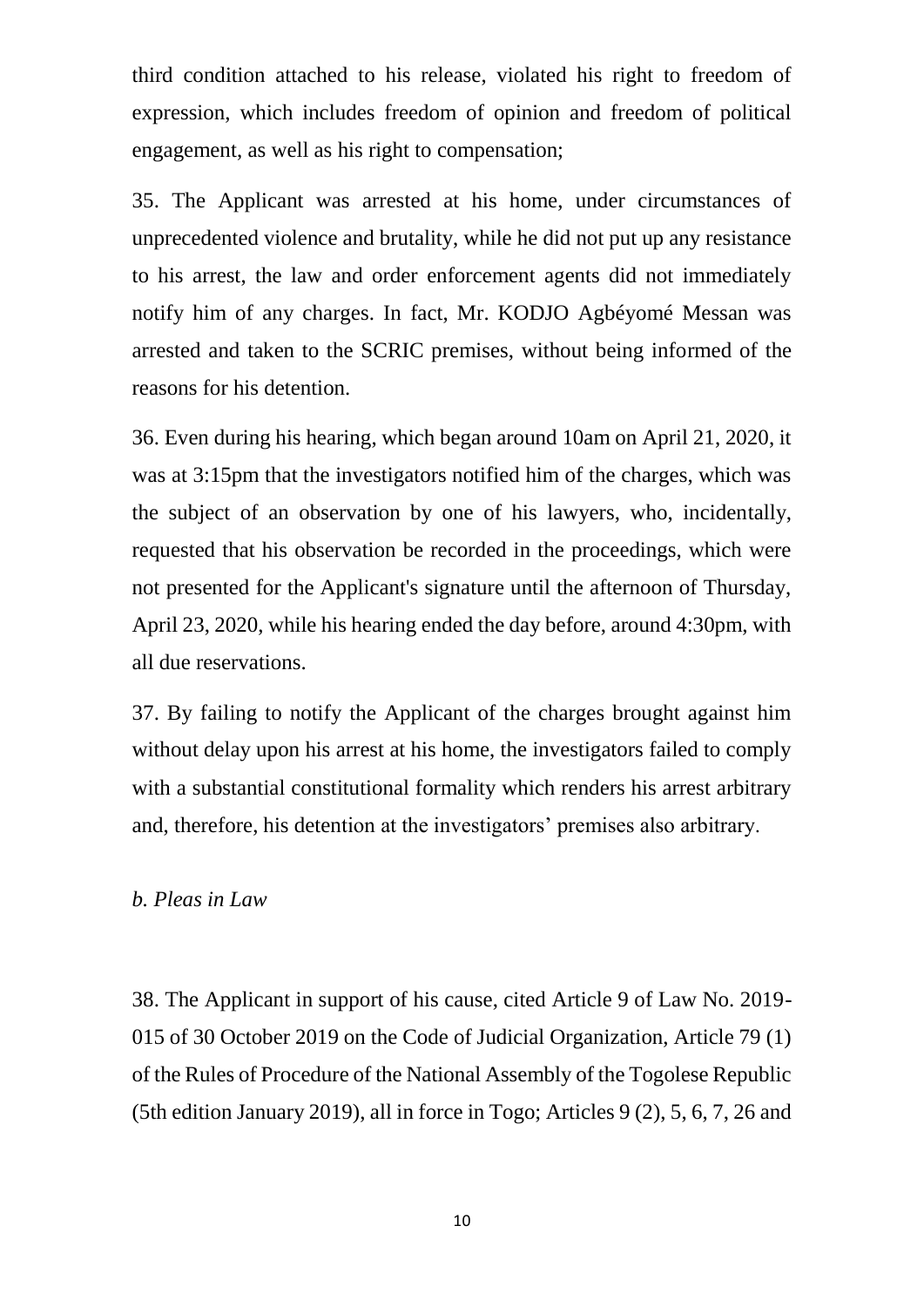60 of the African Charter, Articles 10 and 19 of the Universal Declaration of Human Rights, hereinafter referred to as the UDHR and Article 9 (2) and Article 14 (1 and 2) of the International Covenant on Civil and Political Rights, hereinafter referred to as the ICCPR.

39. Further, to support his claims, he relied on national and international jurisprudence.

#### *c) Reliefs Sought*

40. The Applicant concludes, seeking from the Court, to:

As to the form:

i. Declare itself competent to examine the allegations of human rights violations against the State of Togo;

ii. Declare Mr. Gabriel Messan Agbéyomé KODJO's application admissible; As to merit:

iii. Declare that there has been a violation by the State of Togo of the Applicant's rights guaranteed by the provisions of Article 7(1) of the African Charter, Article 10 of the UDHR, Article 14(1), 1st and 2nd sentences of Article 14(3)(b) of the ICCPR in view of the Special Committee of the Togolese National Assembly established on March 10, 2020;

iv. Declare that there has been a violation by the State of Togo of the Applicant's rights guaranteed by the provisions of Article 9(2) of the African Charter, Article 19 of the UDHR on account of the dean of investigating judges of the Lomé First Class Court of First Instance;

v. Declare that the State of Togo has violated the Applicant's rights guaranteed by the provisions of Article 9(2) of the UDHR and Article 6, in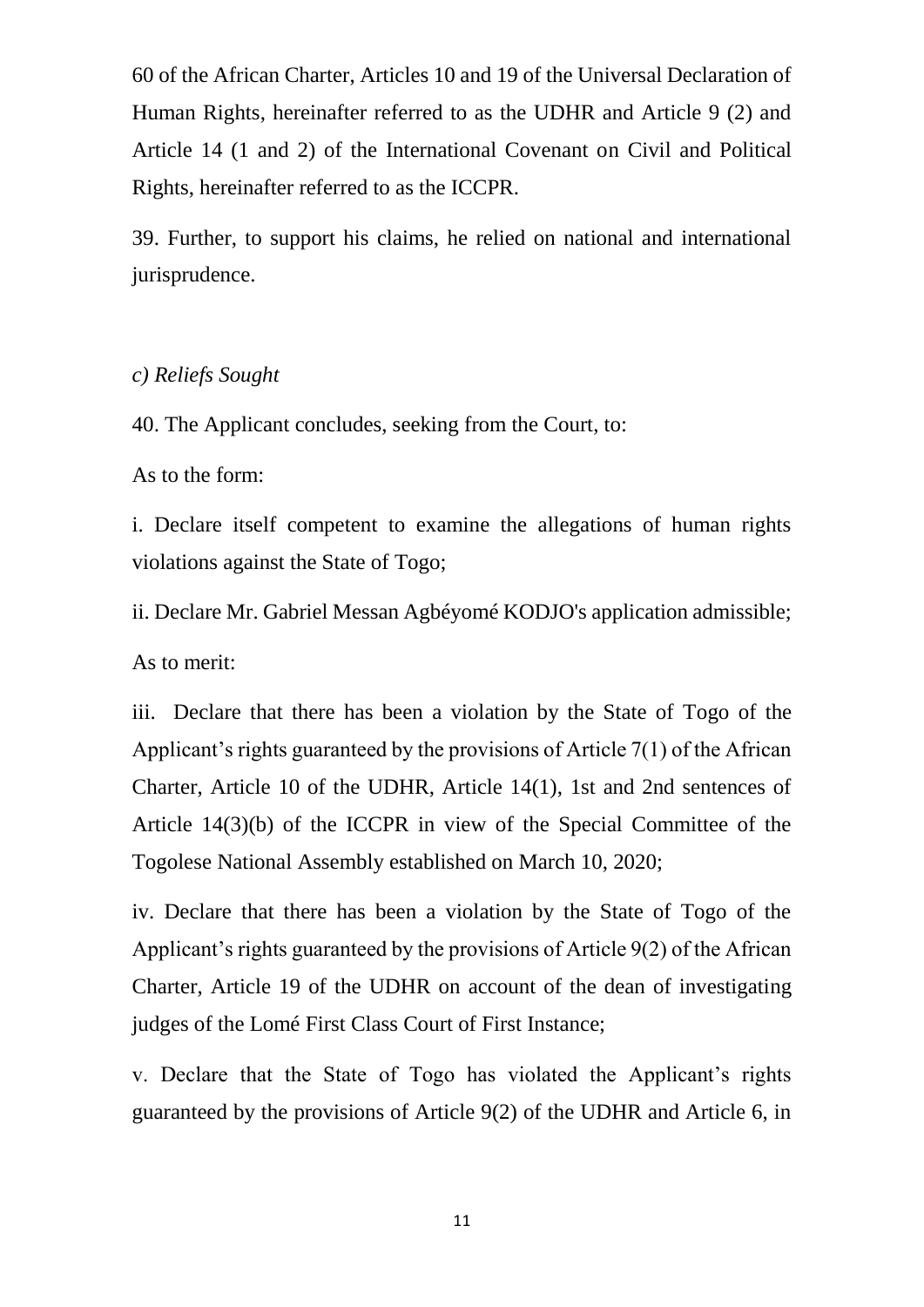fine, of the African Charter, because of the agents of the Service of Criminal Intelligence and Investigations (SCRIC) of the national gendarmerie;

vi. Consequently, order the State of Togo to put an immediate end to such violations by suspending the ongoing criminal proceedings against the Applicant initiated on the basis of the irregular procedure of lifting his parliamentary immunity;

vii. Order the State of Togo to repair the damage suffered by the Applicant as a result of the violation of his rights by paying him one (01) symbolic CFA franc as damages.

viii. Order the State of Togo to pay all the costs, including the fees in favor of the lawyers Maîtres ATSOO Kokou Totékpo-Mawu and Me KOUADIO N'DRY Claver.

#### **VII. DEFENDANT'S CASE**

#### *a) Summary of Facts:*

41. The Respondent pleads in its defense that:

42. In the early days of the election campaign leading up to the February 22, 2020 presidential election, the Applicant former Speaker of the National Assembly, Member of Parliament and candidate of the Patriotic Movement for Democracy and Development (MPDD), addressed the Defense and Security Forces in his capacity as future President of the Republic, making improper use of the symbols and emblems of the State;

43. The person concerned also issued a decree, which appoints a Prime Minister.

44. He also created a government website on which his acts are communicated.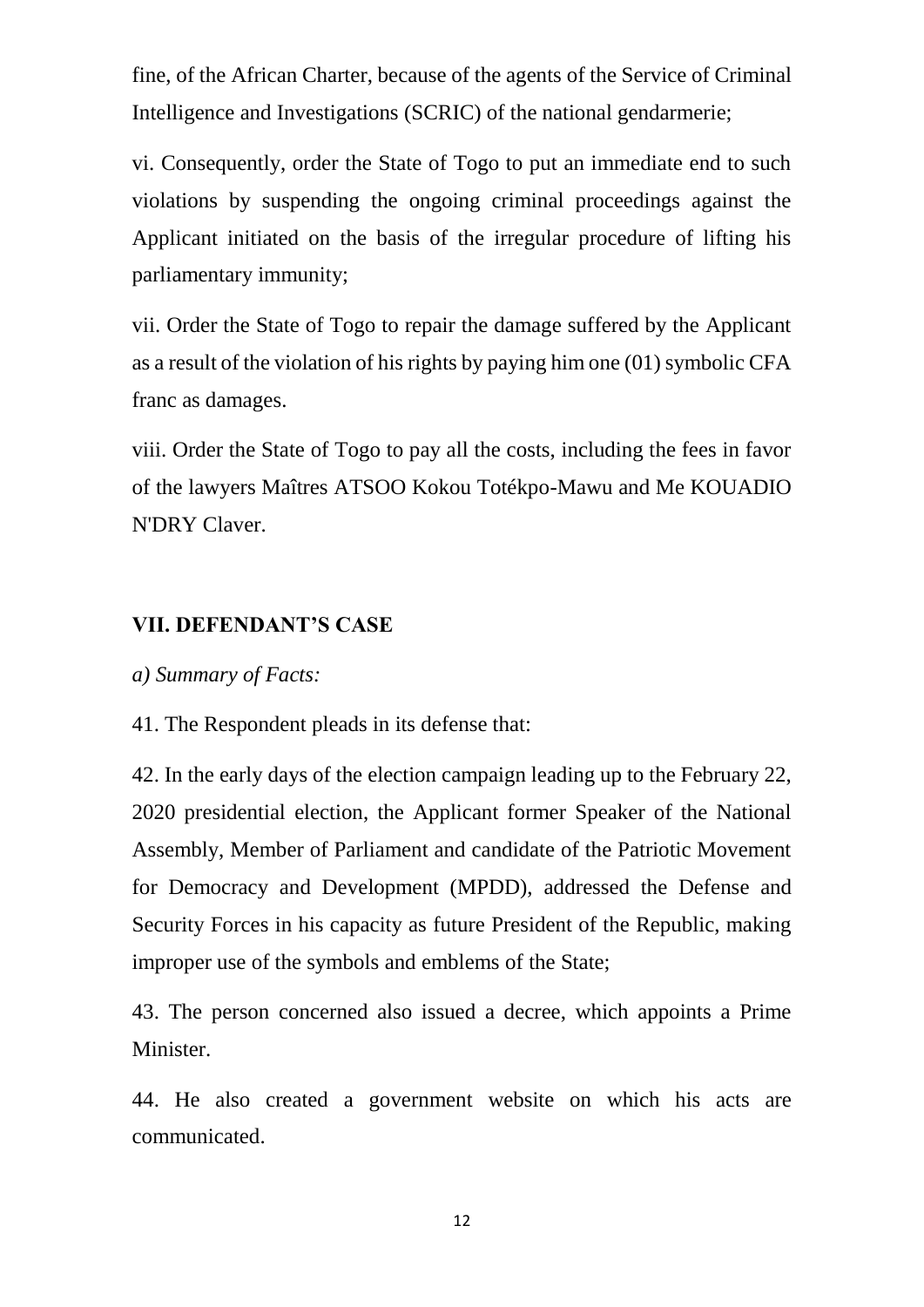45. Such facts constitute offenses provided for and punished by Togolese criminal law.

46. In order to preserve public order and social peace, the Public Prosecutor's Office, the judicial authority hearing the case, in accordance with the provisions of the Togo Code of Criminal Procedure, considered that the actions of the Applicant during and after the February 22, 2020 presidential elections constitute offenses within the meaning of the current Togolese Criminal Code.

47. Therefore, the Federal Attorney submitted, pursuant to the provisions of Articles 78 and 79 of the Rules of Procedure of the Togolese National Assembly, a requisition for the waiver of the Applicant's parliamentary immunity;

48. In the same logic as the Federal Attorney, the Attorney General of the Supreme Court of Togo also requested the authorization of the National Assembly to initiate criminal proceedings against him and this, based on Articles 10 and 11 of the Organic Law No. 2007-013 of June 19, 2007 which determines the status of the Former Speakers of the National Assembly;

49. By Resolution No. 001/2020/AN dated March 16, 2020, the Togolese National Assembly proceeded to waive the Applicant's parliamentary immunity in order to enable him to organize his defense before the courts;

50. As per records dated March 16, 2020, the National Assembly authorized the Attorney General of the Republic to bring an action against the Applicant, former Speaker of the National Assembly.

51. Pursuant to a requisition to open a judicial inquiry, the Federal Attorney called upon the services of the Directorate-General of the National Gendarmerie of Togo for an in-depth investigation by the Central Bureau of

13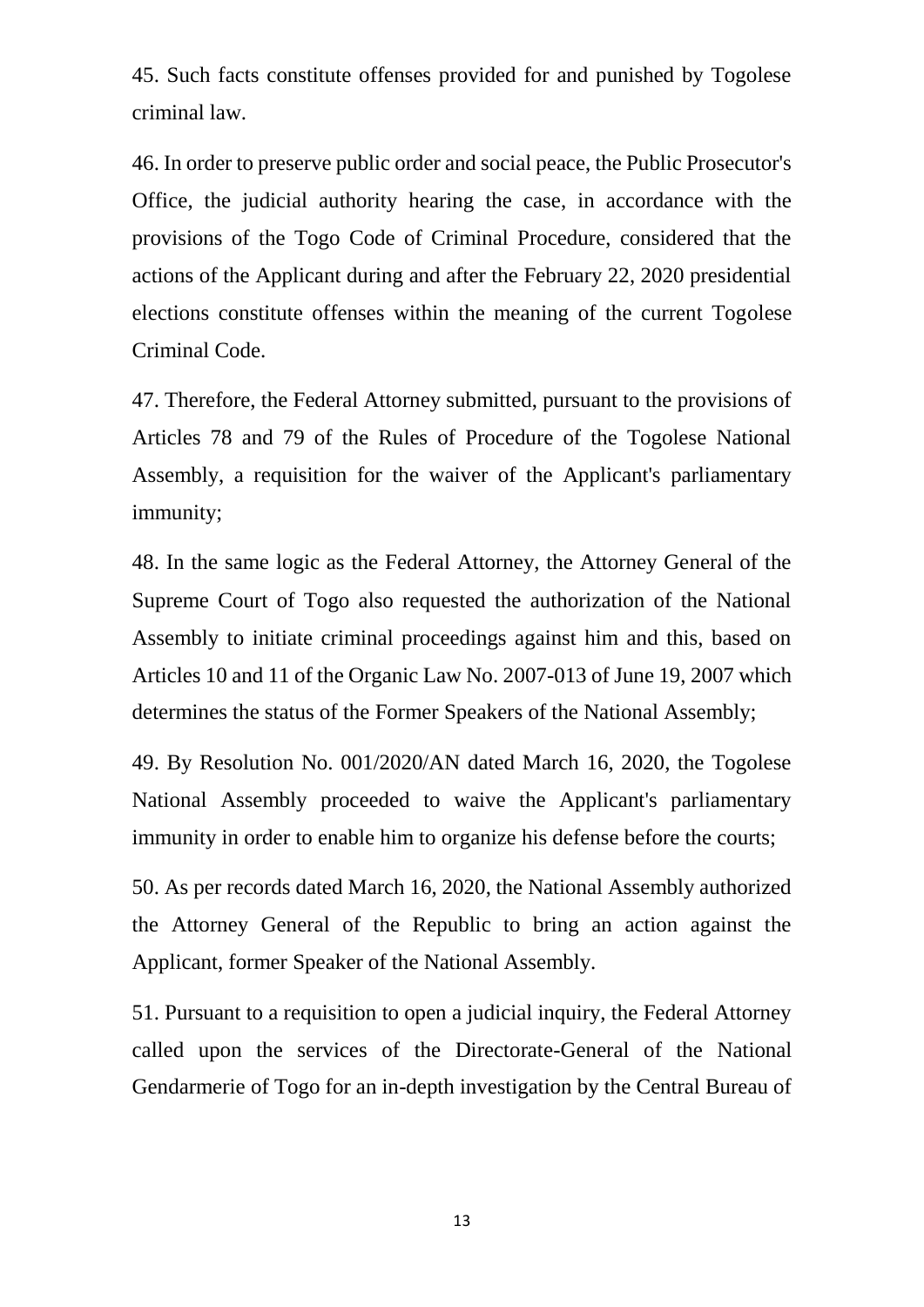Research and Criminal Investigations into the charges brought against the Applicant;

52. Having been subjected to this requisition by the Federal Attorney, the Central Bureau of Criminal Research and Investigations invited the Applicant three (3) consecutive times to attend his hearing, but the latter deliberately refused to attend, which led the Central Bureau of Criminal Research and Investigations to pick him up at his home, in accordance with the relevant provisions of Article 51 of the Code of Criminal Procedure.

53. Following the preliminary investigation, the Applicant was brought before the Federal Attorney, who opened a judicial information before the Dean of Investigating Judges, who charged him and his accomplices with aggravated disturbance of public order, violation of the internal security of the State and dissemination of false news, pursuant to Article 495(3), Articles 497, 663 and 664.

54. That, by an act dated April 9, 2020, the Applicant submitted to the Lomé First Class Court of First Instance an application for revocation of the Resolution of the Togolese National Assembly n°001/2020/AN of March 16, 2020, on the ground that his right to defense was violated.

55. By decision No. 0920/2020 of May 18, 2020, the Lomé First Class Court of First Instance declared itself incompetent and ordered the Applicant to submit the case to the Togolese Constitutional Court.

56. That the Applicant filled an appeal against the above decision and served notice on the Togolese State to appear before the Lomé Court of Appeal.

57. The Special Committee of the Togolese National Assembly established as part of the procedure for waiving parliamentary immunity does not have the status of a Court within the meaning of international human rights law;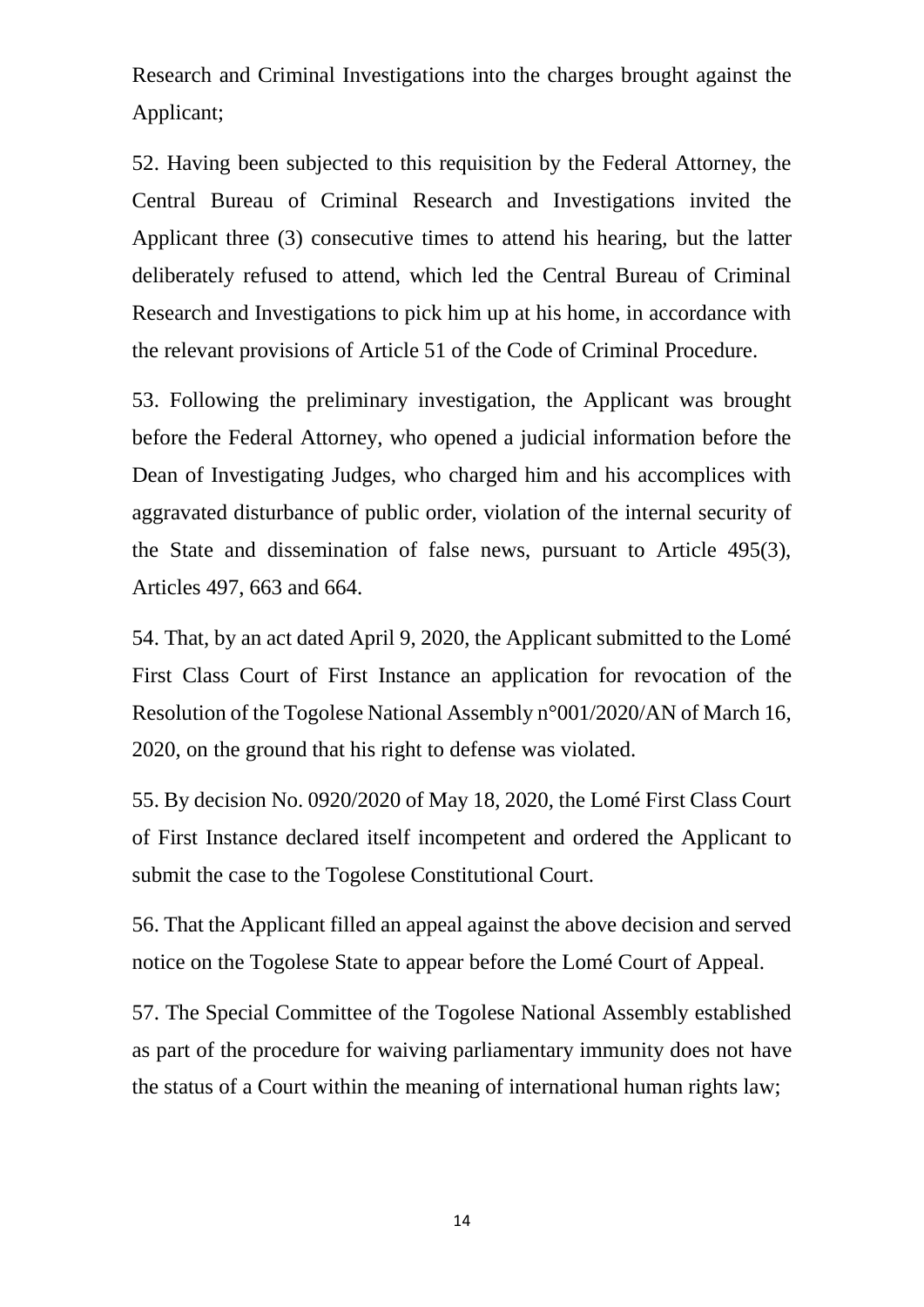58. Under the procedure for waiver of parliamentary immunity, no charges were officially laid against the Applicant, since the special Commission had to simply hear him on the requisition for waiver of parliamentary immunity submitted by the Federal Attorney to enable him to organize his defense effectively.

59. The application of the texts in question presupposes the existence of criminal proceedings pending before the competent courts;

60. The texts referred to are inapplicable to the case at hand.

61. The requisition for waiver of parliamentary immunity was addressed to the Speaker of the National Assembly and, to that end, the Federal Attorney attached a USB key containing only the elements he mentioned.

62. That it was not an Exhibit cited by the Federal Attorney's letter.

63. This USB key did not contain any elements different from those contained in the Federal Attorney's letter.

64. With regard to the assistance of a lawyer, it must be said here that the Applicant was not before a court or a disciplinary committee, that the purpose of the Committee was not to judge a member of Parliament, but to hear him with a view to lifting his parliamentary immunity under Article 79(3) of the Rules of Procedure of the Togolese National Assembly;

65. It follows from this text that the Parliament Member in question can only appoint one of his colleagues to represent him and that this text excluded the presence of a lawyer because it is a purely internal matter of the National Assembly.

66. That the Applicant also maintains that only 6 days elapsed between the first letter from the Speaker of the National Assembly and the decision to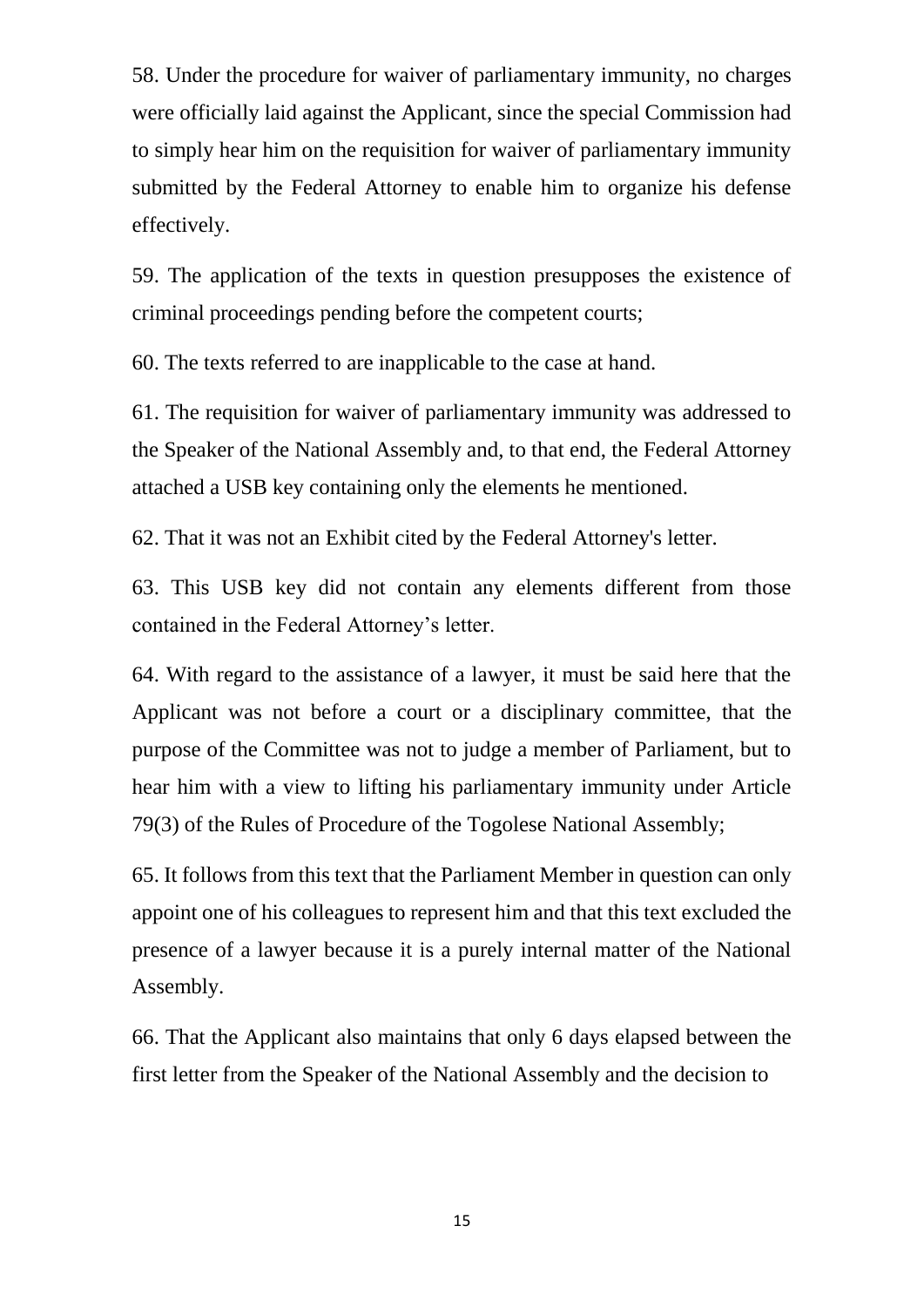waive his parliamentary immunity, which did not allow him to organize his defense, and that this argument should be dismissed.

67. That in fact when he was charged by the Dean of the investigating judges of the Lomé First Class Court of First Instance, the Applicant was granted freedom under certain conditions.

68. That it follows from the provisions of the Code of Criminal Procedure, namely Articles 112 to 124 that any accused person may be granted simple or conditional provisional release.

69. In exercise of his legal prerogatives, the Dean of investigating judges released the Applicant provisionally with certain restrictions including a prohibition on making any statement calling into question the last presidential election of February 22, 2020.

70. This ban was not a ban on speaking out but on announcing acts that would violate the established constitutional order.

71. As evidence, after his probation, the Applicant continued to make statements about it on social media without concern, and that this argument does not stand either.

72. Following the requisitions of the Federal Attorney, the judicial authority responsible for the prosecution, in accordance with the Code of Criminal Procedure, the Central Bureau of Criminal Research and Investigation invited the Applicant to appear three (3) consecutive times, but the latter did not deign to appear, which constitutes disobedience to the judicial authority.

73. That following this refusal that the Central Bureau of Research and Criminal Investigations, proceeded to arrest the Applicant to further investigate the facts of aggravated disturbances to public order, violation of the internal security of the State and dissemination of false news of which he was accused, in accordance with the requisitions of the Federal Attorney.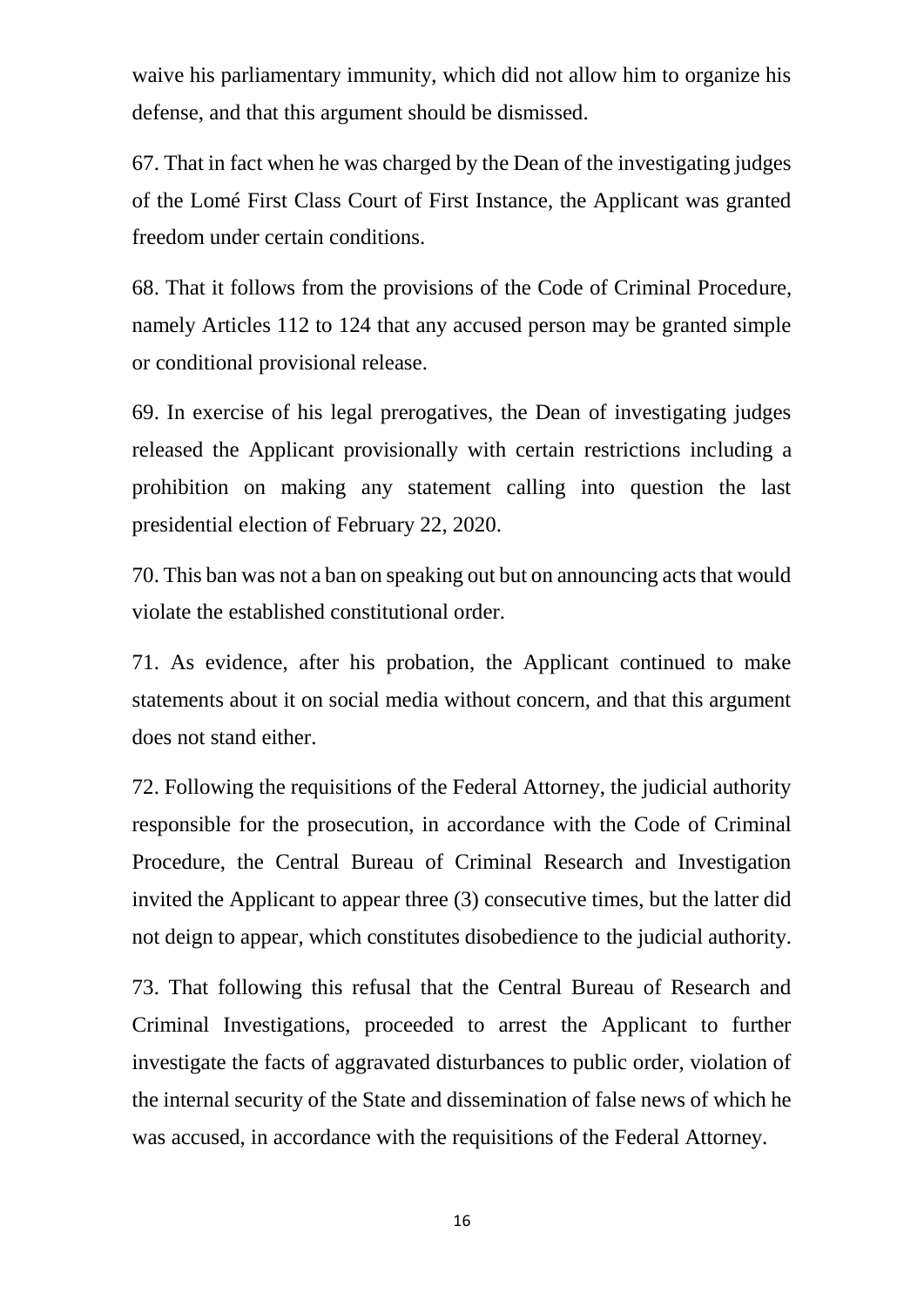74. The Applicant was heard, kept in police custody in accordance with the Code of Criminal Procedure and was presented to the Federal Attorney, who opened a judicial information, with the Dean of investigating judges who, in turn, charged him with serious disturbance of public order, violation of the internal security of the State and dissemination of false news, offenses provided for and punishable by Articles 495(3), 497, 663 of the Togolese Criminal Code.

75. That it was on the basis of the judicial process that the Applicant was arrested and charged with various offenses and placed on probation.

76. That given the existence of a judicial process, it is clear that the Applicant's arrest is not arbitrary.

#### *The Plea of Lack of Jurisdiction of the Court*

77. It is alleged by the Respondent (Doc. 5) that, pursuant to an application lodged at the Registry, on June 8, 2020, Mr. Gabriel Messan Agbéyomé Kodjo, sued the Togolese State, asking this Court to order the stay of the ongoing Criminal Proceedings against him.

78. That the Court has no jurisdiction to order a State to suspend criminal proceedings brought against a citizen under the domestic criminal provisions in force at the time of the facts, and under the jurisprudence of this Court, the mere mention of international instruments for the protection of human rights is not sufficient to vest the Court with jurisdiction.

79. That the Applicant was subjected to criminal proceedings for aggravated disturbance to public order, violation of the internal security of the State, dissemination of false news, offenses provided for and punished by Article 495 (3), 497, 663, 664 of the Togolese New Criminal Code at the date of the facts.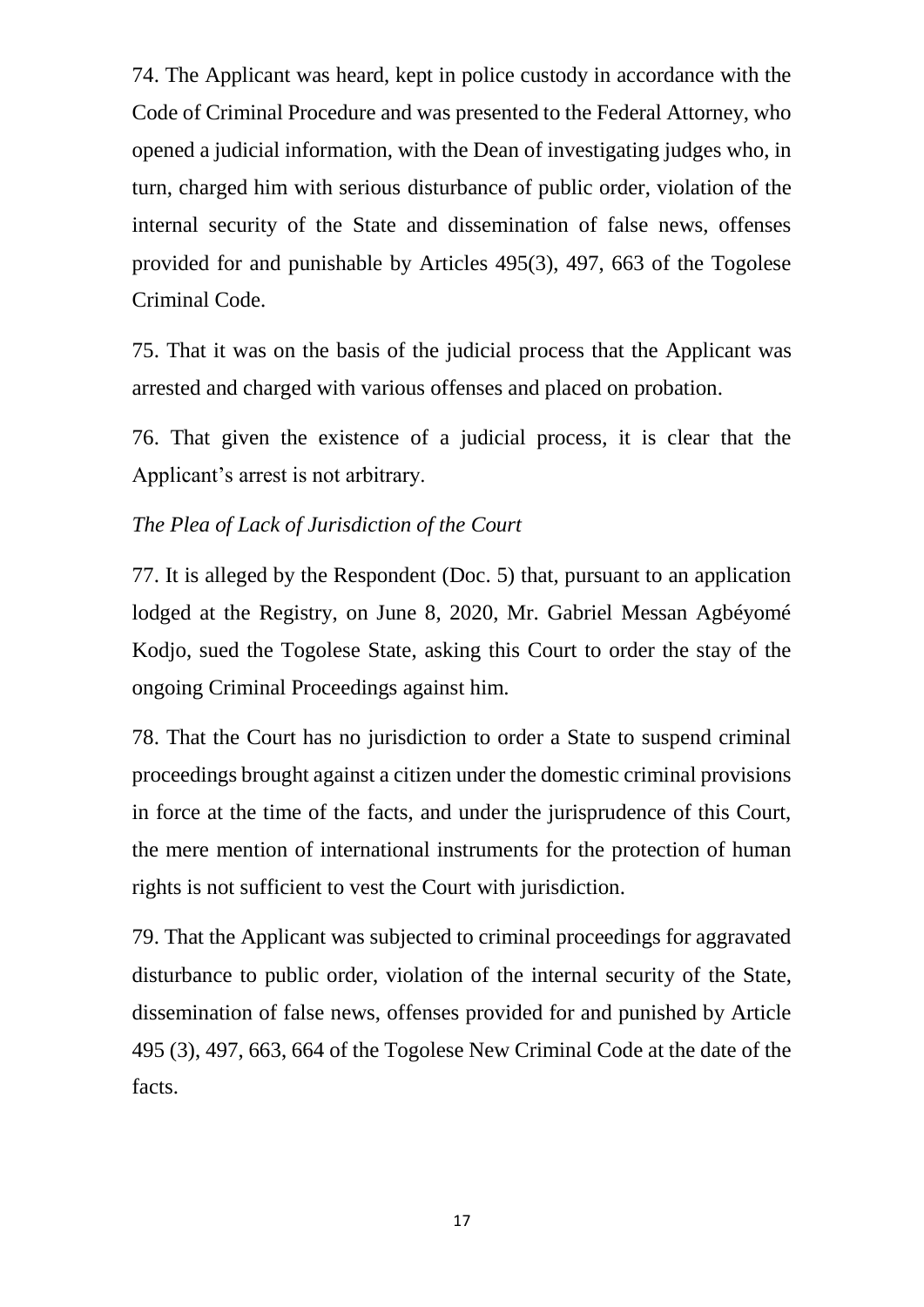80. That following the preliminary investigation, the Applicant was charged by the dean of investigating judges, who released him on parole.

81. That the proceedings are legally ongoing and it is against all expectations that the Applicant seeks from this Court to stay the criminal proceedings;

82. That as the Court underlined in one of its jurisprudences "*granting this application is equivalent to interfering with the criminal proceedings initiated and pending before the Togolese Courts*".

83. And even if the Applicant refers to the international provisions for the protection of human rights, it is clear that the application regarding the staying of the criminal proceedings legally initiated against the Applicant does not fall within the jurisdiction of this Court, because to do so would "*interfere with the internal proceedings of the Togolese State*."

84. The Respondent concludes that this court clearly lacks jurisdiction to hear the Applicant's main claim concerning the staying of the ongoing criminal proceedings.

#### *b. Pleas in Law*

85. The Respondent, in support of its case, cited Article 79 (1) of the Rules of Procedure of the National Assembly of the Togolese Republic, Articles 22, 112 to 124 of the Code of Criminal Procedure, 495 (3), 497, 663 and 664 of the Criminal Code all in force in Togo; Articles 6, 7 and 9 (2) of the African Charter, Articles 10 and 19 of the UDHR, Articles 9 and 14 (1st and 2nd sentence) (3,b) of the ICCPR and Article 6 of the European Convention on Human Rights.

86. Further in support of its pleas, the Respondent relied on national and international jurisprudences.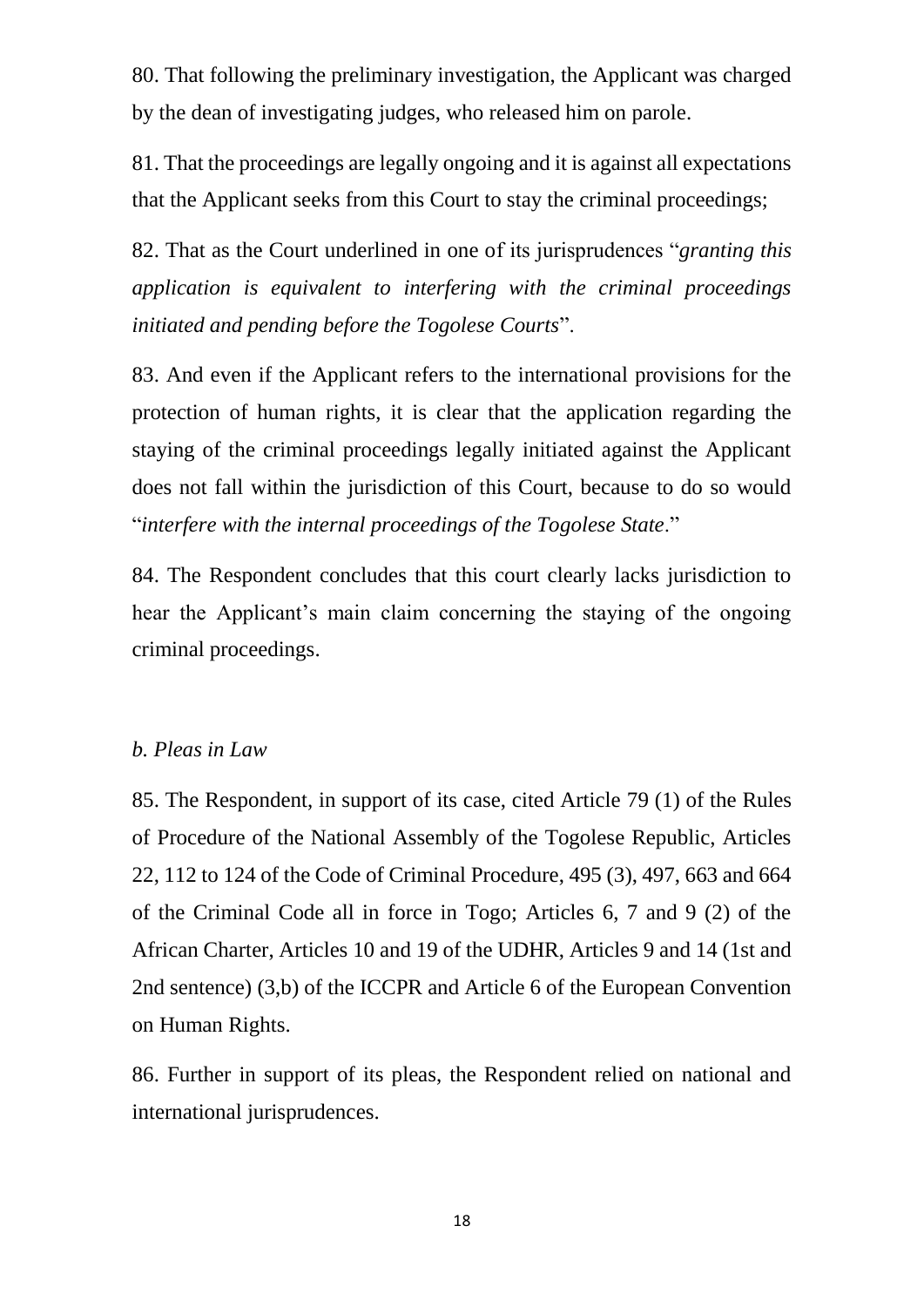*c. Reliefs Sought*

87. The Respondent State prays the Court:

*As to admissibility of the Application:*

i. To rule in accordance with the law;

*As to the jurisdiction of the Court:*

ii. On the Applicant's application for a staying of ongoing criminal proceedings in the Togolese courts:

a) To declare itself incompetent to entertain such Application;

iii. On the Applicant's pleas of violation of Articles 10 of the UDHR, Article 14(1), 2nd sentence, Article 14(3-b) of the ICCPR, Article 7(1) of the African Charter and taking into account the jurisprudence of international human rights courts:

(a) To declare that such texts are not applicable in the context of the procedure leading to the waiver of the Applicant's parliamentary immunity because the special committee constituted is not a Court within the meaning of international law.

iv. If the Court finds them applicable, it should dismiss the pleas because the Respondent has not violated any of the texts.

v. As to other pleas in law raised by the Applicant:

a) To declare that they are unfounded.

vi. Consequently, the Court should dismiss the Applicant's application and order the Applicant to pay the costs in accordance with Rule 66 of the Rules of this Court.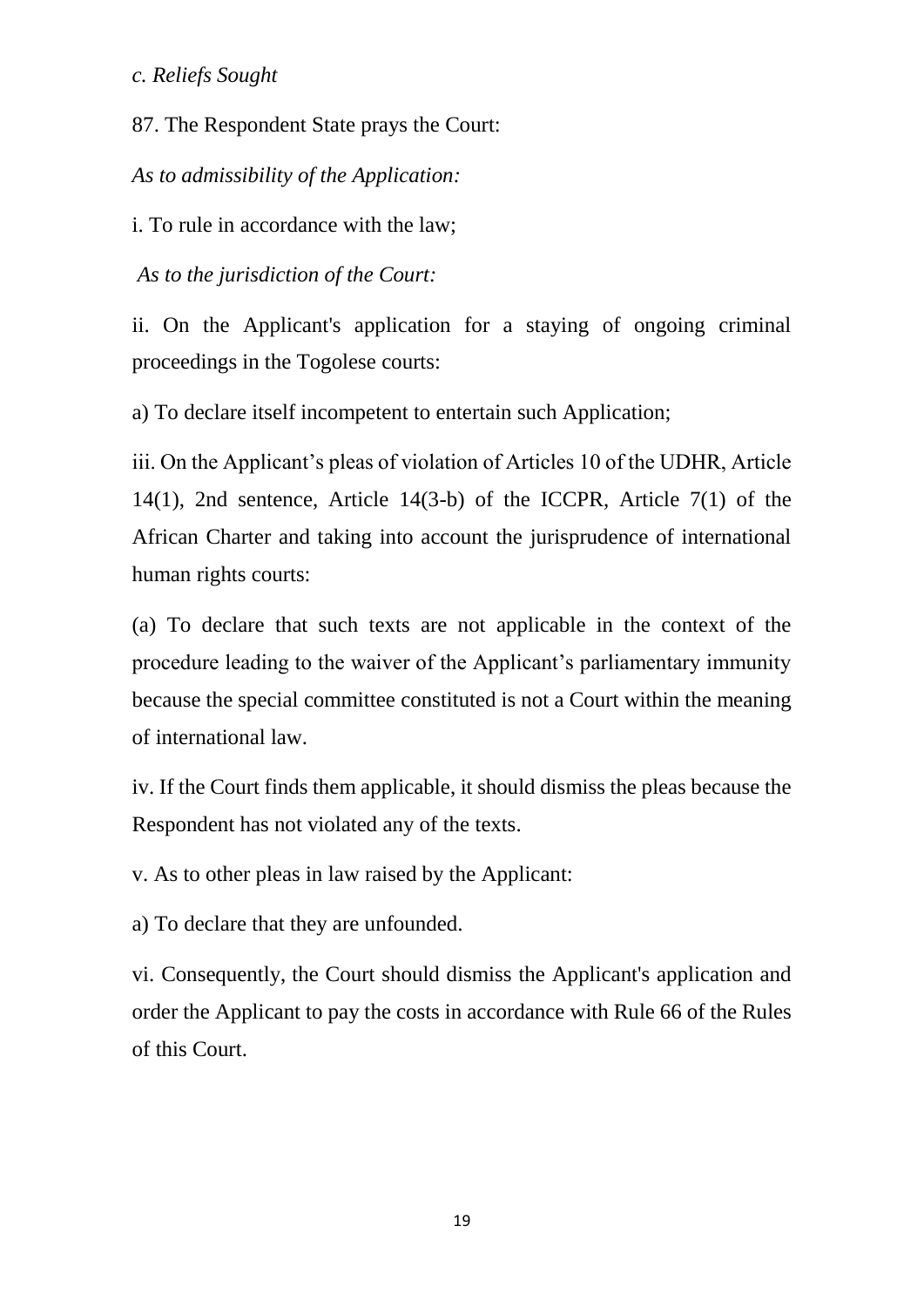#### **VIII. REPLY**

88. The Applicant in his Reply (Doc. 8), objected to the application for provisional measures and the preliminary objection raised by the Respondent refuting the Respondent's arguments, reiterating the jurisdiction of this Court, stating that what is at issue is the alleged violation of his human rights.

#### **IX. PROCEDURE BEFORE THE COURT**

#### *1. Provisional Measures*

89. As already mentioned in paragraph 6 of this Judgment, with the original application, the Applicant filed an application for provisional measures ( doc.2), alleging that following the waiver of his immunity as a Member of Parliament under the conditions described above, Mr. Agbéyomé Messan Kodio was summoned, arrested on April 21, 2020 and imprisoned for three (03) days in the premises of the Central Research and Criminal Investigations service of the Togolese gendarmerie.

90. The Applicant was subsequently referred to the prosecutor's office of the Lomé First Class Court of First Instance where an investigation was opened against him by way of an indictment.

91. he Dean of investigating judges charged Mr. Agbéyomé Messan Kodjo and placed him under judicial control under the following conditions: "1 obligation to comply with our various summonses as soon as necessary; 2 prohibition to leave the national territory without our express authorization; 3 - prohibition to make any statement tending to call into question the results of the last presidential elections of February 22, 2020; 4 - prohibition of any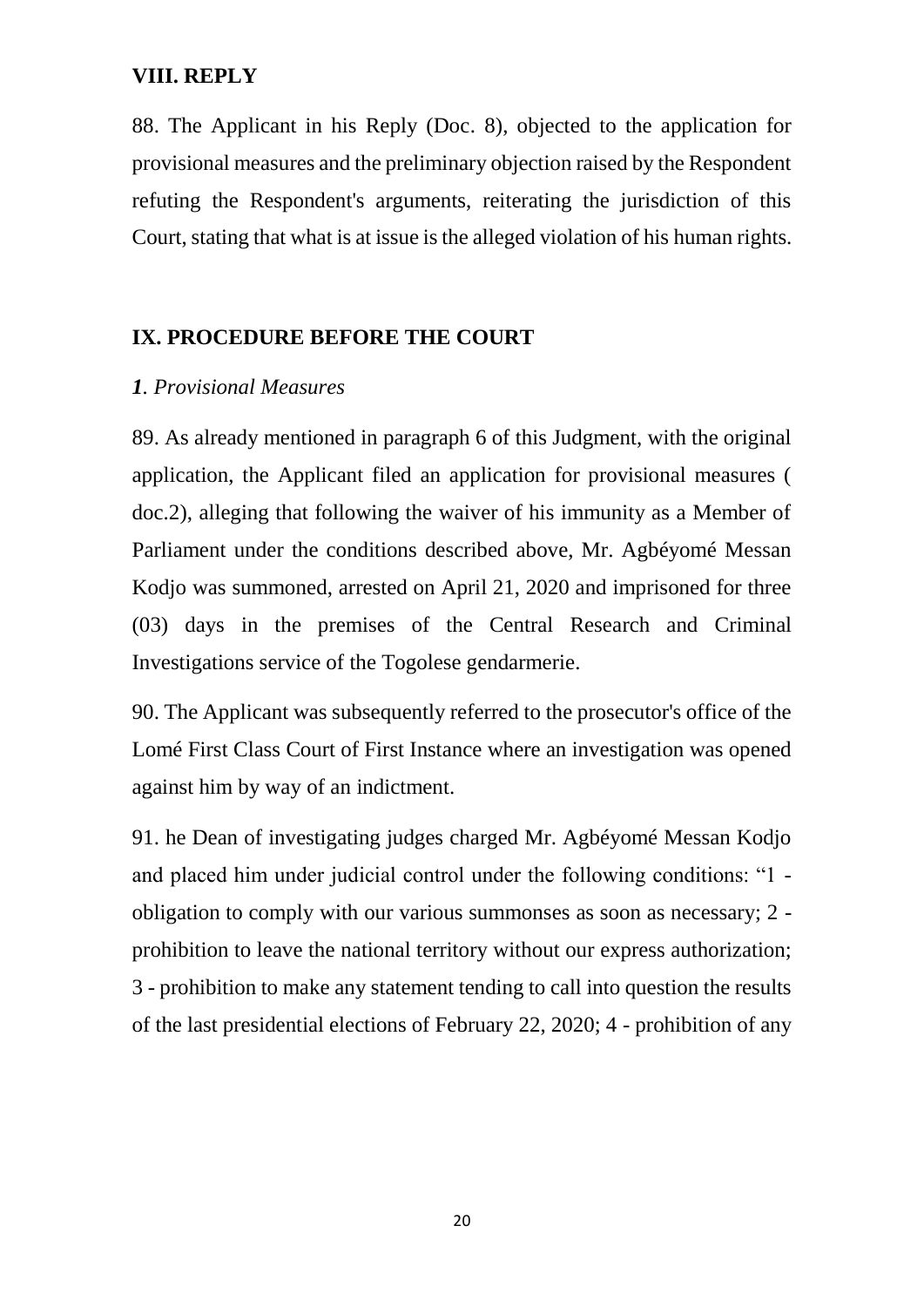remarks, statements, or attitudes tending to question and undermine the existing constitutional and institutional order".

92. After 03 days in police custody, of which he was not notified, in infringement of the law, he was sued before the prosecutor's office, then brought before the dean of investigating judges, who charged him, allowing him to be released, subject to conditions that violate his freedom of opinion and political commitment.

93. That it is necessary and urgent that interim measures be ordered to put an end to the violations of his fundamental rights, pending a decision on the merits of the substantive cause.

94. The Respondent, on its turn, contended that this Court lacked jurisdiction to entertain the application for provisional measures, arguing that the Applicant is subject to criminal proceedings for aggravated disturbance to public order, violation of the internal security of the State, dissemination of false news, offenses provided for and punished by Article 495 (3), Articles 497, 663 and 664 of the New Criminal Code of Togo, at the date of the facts; that following the preliminary inquiry, the Applicant was charged by the Dean of Investigating Judges, who released him on parole; that prior to the opening of the investigation, the Applicant brought an action before the Lomé Court of First Instance seeking the annulment of the resolution waiving his parliamentary immunity; that, assisted by two lawyers, he brought an application for accelerated procedure for the case to be heard at an extraordinary hearing; that the case was heard and argued; that a decision was handed down on 18 May 2020; that the Court declared itself incompetent to annul the resolution of the National Assembly that lifted his parliamentary immunity; that, in exercise of his right of appeal under the law, the Applicant filed an appeal against the said decision; that the Court of Appeal will consider his appeal both as to form and as to merit; that as this Court has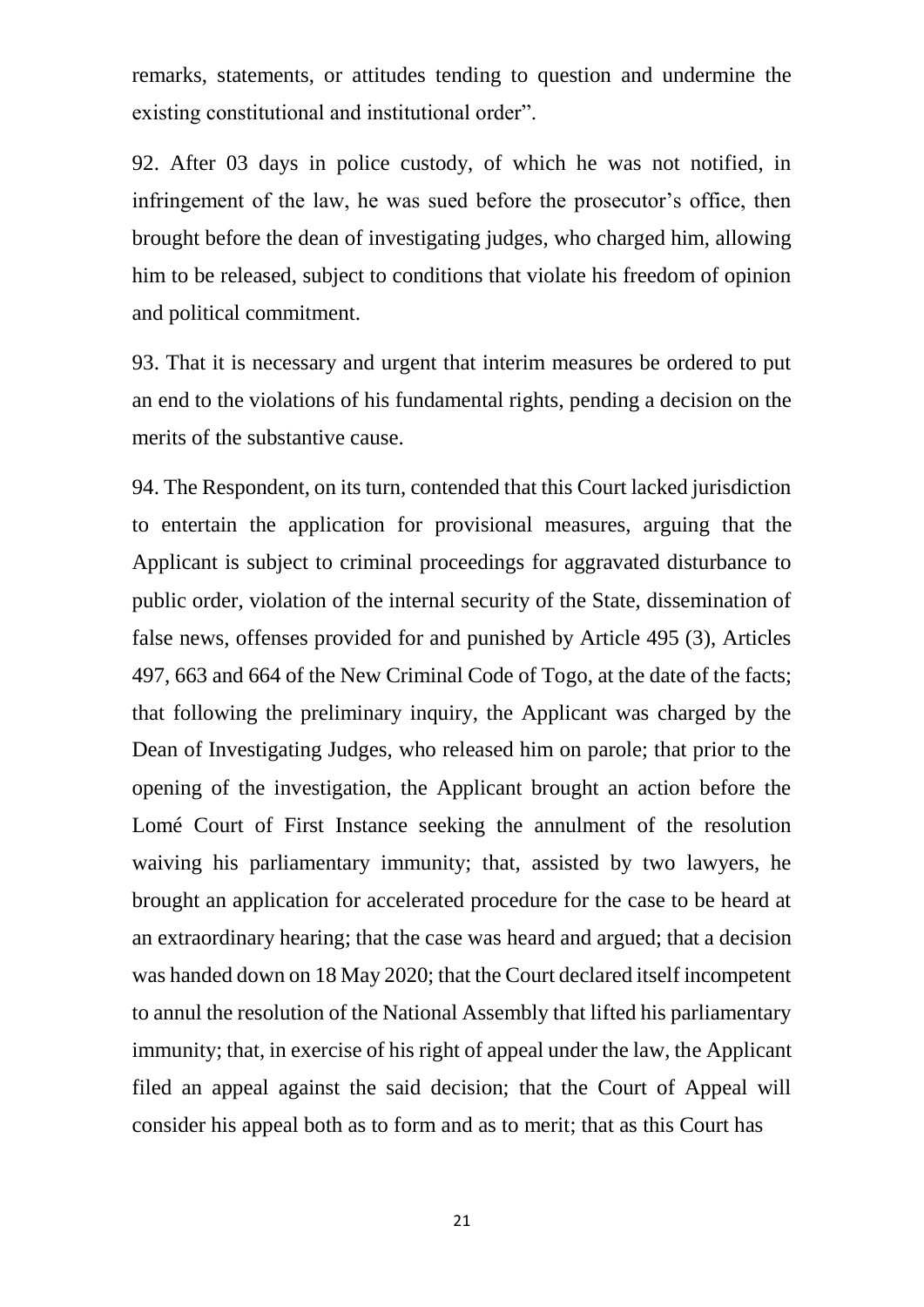highlighted in one of its jurisprudence, "*granting this application is tantamount to interfering with the criminal proceedings initiated and pending before the Togolese Courts";* that it is clear from the above that the Court has no jurisdiction even to hear the main application submitted by the Applicant and relating to the suspension of the criminal proceedings in progress nor to rule on the application for an interim measure does not fall within the Court's jurisdiction.

 $\checkmark$ 

95. As provided in Article 21 of the 2005 Additional Protocol *"The court may, whenever a dispute is submitted before it, order the provisional preparatory inquiries that it deems necessary or opportune*".

96. And, as follows from Article 79 of the Court's Rules of Procedure: "*(1) An application under Article 20 of the Protocol shall state the subject- matter of the proceedings, the circumstances giving rise to urgency and the pleas of fact and law establishing a prima facie case for the interim measures applied for.*" and that "*(2) The application shall be made by a separate document and in accordance with the provisions of Articles 32 and 33 of these Rules.*".

97. In the instant case, the Applicant has complied with the provisions of Article 79 (2) of the Rules.

98. However, it follows from the said precept that three conditions are required for the imposition of interim measures, as described by this Court, in the case, *GODSWILL MRAKPOR ET 5 OTHERS v. AUTHORITY OF HEADS OS STATE AND GOVERNMENT, ECOWAS & ANOR, Judgment No. ECW/CCJ/JUD/01/11* of 18 March 2018, where it ruled that: "… *the court would not be in a position to order the interim measures asked for except upon fulfillment of three conditions:*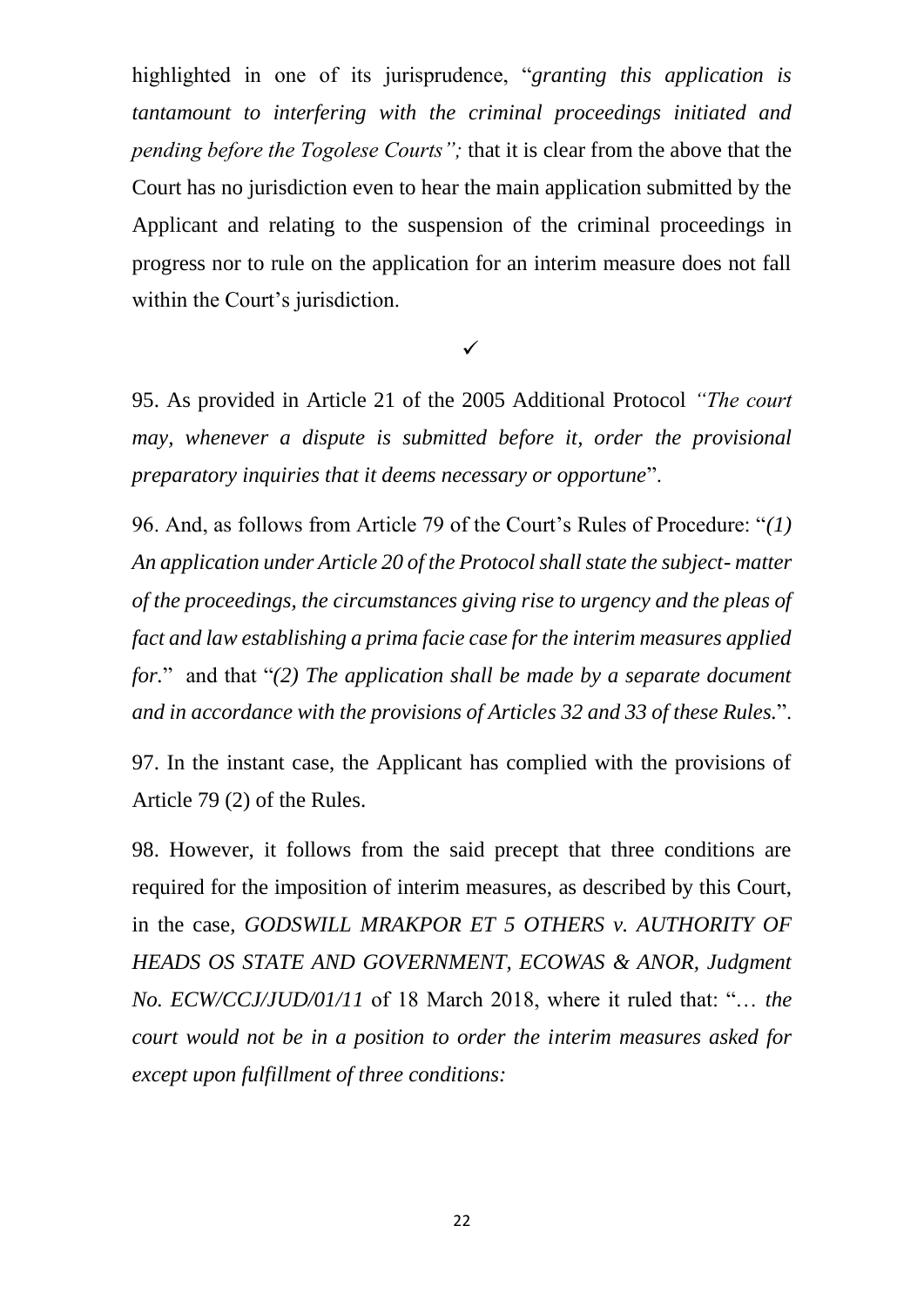*1. If it is competent prima facie to adjudicate on the substantive case or if it is not manifestly incompetent to adjudicate on the substantive applications filed;*

*2. If the substantive application is prima facie admissible or if it is not manifestly inadmissible;*

*3. If there is urgency in regard to the circumstances of fact and law invoked in support of the application for interim measures."* (see 17).

99. It follows that the Court may order interim measures only if, in essence, the case before the Court falls within its jurisdiction, if the application can be granted, and if there is an urgency to be ruled on.

100. On the other hand, as is clear from Article 82 of the Rules, given the provisional nature of the measure sought, it would expire or cease to take effect as soon as the judgment terminating the proceeding is delivered.

101. Therefore, in the instant case, considering that with the present Judgment the Court decides on the merits of the present action, putting an end to the proceedings, any pronouncement on the interim measure, therein sought, becomes unnecessary.

102. Thus the Court finds that the interim measure sought is no longer necessary.

#### **X – JURISDICTION:**

#### **On the Court's alleged lack of jurisdiction:**

103. The Respondent raised the lack of jurisdiction of this Court to examine the instant case, arguing that the Court has no jurisdiction to order a State to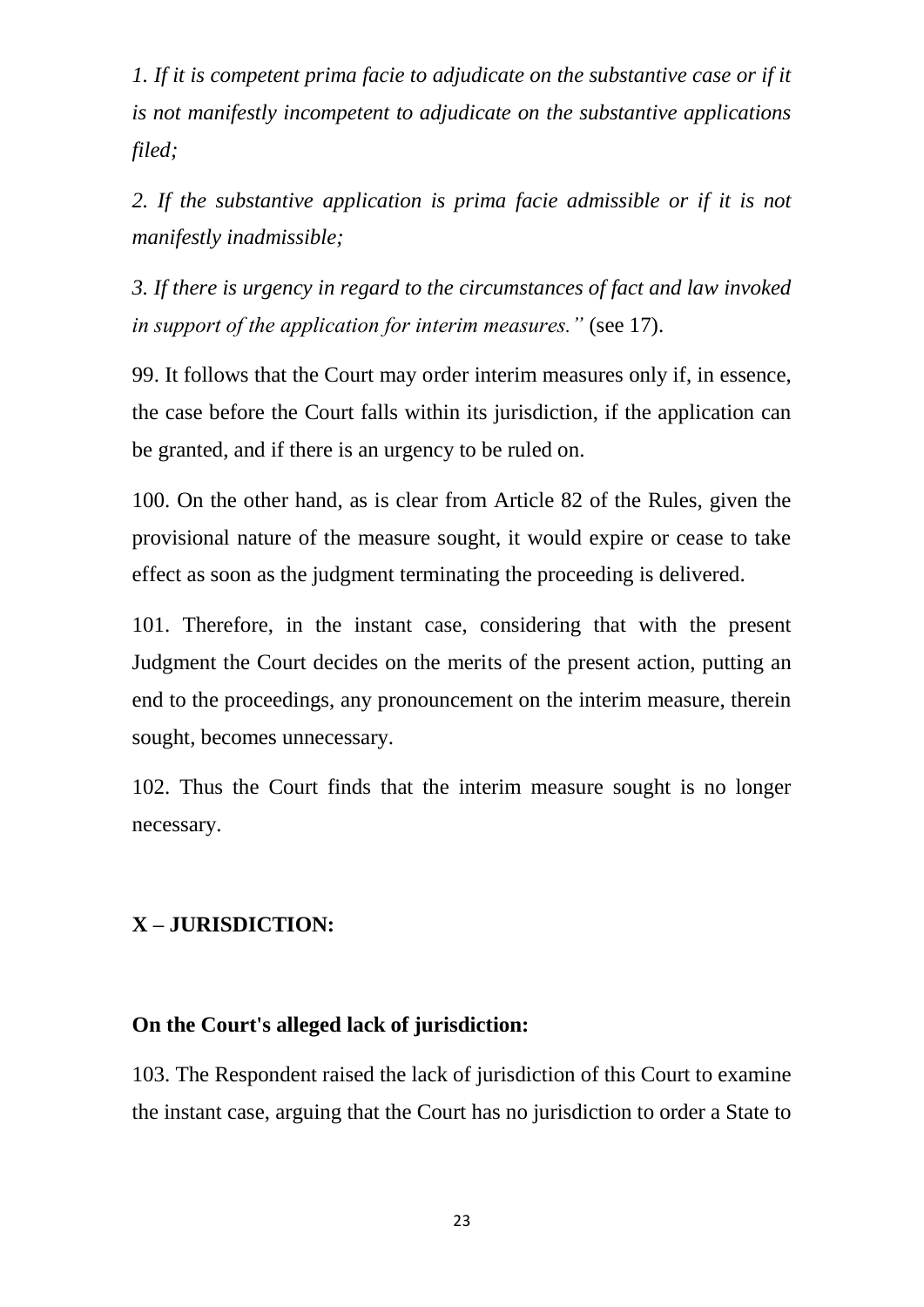stay criminal proceedings brought against a citizen under the domestic criminal provisions in force at the time of the facts; that according to the case-law of this Court, the mere mention of international instruments for the protection of human rights is not sufficient to establish the Court's jurisdiction, but that jurisdiction often results from the examination of the application and that is why, when faced with an application, this Court has already delivered numerous judgments to this effect, declaring itself incompetent even though the Applicant had invoked legal instruments for the protection of human rights.

104. To substantiate its position the Respondent cited the ECW/CCJ/JUD/03/05 judgment of October 7, 2005, in the case HON. DR. JERRY UGOKWE v. THE FEDERAL REPUBLIC OF NIGERIA AND HON. DR. CHRITIAN OKEKE*.*

The Applicant in turn, (Doc. 8) refuted the Respondent's arguments, reiterating the jurisdiction of this Court, stating that what is at issue is the alleged violation of his human rights.

 $\checkmark$ 

106. In order to determine the jurisdiction of this Court, it is necessary to take into account both the legal texts governing its jurisdiction and the nature of the matter raised by the Applicant, based on the facts as alleged by the Applicant.

107. Therefore, it is from the analysis of the Applicant's application initiating proceedings that the Court verifies whether the matter falls within its jurisdiction.

108. In this sense, this Court ruled in the case *BAKARY SARRE AND 28 ORS V. REPUBLIC OF MALI,* Judgment ECW/CCJ/JUD/03/11, in CCJRL 2011, pag. 67, §25, that: *"The competence of the Court to adjudicate in a given*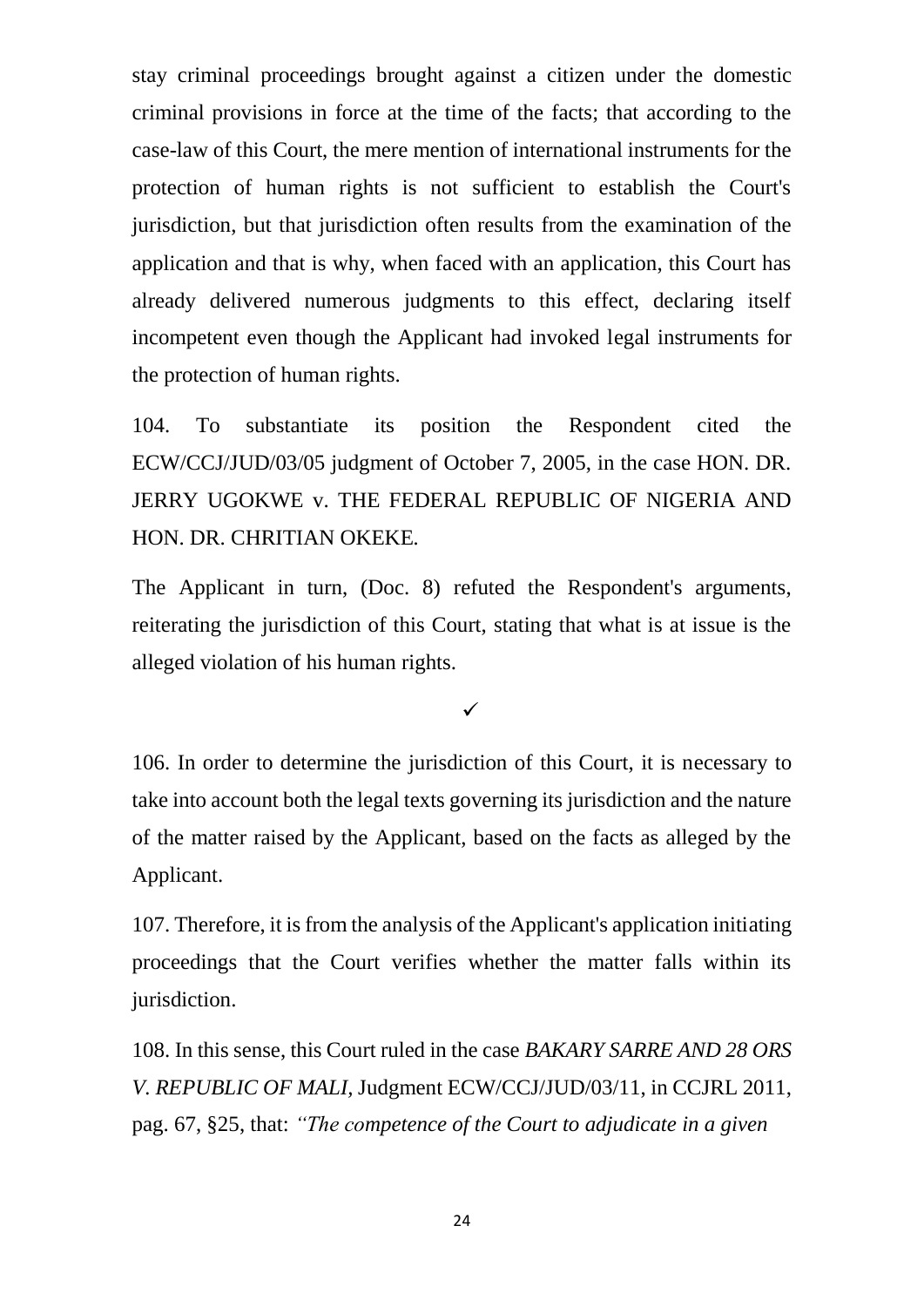*case depends not only on its texts but also on the substance of the initiating application. The Court accords every attention to claims made by applicants, the pleas-in-law invoked, and in an instance where human rights violation is alleged, the Court equally carefully considers how the parties present such allegations. The Court therefore looks to find out whether the human rights violation as observed constitutes the main subject-matter of the application and whether the pleas in-law and evidence produced essentially go to establish such violation."*

109. Further, in the case *CHUDE MBA v. REPUBLIC OF GHANA, Judgment No. ECW/CCJ/JUD/10/13, in CCJRL (2013) p. 349§52*, the Court stated that: "*As a general rule, jurisdiction is inferred from the Applicants claim and in deciding whether or not this Court has jurisdiction to entertain the present action, reliance has to be placed on the facts as presented by the Applicant*."

110. The jurisdiction of this Court is provided under the Article 9 of the Protocol A/P1/7/91 on the Court, as amended by the Supplementary Protocol A/SP.1/01/05.

111. Paragraph 4 of the Article 9 provides that:

*"The Court has jurisdiction to determine the cases of human rights violations that occur in any Member State*."

112. And it is case-law of this Court that its jurisdiction can not be called into question whenever the facts being claimed are related to Human Rights. (See the case *HISSÈNE HABRÉ v. REPUBLIQUE DU SENEGAL, Judgment No. ECW/CCJ/RUL/03/2010 of 14 May, CCJ, RL, 2010, p. 43, § 53-61; MAMADOU TANDJA v. REPUBLIC OF NIGER Judgment No. ECW/CCJ/JUD/05/10 CCJRL (2011), pag. 105 ff.; PRIVATE ALIMU*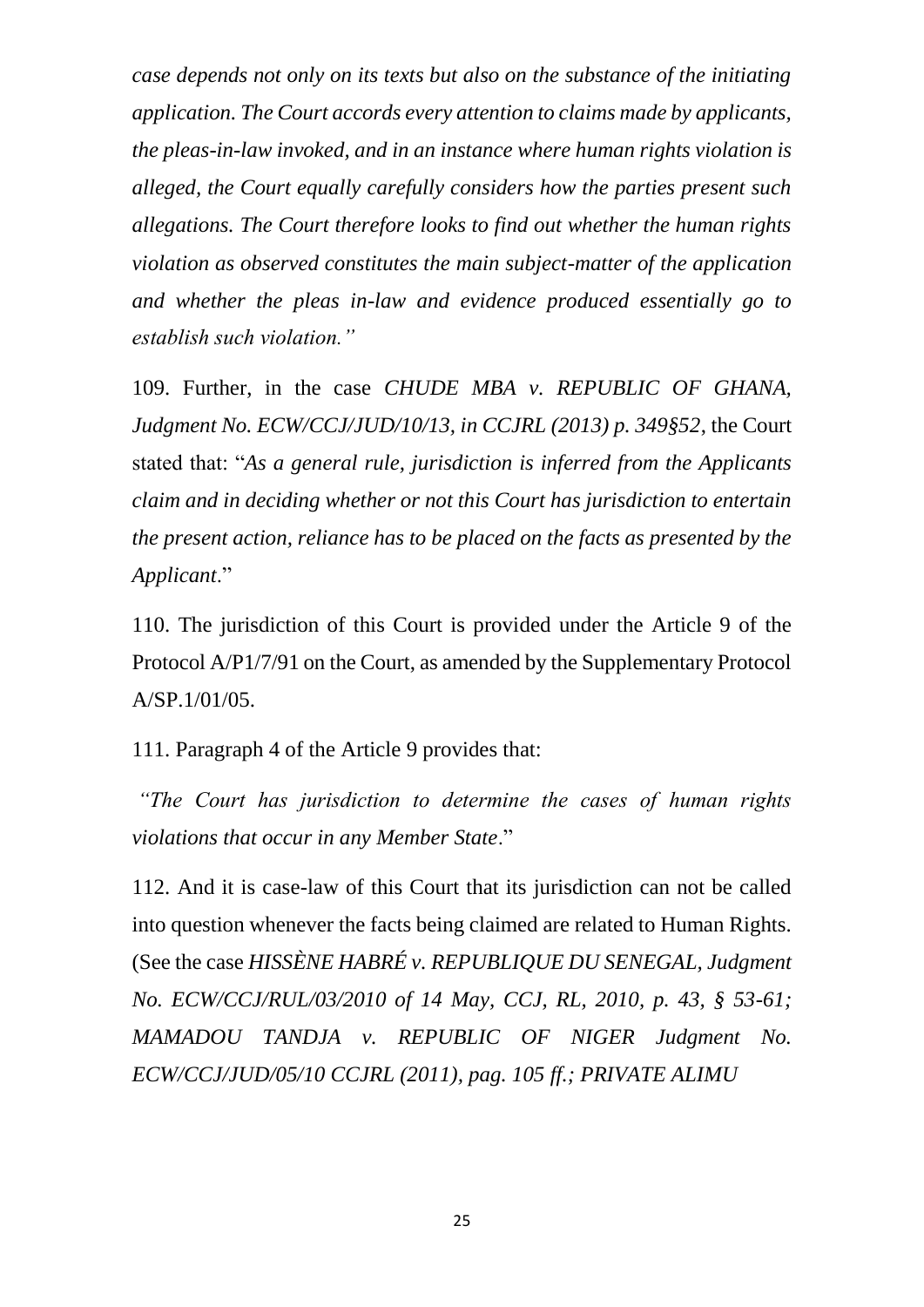*AKEEM v. REPUBLIC FEDERAL OF NIGERIA*, Ruling Nº ECW/CCJ/RUL/05/11, CCJRL (2011), pag. 121 ff.)

113. This position of the Court has been permanently reaffirmed in a plethora of judgments, making it indisputable that, in a case, the mere allegation of violation of human rights is sufficient to trigger the jurisdiction of this Court and it will assume jurisdiction without necessarily examining the veracity of the claim. (See the case *DR. GEORGE S. BOLEY v. REPUBLIC OF LIBERIA & 4 ORS, Judgment No. ECW/CCJ/JUD/24/19 §27*).

114. Furthermore, in relation to the aforementioned Article 9 (4), this Court, in the case *SAWADOGO PAUL & 3 ORS v. REPUBLIC OF BURKINA FASO*, Judgment No. ECW/CCJ/JUD/07/20 §2 ruled that "*From the above provision, it is pertinent that two conditions must be met before the Court can exercise jurisdiction over na application brought before it for consideration- a) there must be an allegation of human rights violation and; b) such violation must have occurred within the territorial jurisdiction of the Member State against which the application was brought*."

115. In the instant case, the Applicant grounds his application on alleged violation of his human rights, namely, those under Article 7(1) of the African Charter, Article 10 of the UDHR, Article 14(1), 1st and 2nd sentences and Article 14(3)(b) of the ICCPR on account of the Special Committee of the Togolese National Assembly established on March 10, 2020; under Article 9(2) of the African Charter and Article 19 of the UDHR on account of the dean of investigating judges of Lomé First Class Court of First Instance; under Article 9(2) of the UDHR and Article 6, *in fine*, of the African Charter on account of agents of the Criminal Intelligence and Investigations Service (SCRIC) of the national gendarmerie.

116. Contrary to the Respondent's allegation, the Applicant has not merely made a reference to international instruments protecting human rights, but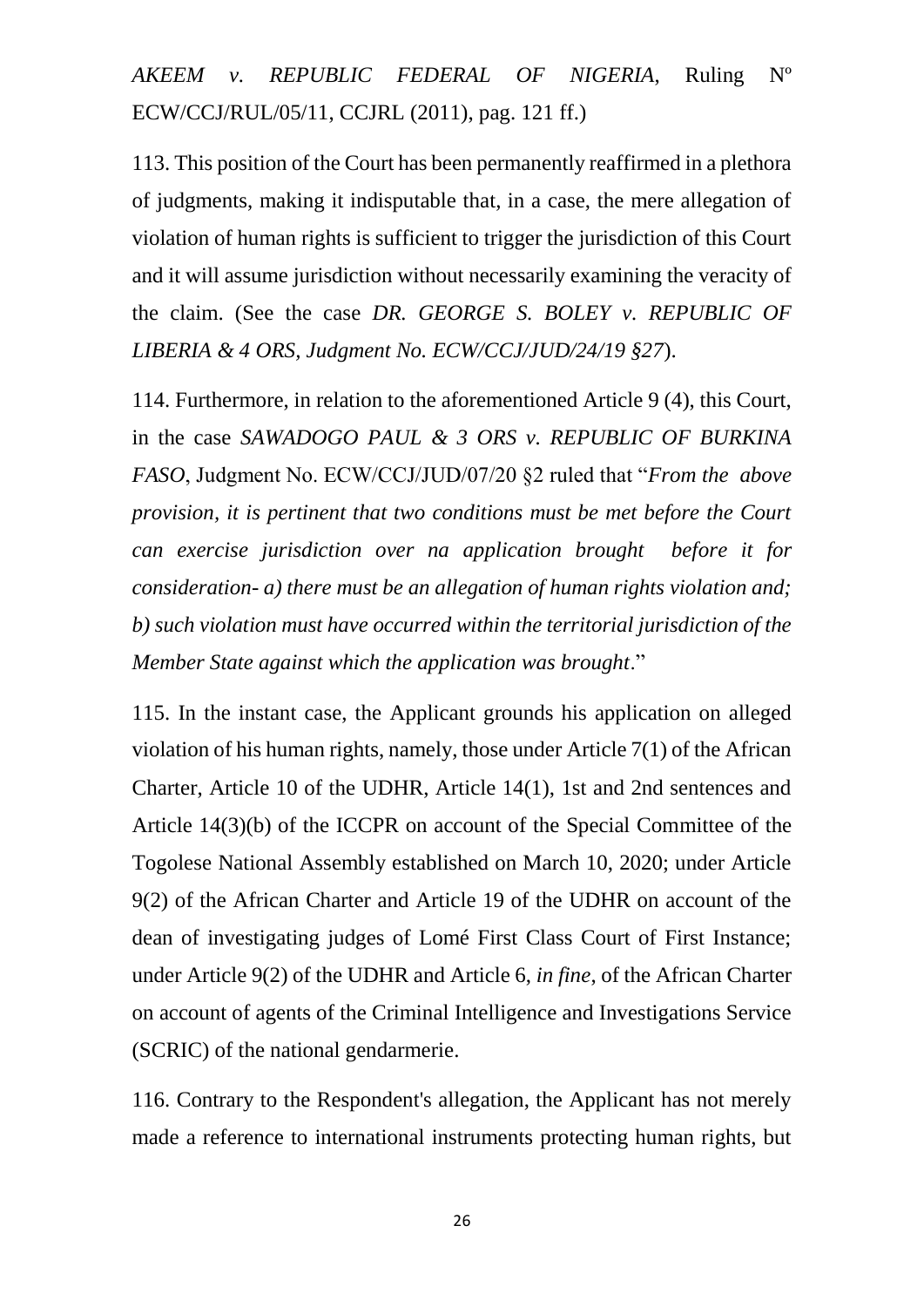has alleged facts that in his view constitute violations of the said articles protecting human rights.

117. It should be highlighted once again that the mere allegation of a violation of human rights is sufficient to trigger the jurisdiction of this Court and this Court will assume its jurisdiction without necessarily examining the veracity of the allegation.

111. Therefore, considering the facts alleged and the claims made by the Applicant, the grounds for the present action is the claim of violation of human rights, allegedly committed in the territory of the Respondent State, guaranteed by legal instruments for the protection of human rights, namely, the African Charter on Human and Peoples' Rights, ratified by ECOWAS Member States, such as the Respondent State, and which therefore bind them and impose on them the duty to respect and protect the rights proclaimed therein. (See the case *AMOUZOU HENRI et 5 AUTRES v. RÉPUBLIQUE DE COTE D'IVOIRE, Judgment No. ECW/CCJ/JUD/04/09*, of 17th December, Case No. ECW/CCJ/APP/01/09 in LRCCJ, 2009, pág. 296, parag. 58 a 61).

119. Therefore, since the requirements of Article 9 (4) of Protocol A/P1/7/91 on the Court, as amended by Additional Protocol A/SP.1/01/05, are met, the Court understands that it entertains jurisdiction to adjudicate on the instant case.

#### **XI – ADMISSIBILITY**

120. The admissibility of the application initiating proceedings is governed by the provisions of Article 10 (d), of Protocol A/P1/7/91 on the Court as amended by Additional Protocol A/SP.1/01/05, cited above, which provides that: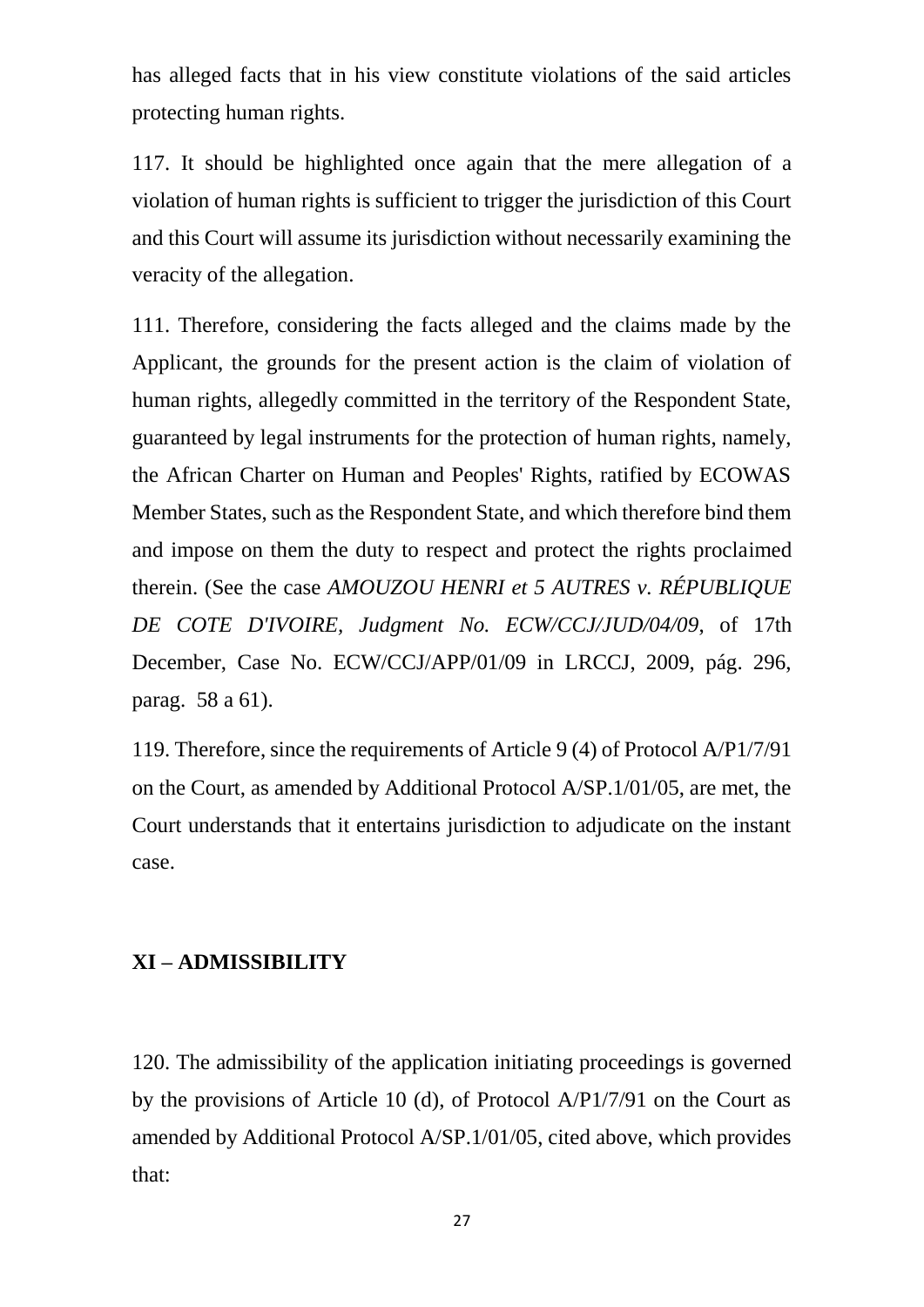"*Can consult the Court (...) d) Anyone who is a victim of human rights violations. The request submitted for this purpose:*

*i) Must not be anonymous;*

*ii) Will only be submitted to the Community Court of Justice if it has not been submitted to another Competent International Court (...)"*

121. Therefore, the Applicant having identified himself as a victim of human rights violations, the Court finds that the claim is neither manifestly unfounded under the aforementioned article nor inadmissible on any other grounds.

122. Accordingly, the instant case must be declared admissible.

#### **XII. MERITS**

123. The Court will then examine each of the human rights allegedly violated by the Respondent State, taking into consideration the questions put forth by the Applicant for decision of the Court.

# **1.** *The alleged violation of Article 10 of the Universal Declaration of Human Rights and Article 14(1) of the International Covenant on Civil and Political Rights*

124. The Applicant submitted, that in the instant case, contrary to the provisions of Article 79(1) of the Rules of Procedure of the National Assembly of the Togolese Republic (5th edition January 2019) the requisition for waiver of parliamentary immunity was submitted by the Federal Attorney before Lomé First Class Court of First Instance;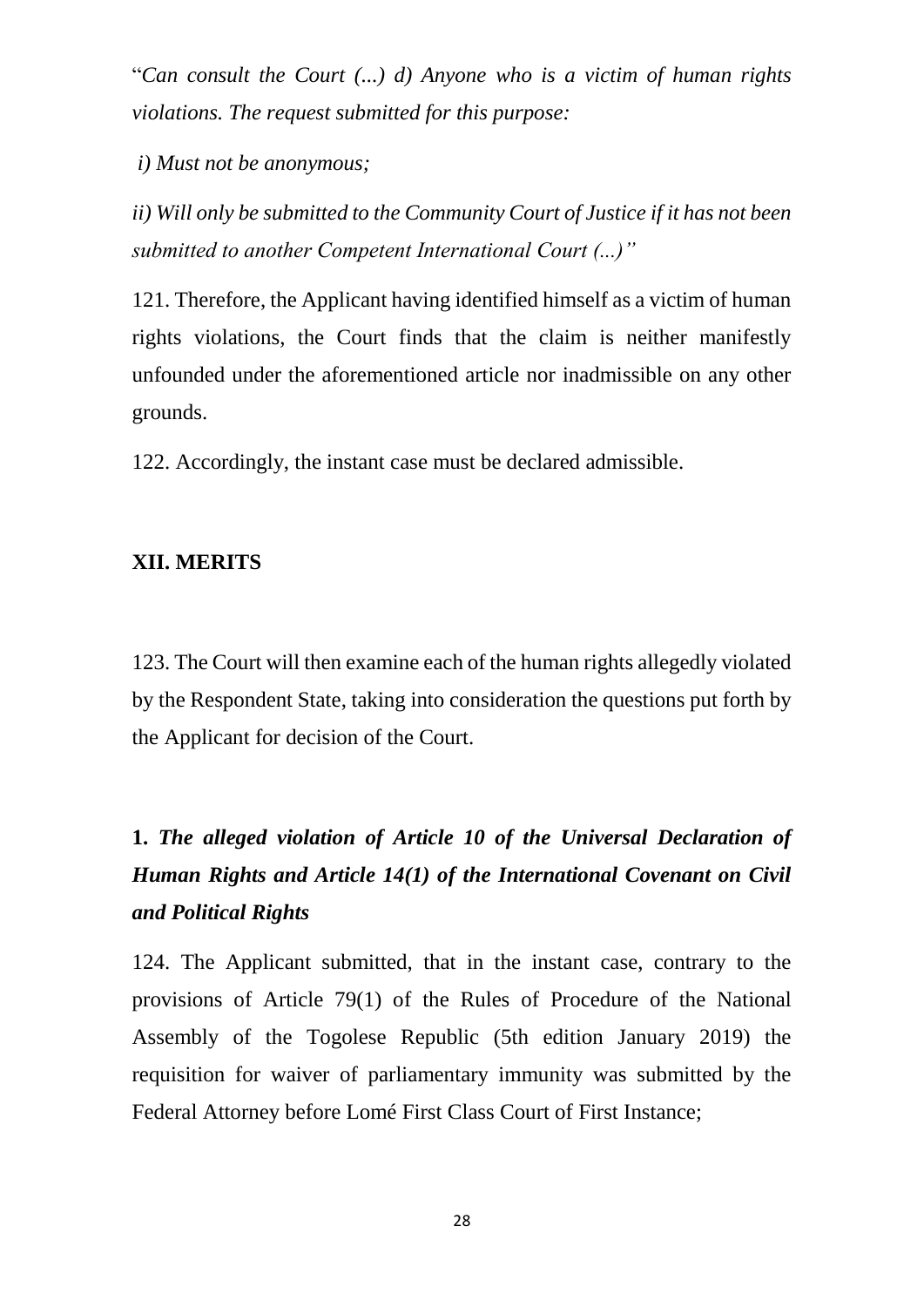125. That to examine the legality of the prosecution in the instant case, just like France, Togo applies the penal system in which, the Federal Attorney like all public prosecutors are placed under the direction and control of their hierarchical superiors and under the authority of the Minister of Justice. They are bound by the instructions given by their hierarchical authority for the presentation of their written requisitions. At the hearing, they are entitled to speak freely (Article 5 of Organic Law No. 96-11 of August 21, 1996 establishing the Statute of Magistrates, as amended by Law No. 2013-007 of February 25, 2013); that it has been shown that the Federal Attorney is an "Applicant party" who does not present the required guarantees of independence and impartiality; therefore, he is not a judicial authority within the meaning of the UDHR, the ICCPR and the African Charter.

126. That by lifting the Applicant's parliamentary immunity on the basis of a requisition submitted by the Federal Attorney when the latter is not competent to do so, the Togolese Republic, through its National Assembly, violated the provisions of Article 79(1) of the Rules of Procedure of the said National Assembly, involving the violation of the Applicant's rights guaranteed by the aforementioned articles.

127. The Respondent refuted the Applicant's arguments on the grounds that the Special Committee established in connection with the waiver of the Applicant's parliamentary immunity is not a Court within the meaning of Articles 10 of the UDHR and 14 of the ICCPR; that it was not the role of the Committee to try the Applicant since it does not rule on disciplinary matters. That the committee's mission was merely to conduct the procedure to enable the Applicant to defend himself before the courts, since he is presumed innocent until a court decision is handed down; that the facts alleged against the Applicant constitute offenses under criminal law and in this regard, and pursuant to Article 22 of the Code of Criminal Procedure, the Public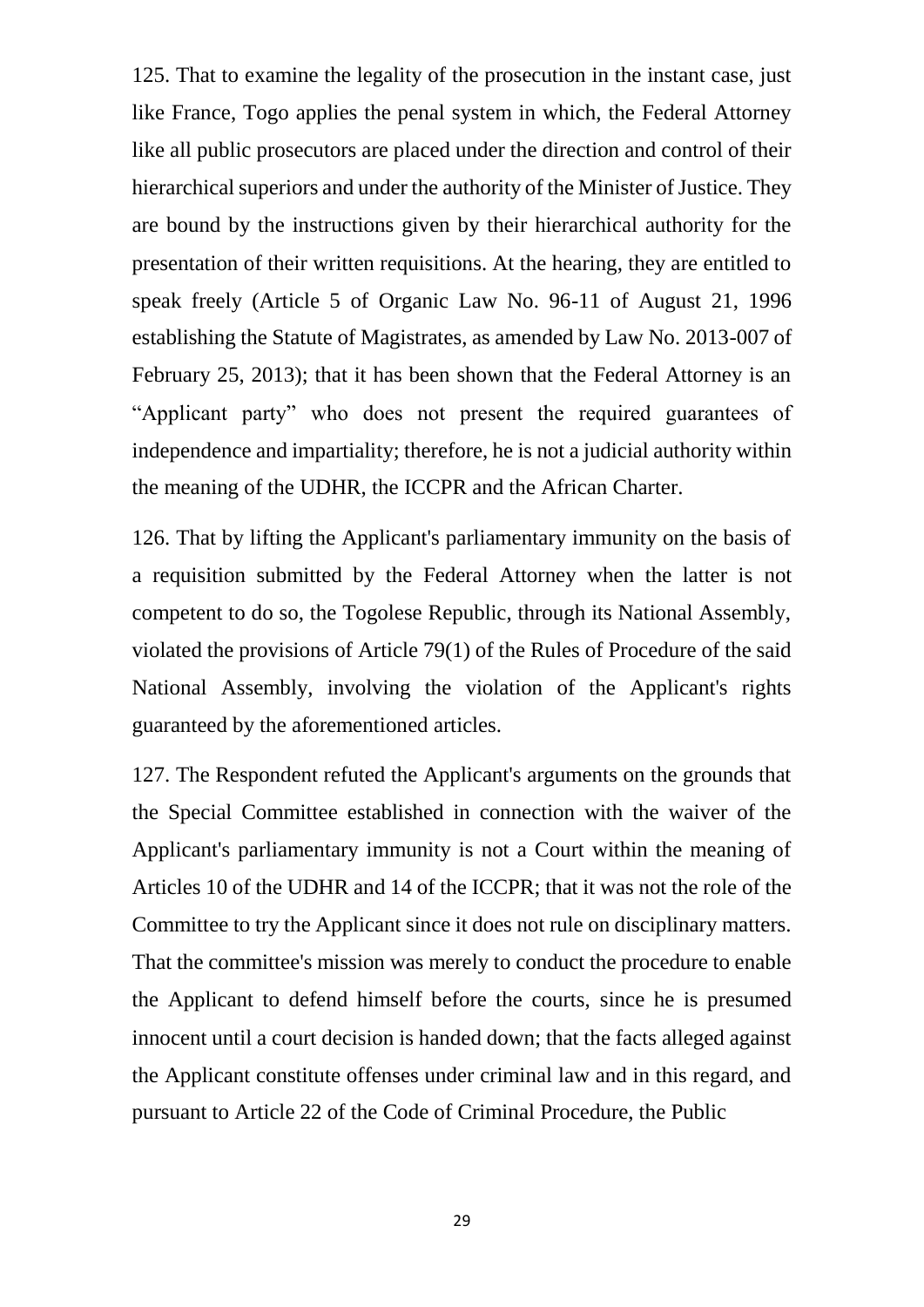Prosecutor's Office represented by the Federal Attorney and his deputies constitute the judicial authority hearing the case; that it was on the basis of this same principle that the application for authorization to proceed was made by the Attorney General of the Togolese Supreme Court on the assumption that the Applicant is a former Speaker of the National Assembly; that a comparative study of the Internal Regulations of the countries of the sub-region allows confirmation that any requisition for waiver of parliamentary immunity is submitted by the Federal Attorney or the Attorney General (See Internal Regulations of Burkina Faso, Benin, Côte d'Ivoire, etc.); that the jurisprudence of this Court follows in the same vein because the Federal Attorney has the quality of authority of the judicial proceedings (See judgment ECW/CCJ/RUL/09/11 (Case: EL HADJ MANE ABDOU GAYE C/ Senegal, Collection of Jurisprudence, *2011, p. 259, n° 40)"*; that it follows from this settled case law that the Federal Attorney has the status of a Judicial Authority pursuant the Togolese Code of Criminal Procedure, which distinguishes between the functions of prosecution (conducted by the Federal Attorney), investigation (investigating Judges) and trial (judge).

 $\checkmark$ 

128. The Article 10 of the UDHR establishes that:

"*Everyone is entitled in full equality to a fair and public hearing by an independent and impartial tribunal, in the determination of his rights and obligations and of any criminal charge against him.*"

129. Article Article 14 (1, 2nd part) that ICCPR provides that:

*"(…) In the determination of any criminal charge against him, or of his rights and obligations in a suit at law, everyone shall be entitled to a fair and public hearing by a competent, independent and impartial tribunal established by law(…)"*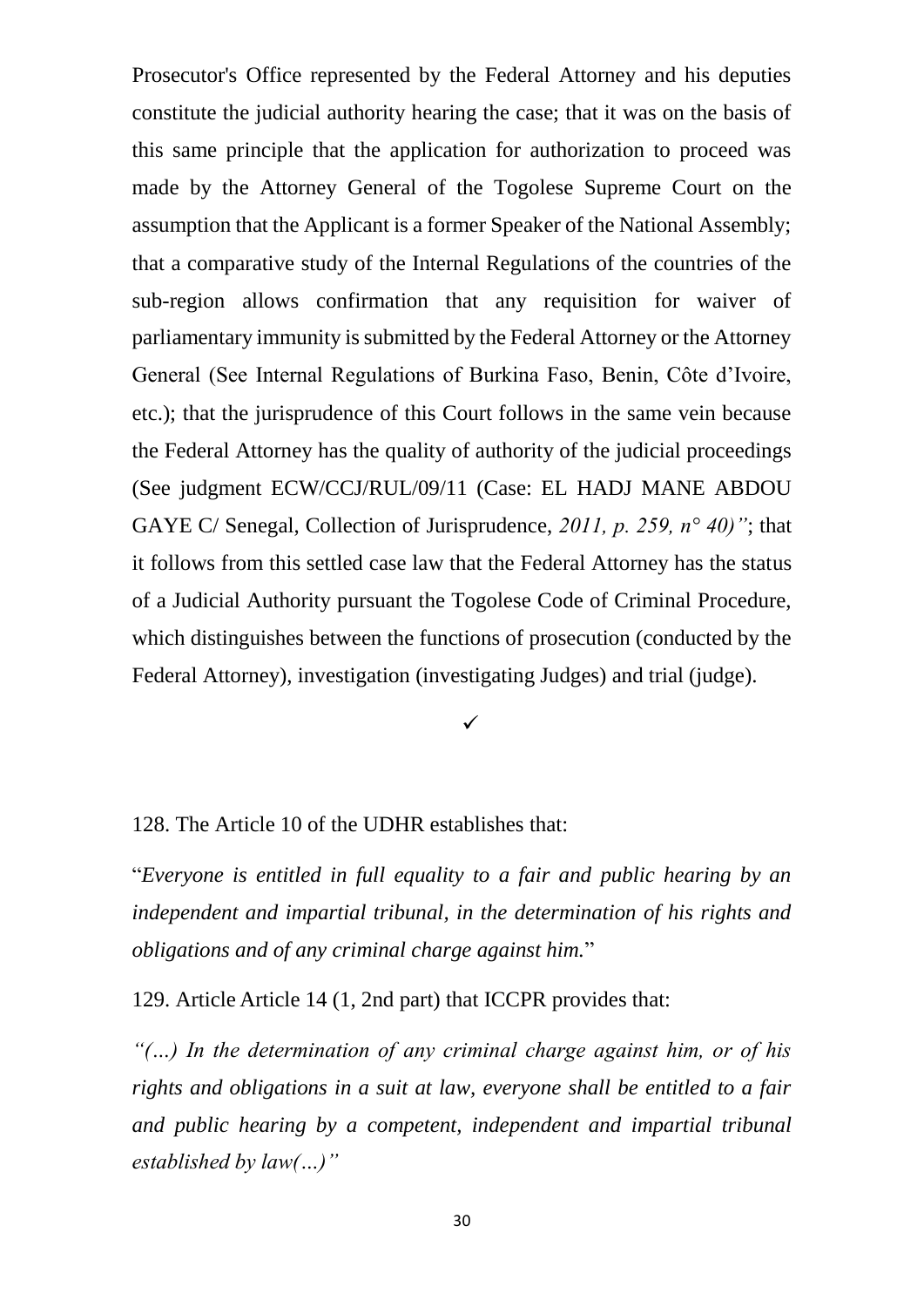130. Article 14 covers the right of access to the courts in cases of determination of criminal charges and rights and obligations in judicial proceedings. Access to the administration of justice must be effectively guaranteed in all such cases to ensure that no individual is procedurally deprived of his or her right to claim justice.

131. The right to a fair and public hearing by a competent, independent and impartial court or tribunal established by law pursuant to the second paragraph of Article 14(1) shall be guaranteed in cases concerning the determination of criminal charges against persons or of their rights and obligations in a judicial proceeding. Criminal charges relate in principle to acts declared punishable under domestic criminal law. *(See Human Rights Committee, General Comment No. 37 § 15).*

132. The meaning of "court" in Article 14 (1) designates a body, regardless of its name, that is established by law, is independent of the executive and legislative branches of government and of the public authorities, or enjoys in specific cases judicial independence to decide matters in proceedings of a judicial nature. Article 14 (1), second sentence, guarantees access to such courts to all those who have criminal charges against them. This right cannot be limited and any criminal conviction by a body that does not constitute a court is incompatible with this provision. Similarly, whenever rights and obligations are determined in a lawsuit, this must be done at least at one stage of the process by a court within the meaning of this sentence. The requirement of a court's competence, independence and impartiality within the meaning of Article 14(1) is an absolute right that is not subject to any exception. *(See Human Rights Committee, General Comment No. 32 § 18, 19).*

133. The requirement of *independence* refers, in particular, to the procedure and qualifications for the appointment of judges and guarantees concerning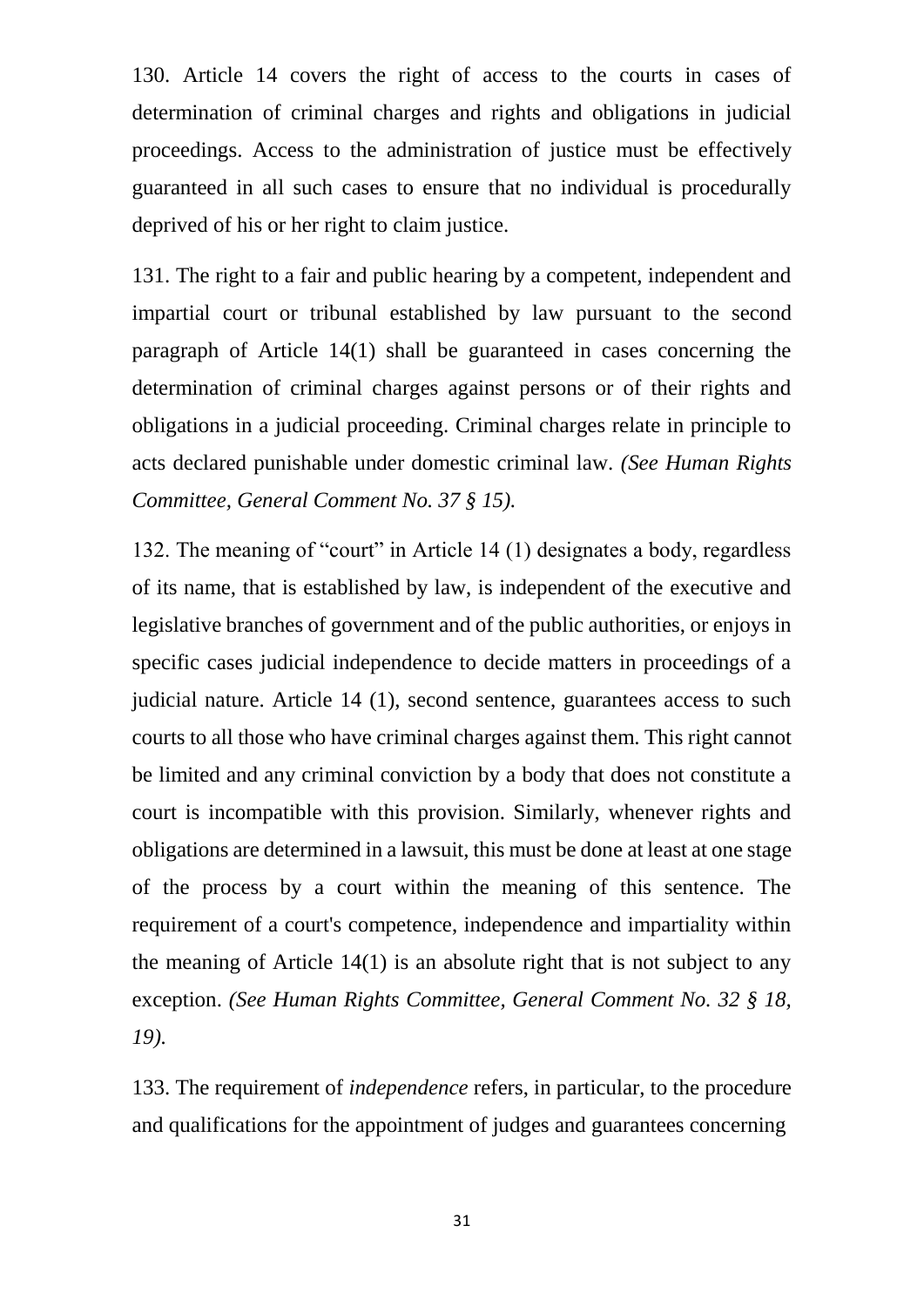their stability until mandatory retirement age or the end of their term of office, if any, the conditions for promotion, transfer, suspension and termination of their duties, and the effective independence of the judiciary from political interference by the executive and legislative branches of government. States should adopt specific measures to ensure the independence of the judiciary by protecting judges from any form of political influence in their decision making through the establishment or adoption of laws establishing clear procedures and objective criteria for the appointment, remuneration, term of office, promotion, suspension and dismissal of members of the judiciary and disciplinary sanctions against them. The requirement of *impartiality* has two aspects. First, judges must not allow their judgment to be influenced by personal bias or prejudice, nor harbor prejudices about the particular case before them, nor act in a way that unduly promotes the interests of one party over the other. The court must also appear impartial to a reasonable observer. *(See Human Rights Committee, General Comment No. 32 §20 e 21).*

134. Returning to the case at hand, it should be noted that the Applicant at the time of the facts, was a Member of Parliament with the status of former Speaker of the National Assembly and, for these facts, he held parliamentary immunity.

135. The Respondent does not contradict this argument, but rather confirms it.

136. However, the Applicant believes that the Federal Attorney was not competent to make the requisition for waiver of his parliamentary immunity because he was not a *judicial authority*.

137. Let us see whether this argument by Applicant proves to be well *founded.*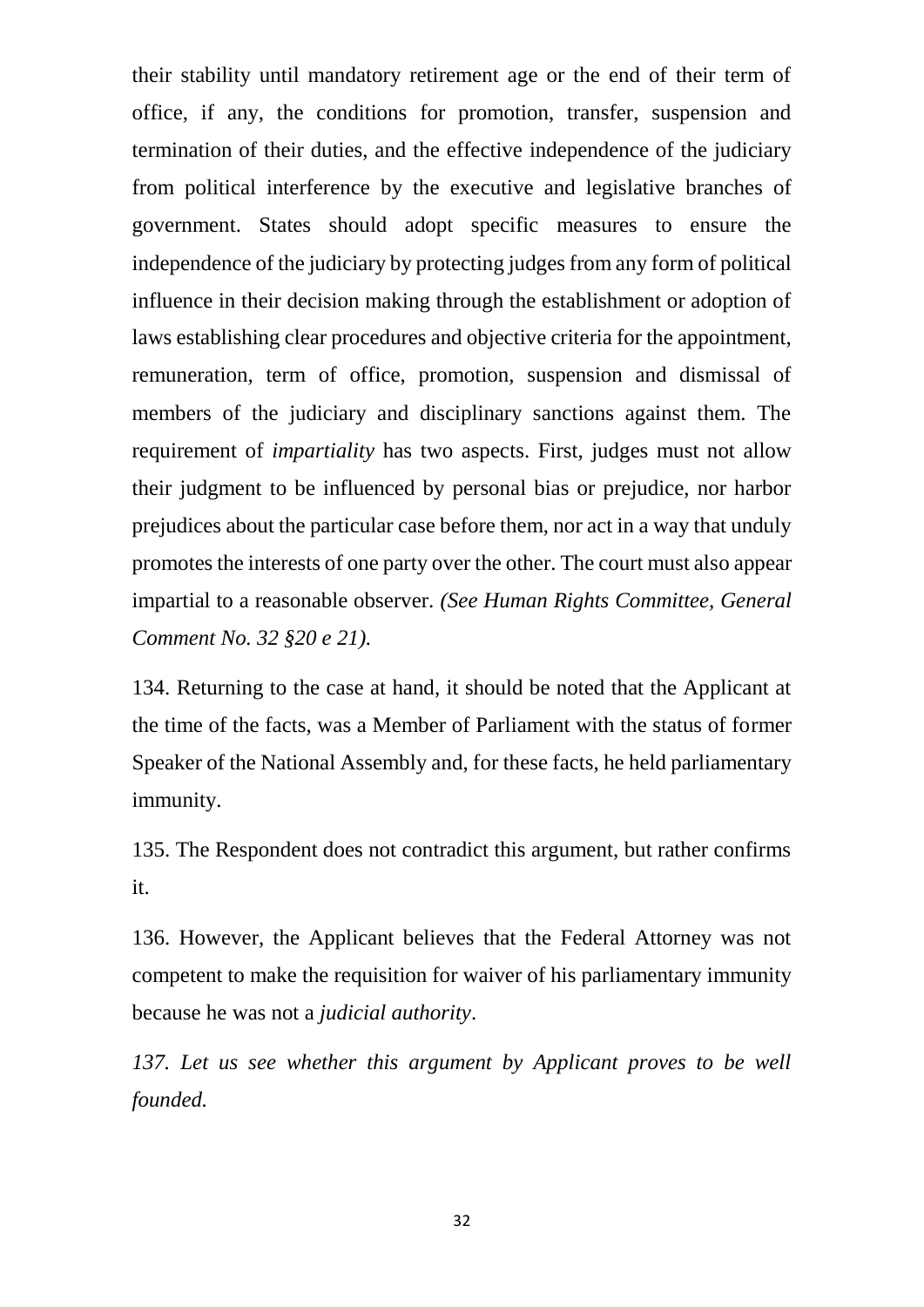138. It should first be noted that, as the Court of Justice of the European Union held: "*the concept of "judicial authority" within the meaning of Article 6(1) of Framework Decision 2002/584 requires an autonomous interpretation and it is not limited to designating only the judges or courts of a Member State, but must be understood as designating more broadly the authorities involved in the administration of criminal justice in that Member State, as opposed to, inter alia, the ministries or police authorities, which form part of the executive branch. Thus, this concept is likely to cover authorities of a Member State who, without necessarily being judges or judicial bodies, participate in the administration of criminal justice in that Member State." (...) Therefore, an authority, such as a prosecutor's office or a public prosecutor, which has the competence, in the context of criminal proceedings, to prosecute a person suspected of having committed a criminal offense, must be regarded as participating in the administration of justice in the Member State concerned, which the Court of Justice considers to be the case for, respectively, the prosecutor's offices in Germany (OG and PI cases) and the Attorney General in Lithuania (PF case).*" - **See Case C-509/18 PF**  (preliminary ruling procedure by the Supreme Court) **Judgment of the Court of Justice of the European Union (Grand Chamber) of May 27, 2019 and further the Conclusions submitted on June 25, 2020, by Advocate General Manuel Campos Sánchez - Bordona, in Case C-510/19 of the Court of Justice of the European Union.** 

139. In the instant case, in the Constitution of the Togolese Republic, in its Articles 112 to 119, there are the General Provisions on the Judiciary.

140. It follows from such norms that the judiciary is independent from the legislative and executive branches of government and that in the performance of their tasks, the magistrates are subject only to the authority of the law; (113) and they are irremovable (114).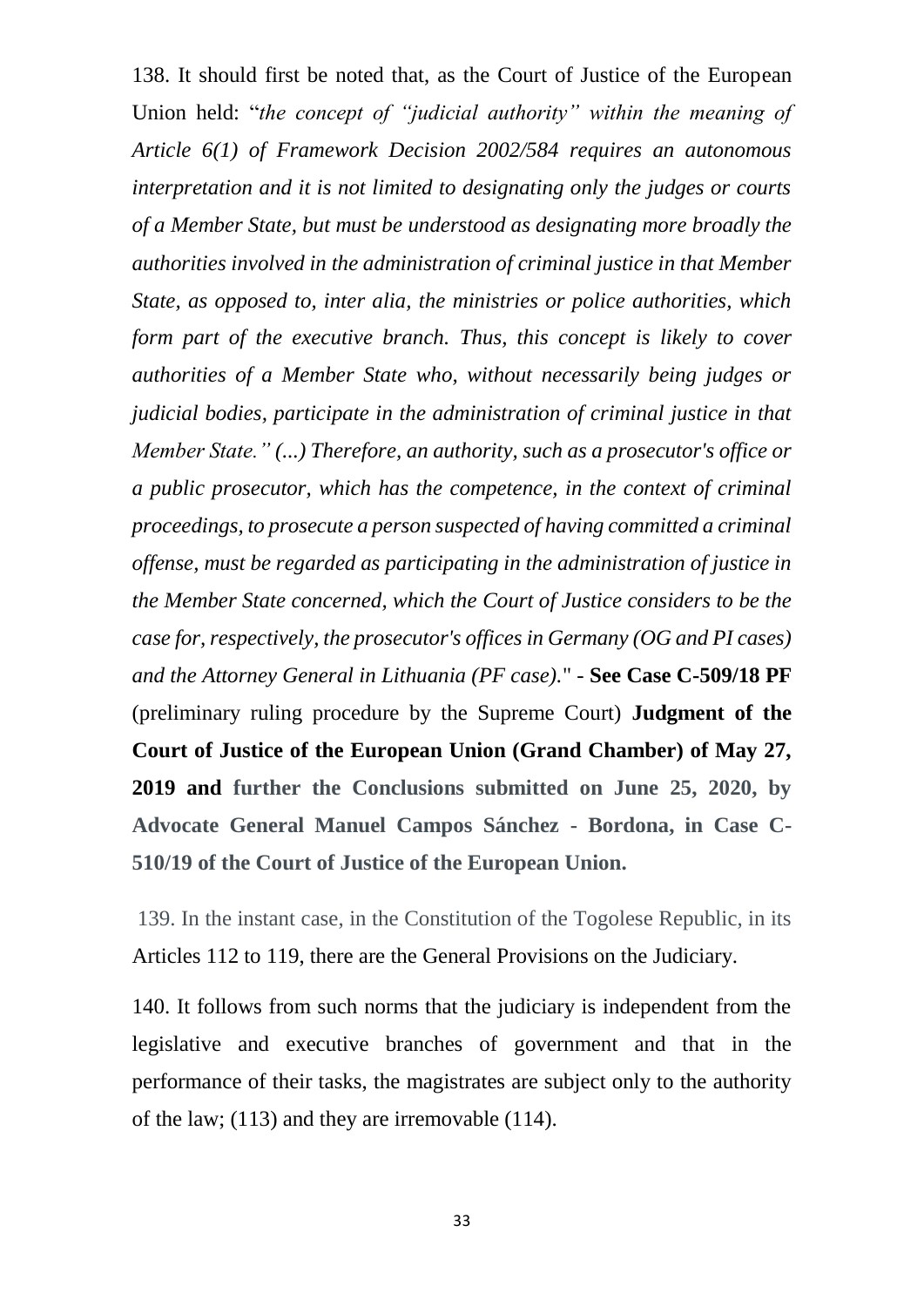141. In terms of their recruitment, Article 118 provides that:

*"Le recrutement de tout magistrat se fait sur proposition du garde des Sceaux, ministre de la justice, après avis du Conseil supérieur de la magistrature* 

*La nomination des magistrats du siège est faite par décret pris en Conseil des ministres sur proposition du Conseil supérieur de la magistrature. La nomination des magistrats du parquet est faite par décret pris en Conseil des ministres sur proposition du garde des Sceaux, ministre de la justice, après avis du Conseil supérieur de la magistrature."*

142. On its turn, the Code of Criminal Procedure in force in Togo, in its Chapter II - Articles 22 to 25 - sets out the general provisions on the Public Prosecutor's Office". Article 22 provides: that "*Le Ministère public exerce l'action publique et requiert l'application de la loi"*.

143. Article 28 provides that: **"***Le Garde des Sceaux, Ministre de la Justice est le chef du Ministre public. Il peut demander aux Procureurs Généraux touts rapports sur les affaires en cours et leur donner toutes directives relativement à l'exercice de l'action publique*." And from **Article 29** it is providede that **"***Procureur Général a autorité sur touts les magistrats du Ministère public du ressort de la Cour d'Appel. Il a, à l'égard de ces magistrats les mêmes prérogatives que celles reconnues au Ministre de la Justice par l'article précédent.*

*Le Procureur Général est tenu informé de l'état des affaires en cours d'instruction par les magistrats instructeurs (…). Le Procureur Général peut s'informer auprès du Président de la Chambre d'Accusation des causes de retard dans l'instruction des affaires et attirer son attention sur l'importance de leur règlement, ou sur la prolongation des detentions préventives*."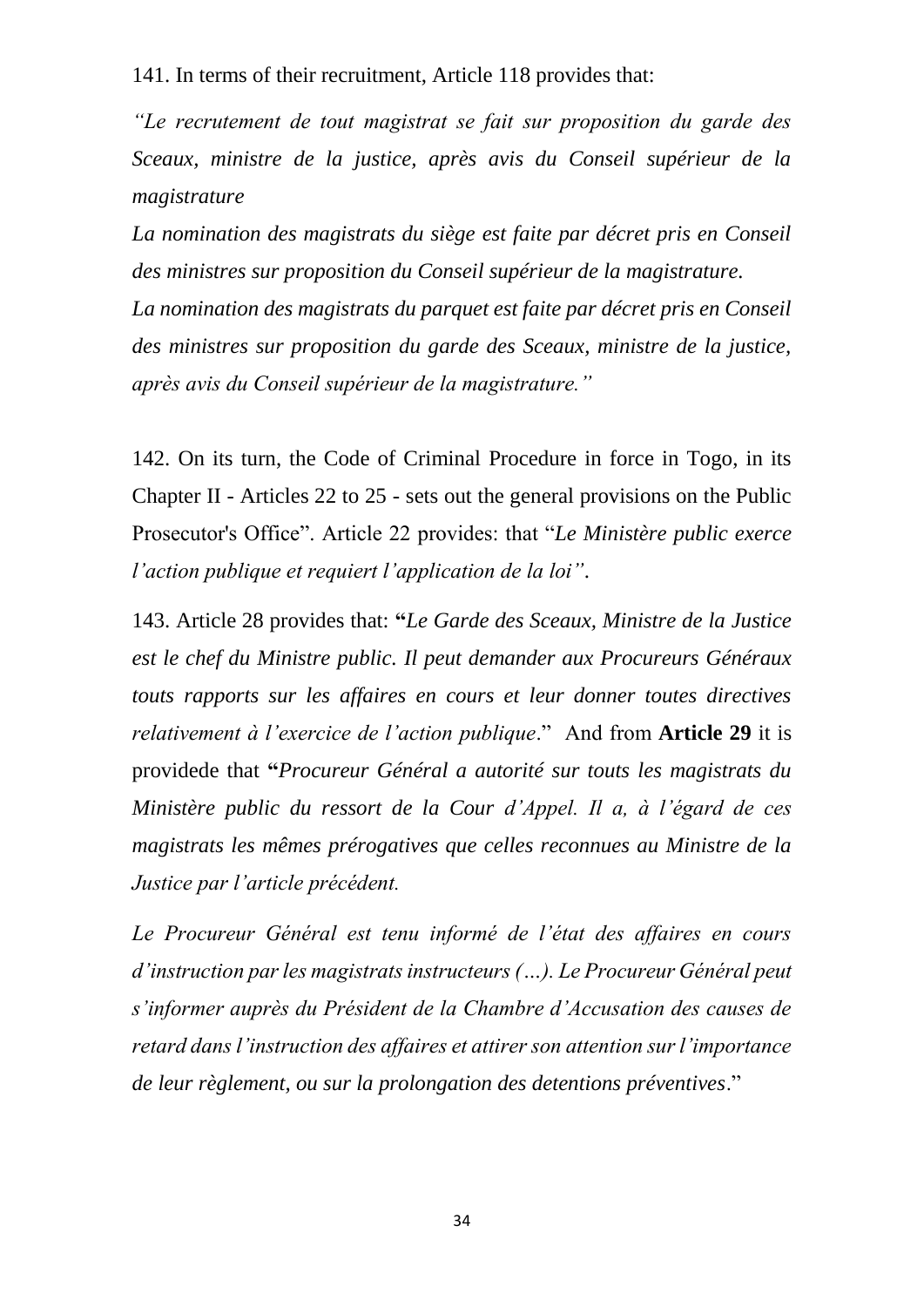144. Section 3 regulates the duties of the Federal Attorney, providing as follows:

*"Art. 31 – "Le Procureur de la République représente en personne ou par ses substituts le Ministère public près le Tribunal de première instance.*

*Art. 32 - Le Procureur de la République reçoit les plaintes et les dénonciations et apprécie la suite à leur donner. En cas de classement sans suite, il avise le plaignant et lui fait connaître le motif de ce classement.*

*Art. 33 – Tout autorité constituée, tout officier public ou fonctionnaire qui, dans*

*l'exercice de ses fonctions, a connaissance d'un crime ou d'un délit est tenu d'en donner avis sans délai au Procureur de la République et de transmettre à ce magistrat tous les renseignements, procès-verbaux et actes qui y sont relatifs.*

*Art. 34 - Le Procureur de la République procède ou fait procéder à tous actes*

*nécessaires à la recherche et à la poursuite des infractions à la loi pénale. A cette fin, il dirige l'activité des officiers et agent de la police judiciaire de son resort.*

*ressort. En cas d'infractions flagrantes, il exerce les pouvoirs qui lui sont attribués par l'article 56 du présent Code."*

145. The Togolese Criminal Procedure Code, distinguishes the functions of prosecution (conducted by the Federal Attorney), the functions of investigation (investigating judges) and trial (judge) (see Articles 22-25; 39- 42; 335-358).

146. In the instant case, from a reading of Togolese Code of Criminal Procedure (articles cited above) there is no doubt that the Public Prosecutor's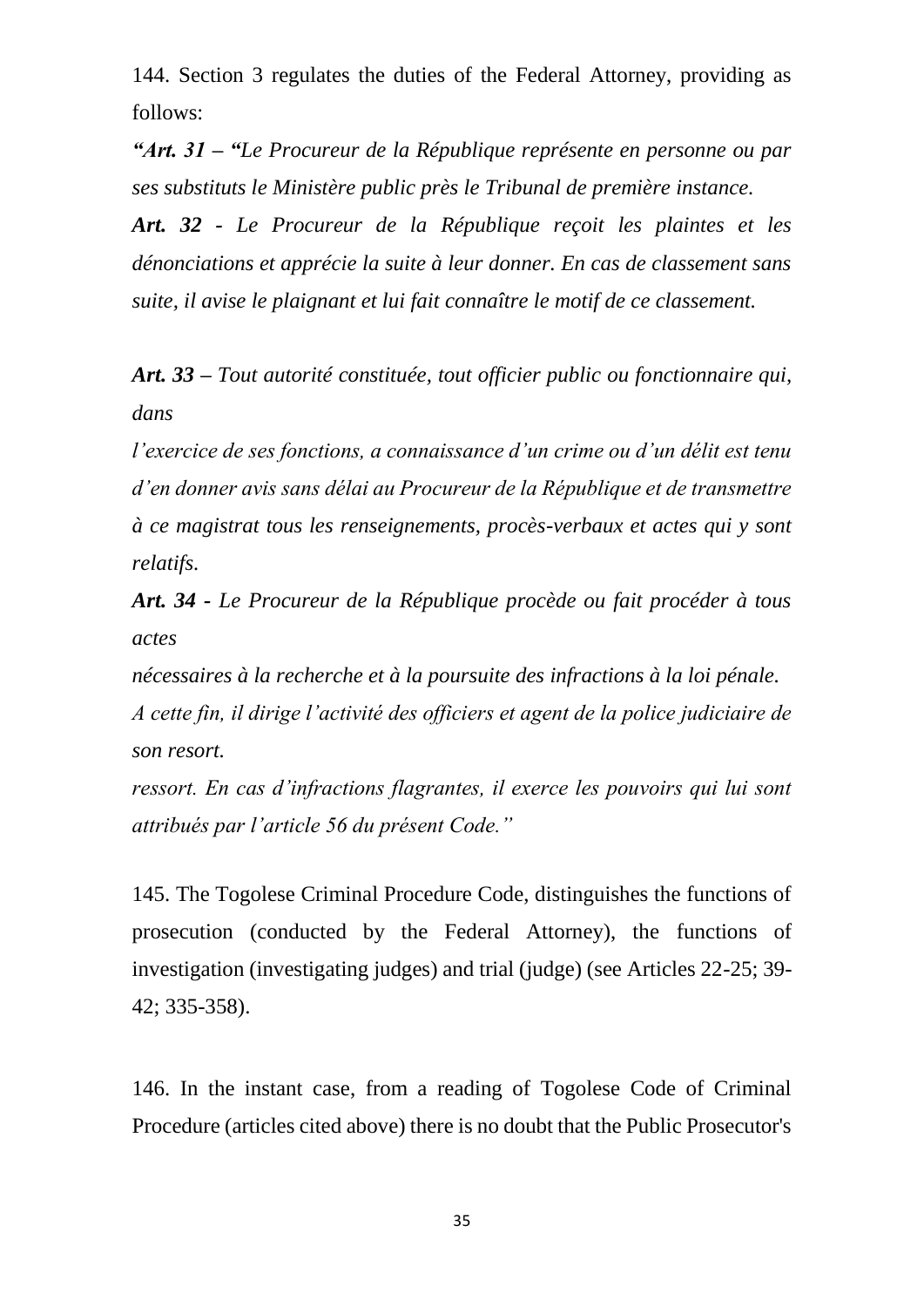Office is a public authority, with autonomous judicial power and integrated into Togolese judicial system. The Public Prosecutor's Office is a parallel and independent judicature to the judiciary. The agents of the Public Prosecutor's Office, namely, Federal Attorneys, are magistrates in terms comparable to judges, and should always act in strict obedience to the law, with objectivity and impartiality.

147. The Federal Attorney in Togo is a judicial authority with competence in the investigation of a criminal offense.

148. Indeed, the Constitution of the Togolese Republic, in its article 53 recognizes parliamentary immunity of national Parliament Members.

149. The parliamentary immunity of national Member of Parliaments is also provided for in Article 77 Rules of Procedure of the Togolese National Assembly.

150. The same instrument, in its Articles 78 and 79, determines the situations that may lead to the waiver of parliamentary immunity, as well as the legal procedure for the purpose.

151. Thus, Article 79 provides as follows:

*"1. La demande de levée de l'immunité parlementaire est adressée par l'autorité judiciaire au président de l'Assemblée nationale.*

*2. Toute demande de levée de l'immunité parlementaire est instruite par une commission spéciale composée de:*

*- Un membre du bureau de l'Assemblée nationale, président ;*

*- Le président ou, à défaut, un rapporteur de la commission des droits de l'homme, rapporteur;*

*- Le président ou, à défaut, un rapporteur de la commission des lois constitutionnelles et de la législation de l'administration générale;*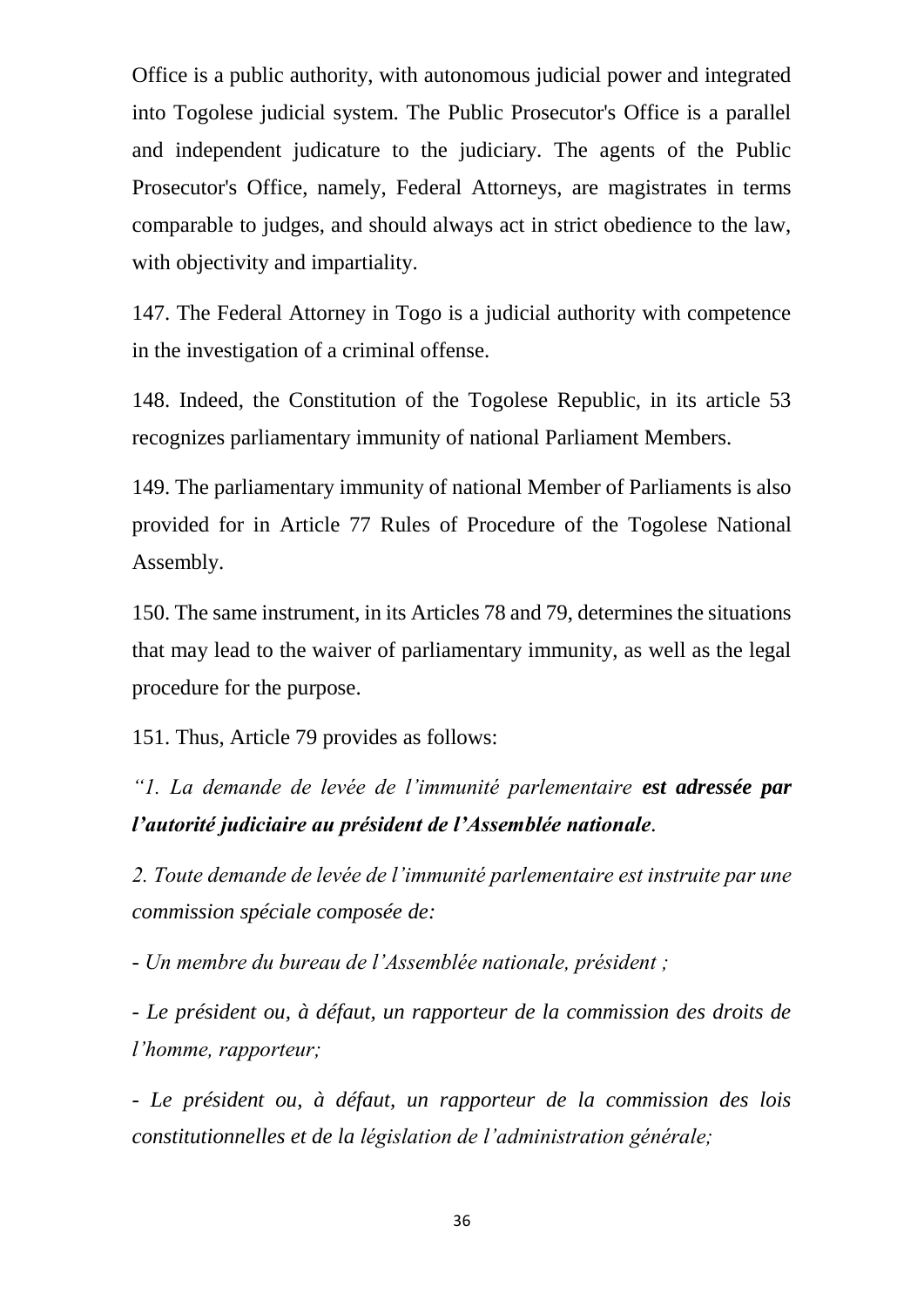*- Un représentant de chaque groupe parlementaire.*

*3. La commission spéciale entend le député dont la levée de l'immunité parlementaire est demandée ou l'un de ses collègues qu'il aura désigné pour le représenter.*

*4. Le rapport de la commission spéciale est transmis à la conférence des présidents en vue de l'inscription du dossier à l'ordre du jour de la plus prochaine séance de l'Assemblée nationale, suivant la procédure de traitement des questions urgentes.*

*5. La décision relative à la levée de l'immunité parlementaire est prise par l'Assemblée nationale, en séance plénière au cours de laquelle, il n'est donné lecture que des conclusions du rapport de la commission spéciale.*

*6. La décision d'accorder la levée de l'immunité parlementaire est adoptée au scrutin secret, sous la forme d'une résolution, par la majorité absolue des députés composant l'Assemblée nationale.*

*Cette décision ne s'applique qu'aux seules infractions pour lesquelles la levée de l'immunité parlementaire a été demandée.*

*7. En cas de rejet, aucune demande relative aux mêmes faits et à la même personne n'est recevable au cours de la même session* ».

152. This Article only requires that the requisition for waiver of parliamentary immunity be addressed to the Speaker of the National Assembly by a judicial authority, such as the Federal Attorney.

153. Thus, it should be concluded that, under the terms of the aforementioned Article 79(1), the Federal Attorney, as the judicial authority, has the competence to demand the waiver of parliamentary immunity from the Speaker of the National Assembly.

37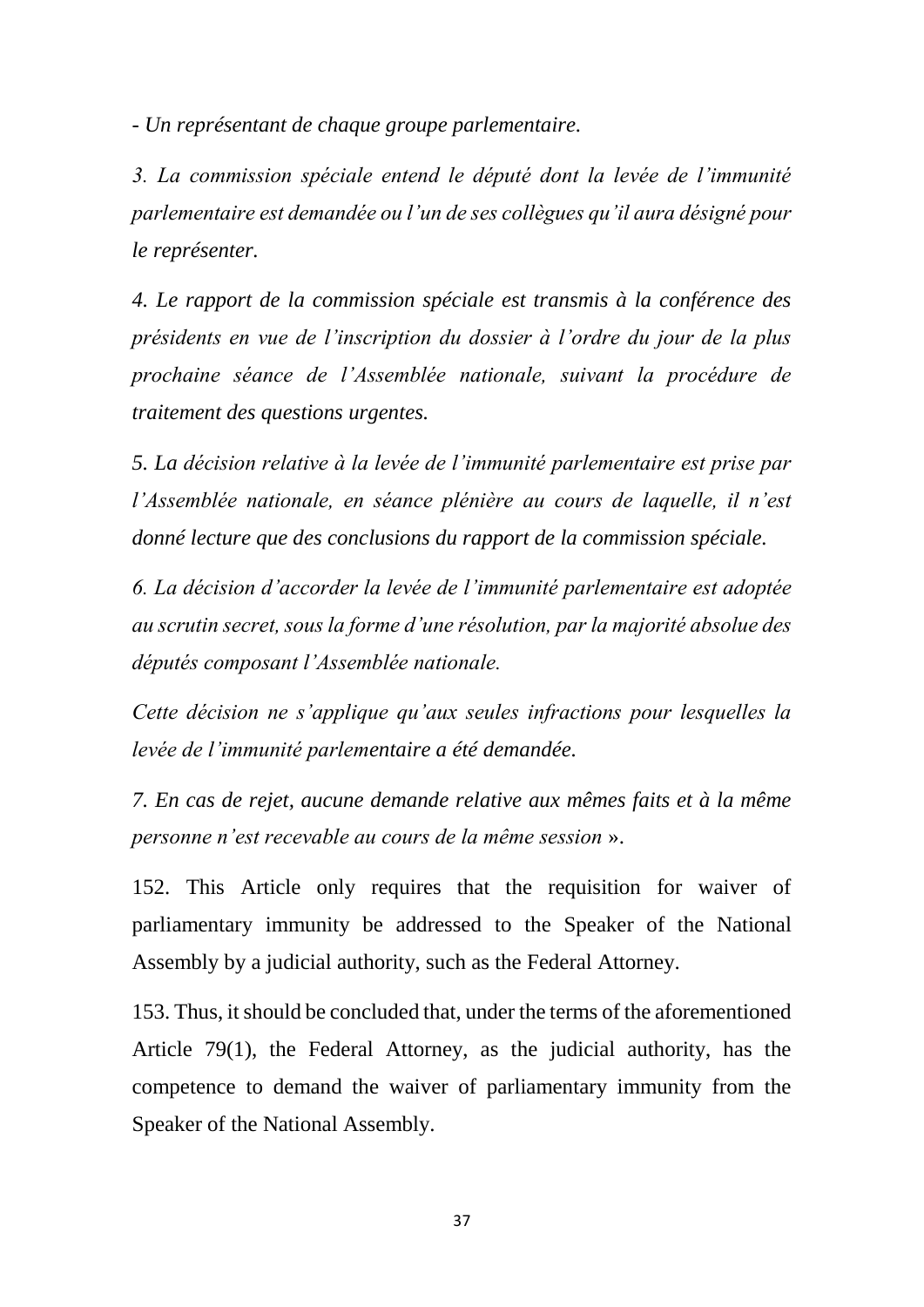154. On the other hand, being a former Speaker of the National Assembly, special procedures must be observed to allow the exercise of the criminal action against the Applicant as provided by the Organic Law n°2007-13 of June 19, 2013, in its Article 10, which states that:

*"Aucun ancien Président de l'Assemblée nationale ne peut être poursuivi ou arrêté en raison des faits délictuels par lui commis qu'avec l'autorisation de l'Assemblée nationale obtenue après délibération spéciale votée à la majorité absolue des membres de l'Assemblée nationale"*.

155. And further in its Article 11 which states that:

*"Le procureur général près la Cour Suprême avisé des faits par tous moyens, saisit le bureau de l'Assemblée nationale d'une requête en vue de la convocation de l'Assemblée nationale aux fins de délibération sur l'opportunité de la poursuite ou de l'arrestation de l'ancien Président de l'Assemblée nationale"*.

156. Therefore, in the instant case, the dual status enjoyed by the Applicant (former speaker of the National Assembly and acting as Parliament Member) required the verification of two conditions for criminal proceedings against him: (1) the National Assembly's deliberation on the appropriateness of prosecution (or arrest) and (2) the waiver of parliamentary immunity.

157. The Court notes that the waiver of the Applicant's immunity was submitted and obtained in accordance with the provisions of Article 79 Rules of Procedure of the Togolese National Assembly and that the National Assembly's deliberation on the appropriateness of instituting proceedings against the Applicant is shown to be in accordance with Article 11 of the aforementioned Organic Law No. 2007-13 of June 19, 2013.

158. On the other hand, the cited Articles *10 of the Universal Declaration of Human Rights and 14(1) of the International Covenant on Civil and*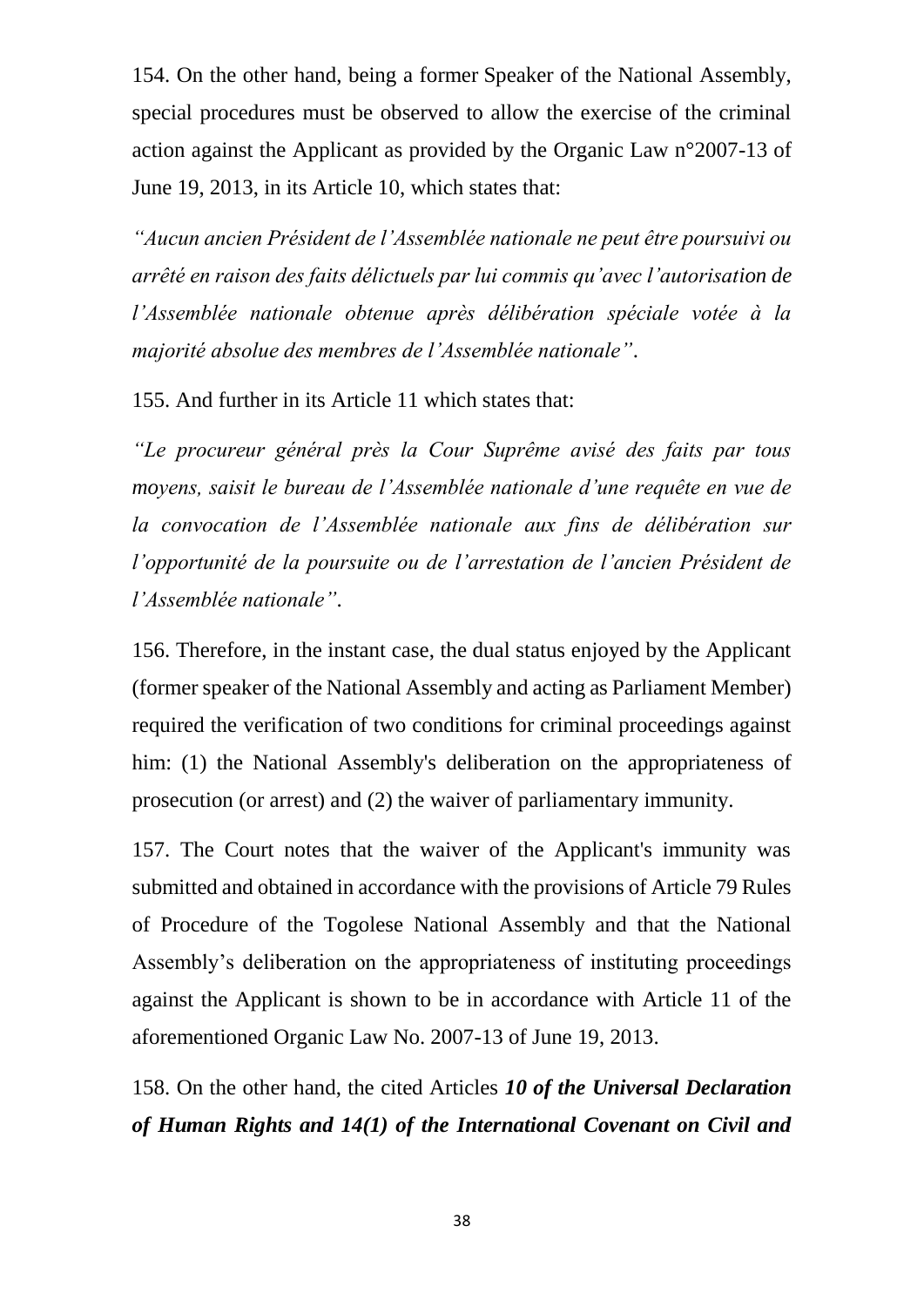*Political Rights* enshrine the right to a fair trial, especially in proceedings before criminal or civil courts.

159. That is, they enshrine the right to be heard by a competent, independent and impartial court or tribunal, as mentioned above.

160. Ultimately, the articles of the UDHR and the ICCPR invoked by the Applicant concern the right to a fair trial before criminal or civil courts and are not applicable to the procedure of a waiver of parliamentary immunity in the National Assembly, which in this case is the competent authority to waive the Applicant's immunity and authorize the criminal proceedings against him.

161. In this regard, it should be specified that the procedure at issue before the Togolese National Assembly is not a procedure before a court of law and that, moreover, its purpose is in no way related to the determination of the Applicant's guilt. Rather, it concerns the waiver of his immunity precisely to allow the exercise of criminal prosecution against him.

162. Ultimately, the Articles of the UDHR and ICCPR invoked by the Applicant concern the right to a fair trial before criminal or civil courts, which is not the case with the National Assembly which is the competent authority to waive the Applicant's immunity and authorize criminal proceedings against him.

163. And, as this Court ruled in the case *SALIFOU SAWADOGO v. STATE OF BURKINA FASO*, Judgment No. ECW/CCJ/JUD/26/19 of September 26, 2019: "*Inviolability (or procedural immunity in the strict sense) translates into not subjecting Members of Parliament to arrest, detention, mere hearing (as deponent or as defendant) or trial for any other acts, except in cases specified in the Constitution or the Law and with the formalities provided for*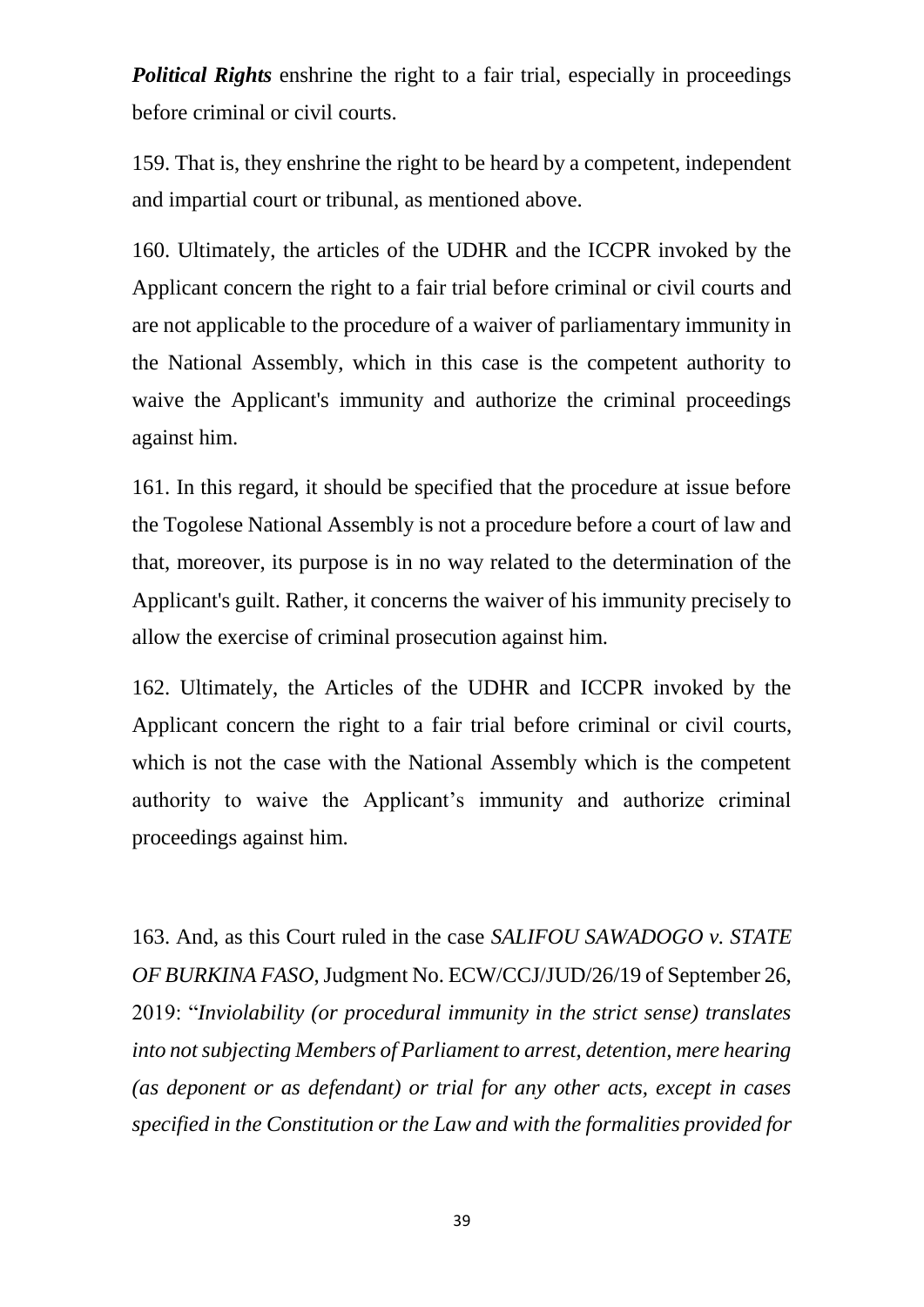*therein. That is, this immunity does not to exempt the Parliament Member from being detained, arrested, heard or tried, but it only prohibits it without the authorization of the Assembly, which will then be able to check whether there is any indication that justify maintaining such immunities." (See pag 12).*

164. The Court further noted in the same judgment that: "*The deliberation of the assembly on immunity, as a rule, takes the form of resolution (as proceeds in the Respondent State) –* This resolution is a legal-constitutional act with a political nature, as it represents the exercise of a faculty directly conferred by the Constitution that defines its requirements and its object. *Thus, this is an act of relationship between two branches of sovereignty (National Assembly and the Court) that represents in practice a conditioning of the Judiciary by the Parliament, with scope beyond the mere procedural effects, as it configures as an instrument for the affirmation and independence of the legislative power, and is therefore on the same level as legislative acts coming from a sovereign body or a supreme State body, with an individual and concrete nature, similar in their content to administrative acts. Parliamentary immunity enjoyed by the applicant is not a personal privilege of the Member of Parliament, but prerogatives or guarantees granted to Parliament Members with a view of ensuring them the protection and independence necessary for the performance of his duties. Therefore, they are ultimately aimed at preserving the dignity, integrity and independence of Parliaments as a whole, vis-à-vis other State bodies or any other authorities.* (See pag. 13)

165. That being said, the Court found that, contrary to the Applicant's contention, the process of waiving his parliamentary immunity followed the steps required by law. It was initiated by requisition of the Public Prosecutor at the Lomé Court of First Instance, which on March 9, 2020 addressed to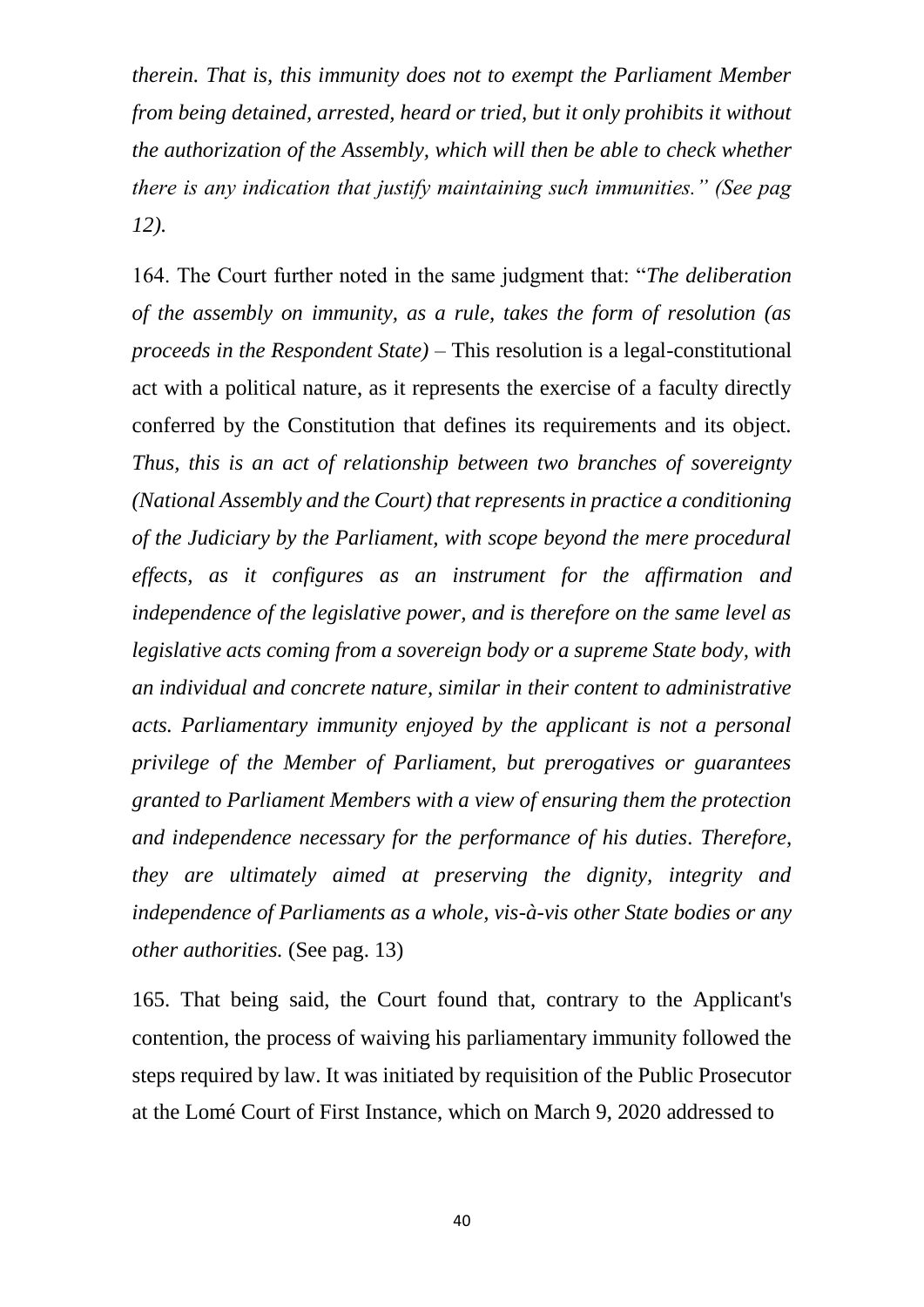the Speaker of the National Assembly a requisition for the waiver of the Applicant's parliamentary immunity *(See Exhibit No. 1 to the application initiating proceedings "Lettre du Procureur de la République sollicitant la levée de l´immunité parlementaire du sieur Gabriel Messan Agbéyomé KODJO"*) three days later, that is, on March 12, 2020, the Attorney General of the Supreme Court sent to the Speaker of the National Assembly a requisition for authorization of criminal proceedings against the Applicant in his capacity as former Speaker of the National Assembly (*See Exhibit No. 2 to the application initiating proceedings "Lettre du Procureur Général près de la Cour Suprême du Togo sollicitant l´autorisation de l`Assemblée Nationale"*).

166. And because no other facts have been alleged by the Applicant that would call into question his right to a fair and public hearing by a competent, independent and impartial court or tribunal established by law, the Court rejects the Applicant's argument and finds that the Respondent did not violate Article 10 of the UDHR nor Article 14 (1, 2nd part) of the ICCPR.

# **2. On the violation of Article 7 (1) of the African Charter, Article 10 of the UDHR and Article 14 (1) and (3) of the ICCPR.**

167. The Applicant alleged that in the instant case, the Public Prosecutor attached to his requisition for waiver of parliamentary immunity a USB key, which was supposed to contain the evidence for his allegations; that curiously, Mr. KODJO Messan Agbéyomé did not have the opportunity to have access to the contents of the said USB key, neither at the time of the notification by the bailiff porting the letter inviting him to appear before the special committee of the National Assembly, nor at the time of his appearance before the committee; that the Parliament Member who represented Mr. KODJO before the committee made the same request in vain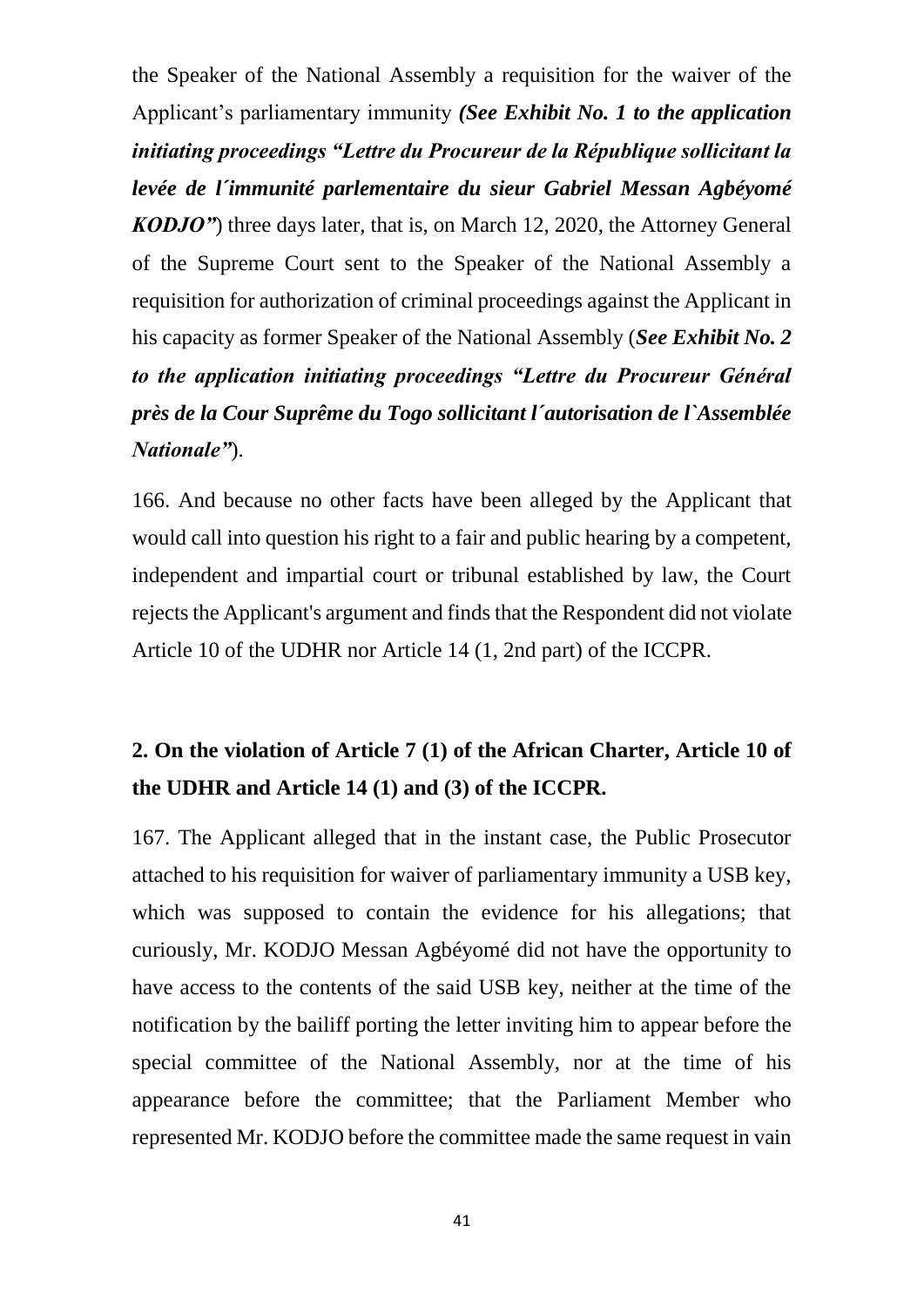during his hearing; that it is nevertheless obvious that the USB key containing the documents attached in support of the Prosecutor's requisition determined the findings of the special committee submitted to the plenary on the occasion of the vote to lift the Applicant's parliamentary immunity; that this is a substantial irregularity that undermined the work of the special committee and compromised the vote on resolution No. 00001/2020/AN concerning the lifting of the parliamentary immunity of Mr. KODJO Messan Agbéyomé; that the possibility for a litigant to benefit from equality of arms and the right to adversarial proceedings in any proceeding - judicial or otherwise - is a fundamental requirement guaranteed and controlled by all international quasi-judicial jurisdictional bodies; that, indeed, adversarial proceedings cannot be realized if the accused or his representative does not have the documents on which the Federal Attorney relies to request the waiver of the Applicant's parliamentary immunity; that in the instant case, in a correspondence dated March 11, 2020, addressed to the Speaker of the National Assembly, the Applicant already denounced the hasty invitation received the day before, on March 10, 2020, at 6:30 p.m., to appear before the special committee for the waiver of parliamentary immunity, which did not grant him any reasonable time to prepare well his defense; that under the terms of the affidavit dated April 28, 2020, Mr. KPEEVEY Gaby-Gadzo, a Member of Parliament in the Togolese National Assembly, who represented the Applicant before the special committee as authorized by the Rules of Procedure of the said Assembly, explains how, on March 11, 2020, when he arrived before the special committee, his wish to enjoy the assistance of a lawyer was denied him since the lawyer accompanying him was prohibited from attending the hearing; even his proposal to allow him to consult his lawyer, who would be in another room if necessary, was rejected by the committee; that in support of the Applicant's request addressed to the Togolese Speaker of the National Assembly, recalled at point 60 of this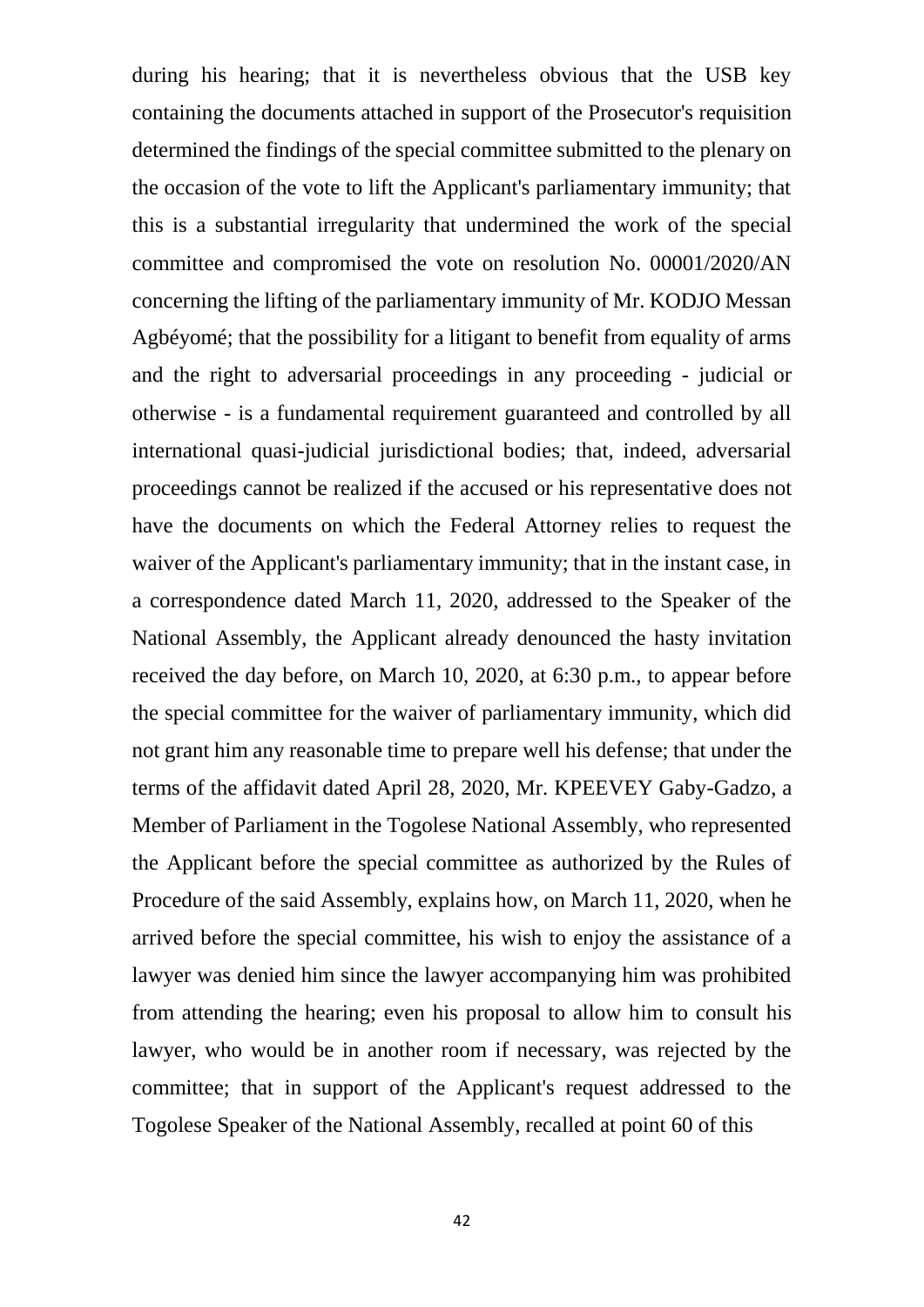application, Mr. KPEEVEY Gaby-Gadzo, in his affidavit, reported that he had suffered a refusal from the special committee when he requested the postponement of the hearing to one week in order to properly prepare his colleague's defense.

168. On its turn, the Respondent argued that the legal texts relied on by the Applicant are not applicable in the instant case since the Special Committee of the Togolese National Assembly, set up in the context of the procedure for waiving parliamentary immunity, does not have the status of a Court within the meaning of international law in matters of human rights; that the criteria defined by the European Court of Human Rights in the context of the application of Article 6 of the European Court of Human Rights drafted in the same terms as the texts referred to by the Applicant must be a Court performing judicial functions; that, in the context of the procedure for waiver of parliamentary immunity, no charges were officially brought against the Applicant but the committee was simply to hear him on the requisition for waiver of parliamentary immunity submitted by the Federal Attorney, to enable him to organize his defense effectively that the application of the texts in question presupposes the existence of criminal proceedings pending before the competent courts; that it is very important to highlight here that the requisition for waiver of immunity was addressed to the Speaker of the National Assembly and, to that end, the Federal Attorney enclosed a USB key containing only the elements mentioned by him that it was not a piece cited in the letter from the Federal Attorney; that the said USB key contained no elements other than those contained in the Federal Attorney's letter; that with regard to the assistance of a counsel, it should be stated here that the Applicant was not before a court nor a disciplinary committee. The purpose of the special committee is not to judge a member of parliament, but to hear him with a view to waiving his parliamentary immunity; that under Rule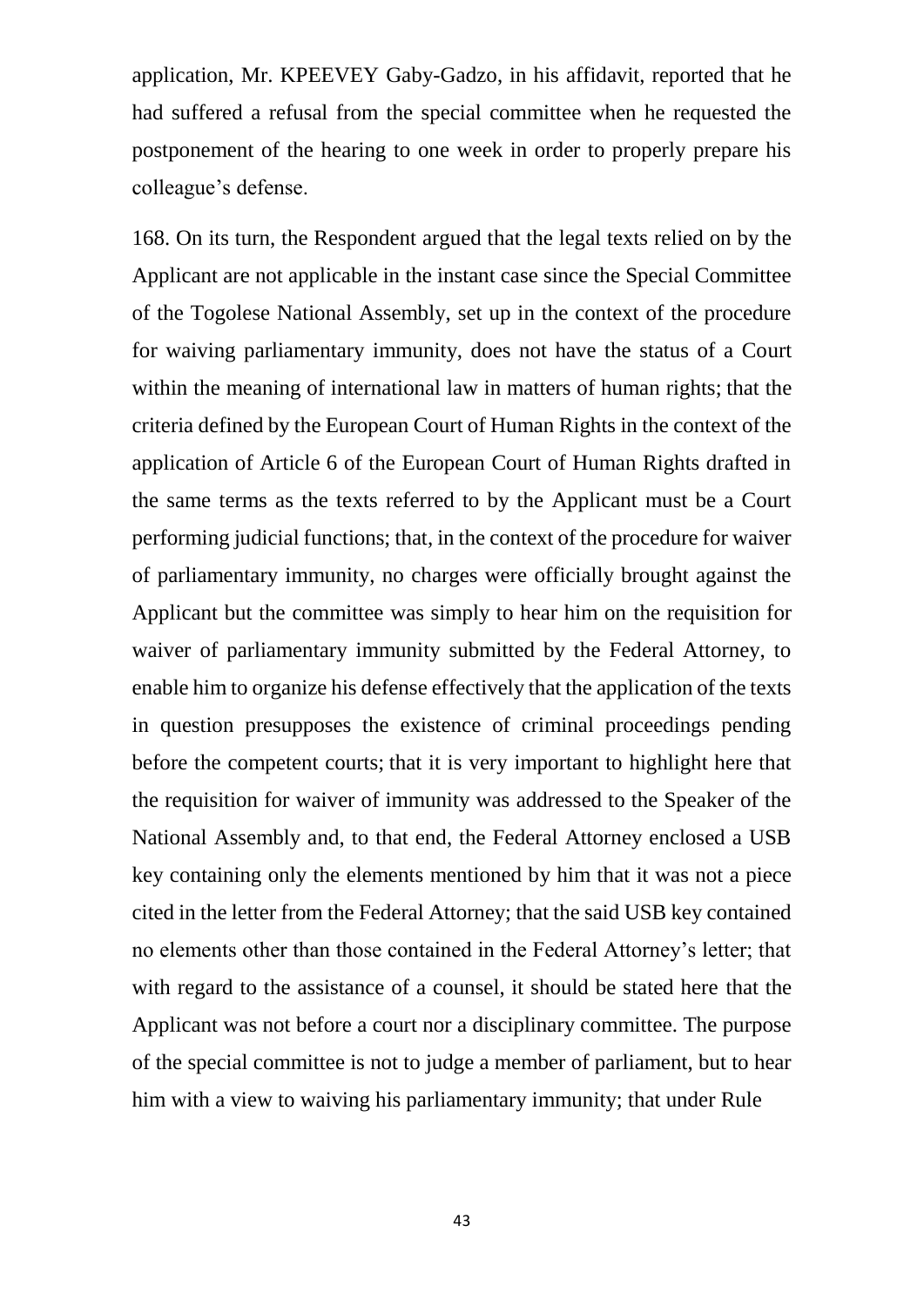79(3) of the Rules of Procedure of the Togolese National Assembly: "*the special committee hears the member of parliament whose waiver of immunity is requested or one of his colleagues whom he has appointed to represent him*"; that it follows from this text that the member of parliament in question may only appoint one of his colleagues to represent him and that this text excluded the presence of a lawyer because it is a purely internal matter for the National Assembly; that in all the internal regulations of the National Assemblies of most countries, the presence of a lawyer next to the Parliament Member whose waiver of parliamentary immunity is requested is not permitted (See internal regulations of Burkina-Faso, Benin, Côte d'Ivoire, Niger, Senegal and others); that the Applicant further contends that only six (6) days elapsed between the first letter from the Speaker of the National Assembly and the decision to waive his parliamentary immunity, which did not allow him to organize his defense; that this plea is unfounded as this is an expedited procedure pursuant to Rule 79(4) of the Rules of Procedure of the Togolese National Assembly.

#### $\checkmark$

169. Article 7 (1, c) of the African Charter, provides that:

*"Every individual shall have the right to have his cause heard. This comprises:*

*[...] ;* 

*3. Right of defense […]"*

170. And Article 14(1) and (3) of the ICCPR, establish that:

*"All persons shall be equal before the courts and tribunals. In the determination of any criminal charge against him, or of his rights and obligations in a suit at law, everyone shall be entitled to a fair and public*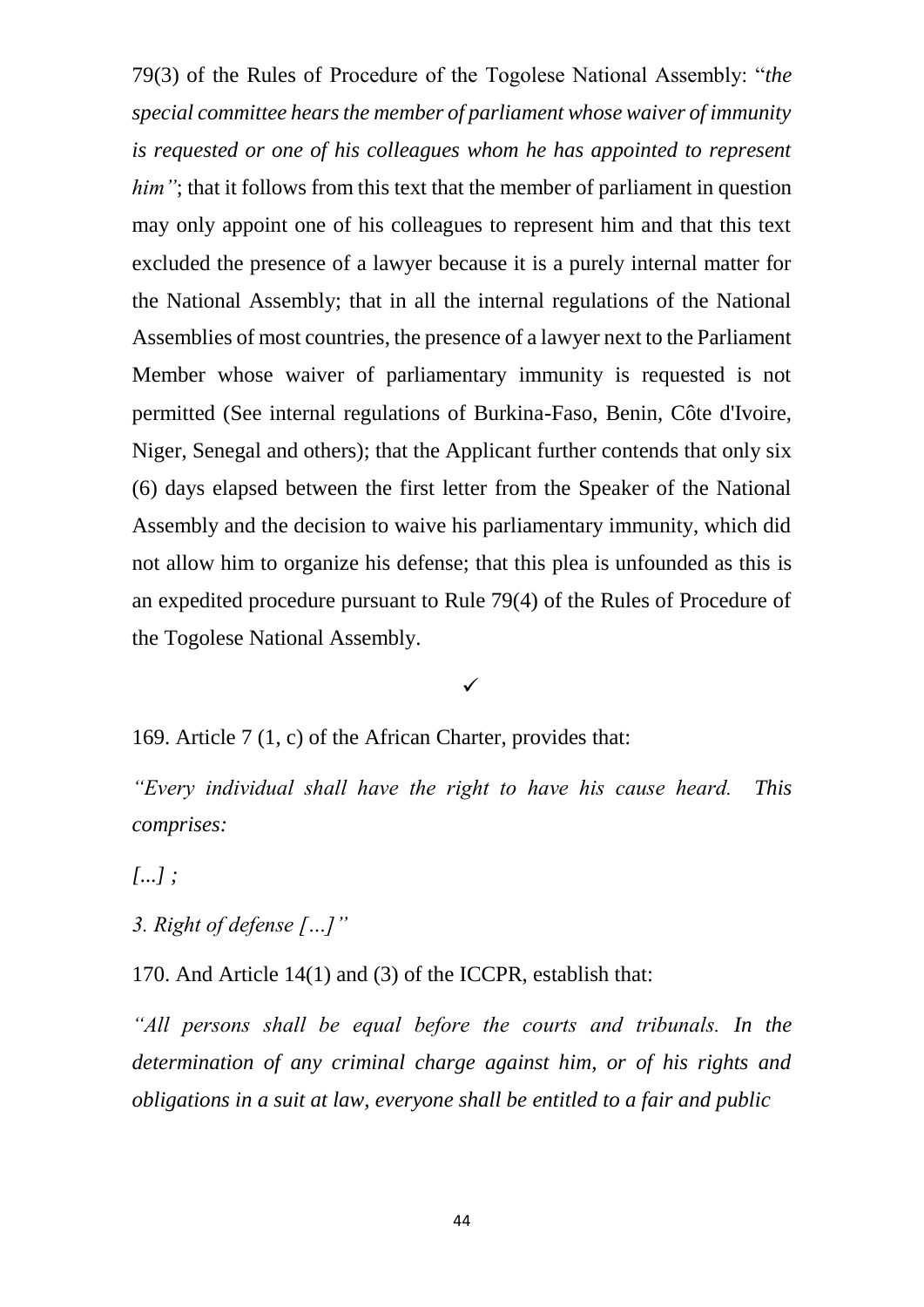*hearing by a competent, independent and impartial tribunal established by law.(…)"*

*In the determination of any criminal charge against him, everyone shall be entitled to the following minimum guarantees, in full equality:*

*(…)*

*b) To have adequate time and facilities for the preparation of his defence and to communicate with counsel of his own choosing;*

171. The right of defense provided in Article 7 (c), of the Charter includes not only the right to choose one's defense but also to have an adequate opportunity to prepare one's defense.

172. This subparagraph should be interpreted in conjunction with Article 14 (3) of the International Covenant on Civil and Political Rights.

173. In this regard the African Court in the case *OSGAR JOSIAH v. UNITED REPUBLIC OF TANZANIA*, Application No. 053/201 6, March 28, 2019, para. 66, wrote that: "*The Court notes that Article 7 (1) (c) of the Charter as indicated above, provides for the right to defense, including the right to be defended by counsel of one's choice. This Court has consistently interpreted this provision in light of Article 14 (3) (d) of the International Covenant on Civil and Political Rights (ICCPR), which establishes the right to free legal counsel and determined that the right to defence includes the right to be provided with free legal assistance in circumstances where the interest of justice so require*."

174. It should be noted that the first sentence of Article 14(1) guarantees, in general terms, the right to equality before the courts or tribunals. This guarantee does not only apply to the courts and tribunals referred to in the second sentence of this paragraph of Article 14, but must also be respected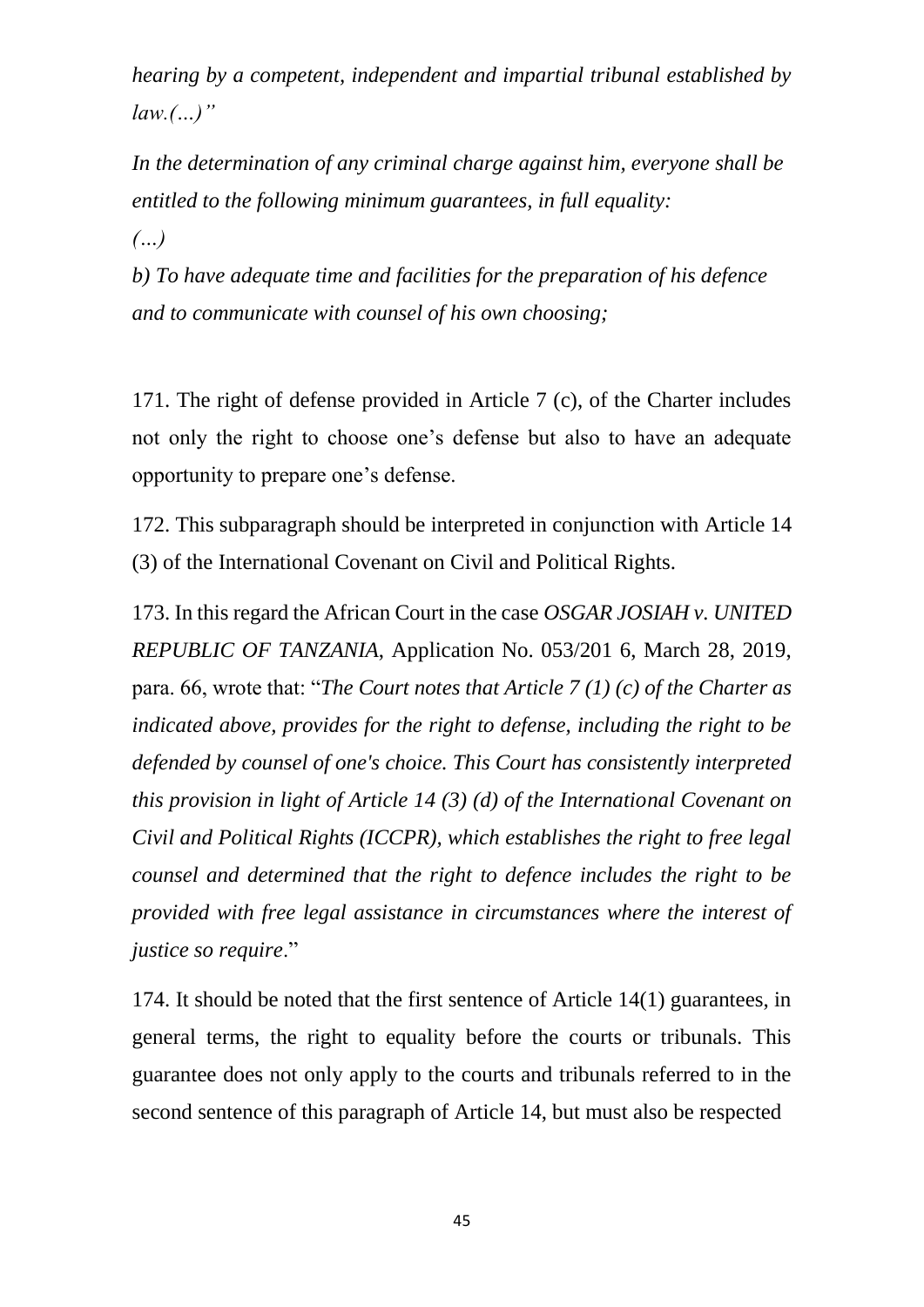whenever domestic law assigns a judicial task to a judicial body. This right, in addition to the principles mentioned in the second sentence of Article 14(1), those of equal access and equality of arms, ensures that the parties to the proceedings in question are treated without discrimination. *(See Human Rights Committee, General Comment No. 32 §7, 8).*

175. The right to equality before the courts also ensures equality of arms. This means that the same procedural rights must be provided to all parties, unless the distinctions are based on law and can be justified on objective and reasonable grounds and do not entail actual disadvantage or other injustice to the defendant. (See Human Rights Committee, General Comment No. *32 §13,14*).

176. Paragraph 3 (b) provides that accused persons should be given time and facilities for the preparation of his defense and to communicate with the counsel of his own choice. This provision is an important element of ensuring a fair trial and an application of the principle of equality of arms. (*See Human Rights Committee, General Comment* no. 32, §32; Comm. No. 282/1988, *SMITH v. JAMAICA* , para. 10.4)

177. "Adequate means" must include access to documents and other evidences, and the right to communicate with counsel requires that the accused receive prompt access to his counsel. The counsel must be able to meet his clients privately and communicate with the accused under conditions that fully respect the confidentiality of their communications. (See *Human Rights Committee, General Comment No. 32, §33 e 34*).

178. As can be seen, the articles mentioned refer to the right to a fair trial, which includes the right of defense before the courts.

179. However, as stated above, the facts reported by the Applicant, the nondisclosure of the USB key, the refusal to postpone the hearing within one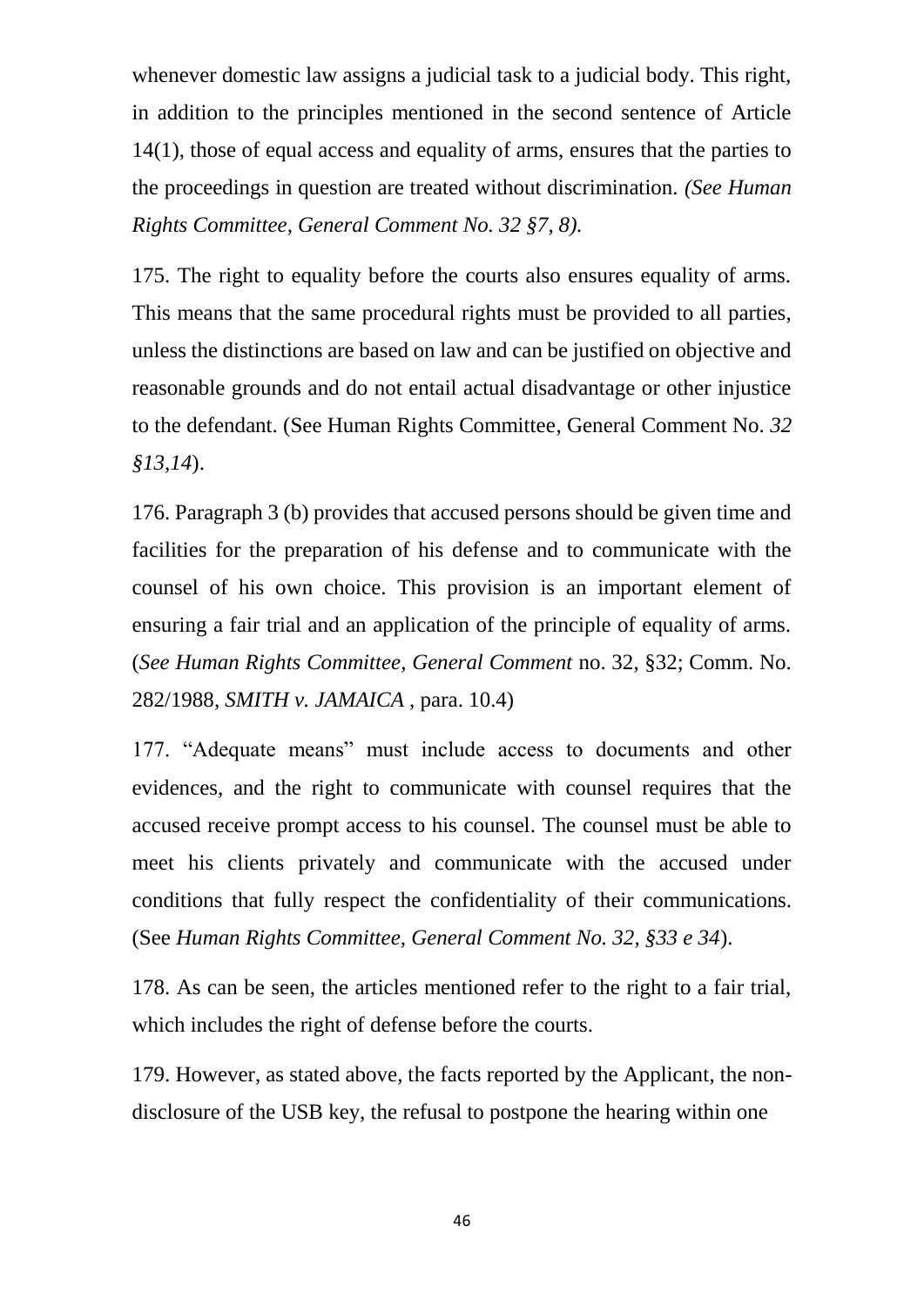week, the refusal to allow a lawyer to assist the Applicant's representative before the special parliamentary committee, occurred in the context of the procedure of the consideration by the Togolese National Assembly of the application for waiver of the Applicant's parliamentary immunity. It is not a judicial proceeding, much less a proceeding designed to decide on the merits of the criminal charge against the Applicant.

180. It is common ground that the procedure for waiver of parliamentary immunity in the Togolese Republic enshrines the right to a hearing of the accused person, a right he may exercise in person or through representation by another colleague. (See Article 79 (3) of the Rules of Procedure of the Togolese National Assembly), and the Applicant opted to be represented by another colleague and admits that he was summoned to such a hearing. Representation by a lawyer is not provided for.

181. The Court does not exclude that this right may become ineffective if the Member prosecuted or the colleague representing him in the proceedings to waive immunity has not had access to the material of the proceedings or is, in one way or another, deprived of the right or opportunity to be heard.

However, in the instant case, the Applicant has not proved that the facts he denounces had the effect of vitiating the procedure for waiving his immunity, with a refusal to hear him, in violation of the guarantees enshrined in the applicable law.

183. In this sense the Court finds that the allegations of violation of the Applicant's rights, based on the non-disclosure of the USB key, the refusal to postpone the hearing within one week or to allow his representative to be assisted by a lawyer, are unfounded, and consequently considers that the Applicant's claim, in this part, is unfounded.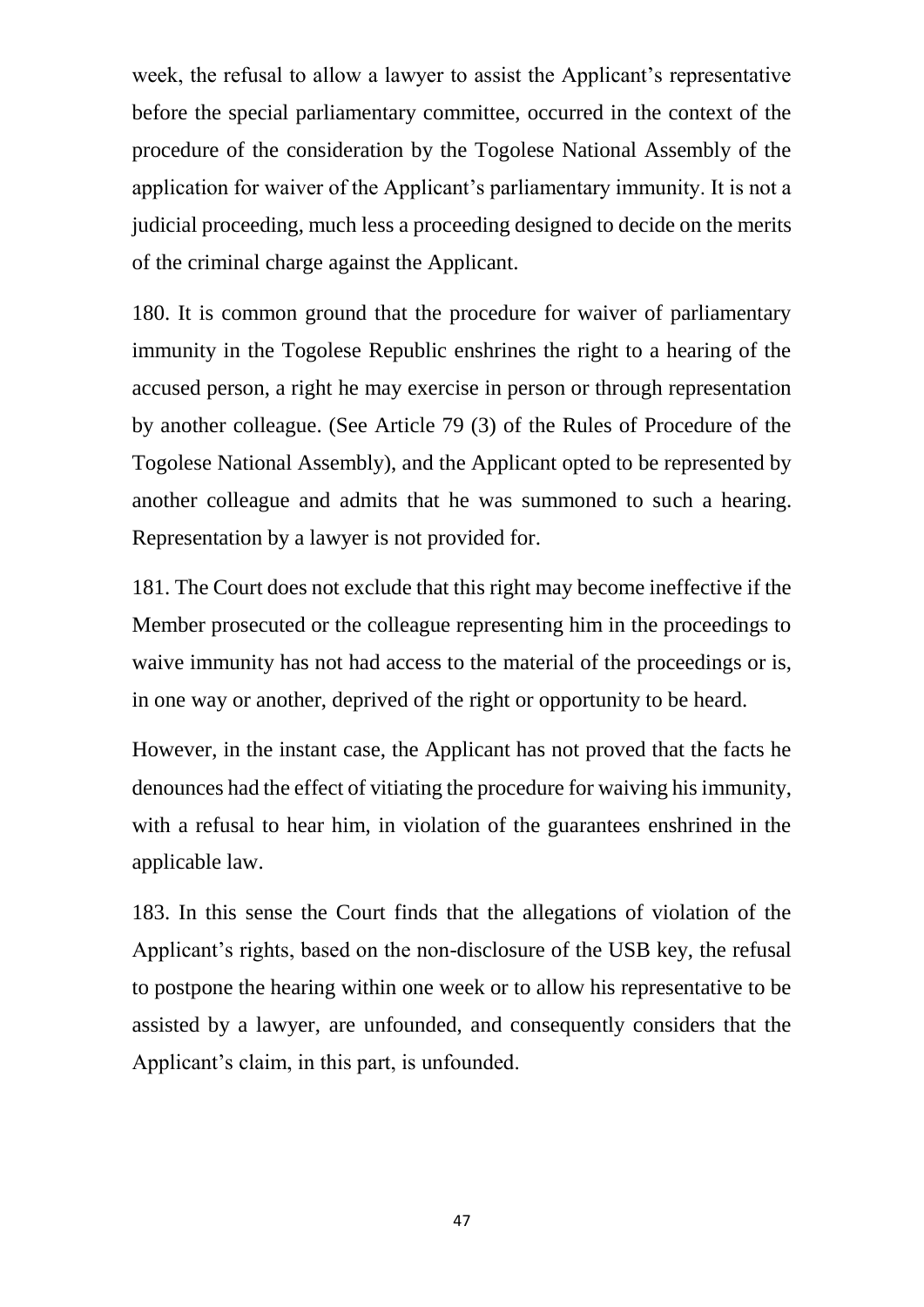# **3- The violation of the provisions of Article 9(2) of the Charter and Article 19 of the UDHR**

184. To substantiate the violation of the right in question, the Applicant claimed that he is a political personage who has held positions of primary responsibility at the state level - Prime Minister, Speaker of the National Assembly and continues to play an active role at the political level, first, as Chairman of a political party, duly constituted, then Member of Parliament in the National Assembly and Chairman of the National Defense Commission; That the third condition, associated with his release after his prosecution, reads as follows: *"Prohibition from making any statement tending to call into question the results of the last presidential election of February 22, 2020*; That since April 24, 2020, the Applicant has lost any freedom to express himself on the February 22, 2020 presidential election, an important political event in the political life of Togo, which concerns all Togolese citizens, and even more so the Applicant as a politician engaged, with full legitimacy, in the competition for power; Moreover, the third condition attached to the Applicant's release after his indictment prevents him from exercising his right to compensation, insofar as he is considered to be the person who won the February 22, 2020 elections, thus holding legitimacy even if the results officially proclaimed by the Constitutional Court would deprive him of legality.

185. The Applicant concluded that the State of Togo, through the dean of investigative judges of the Lomé First Class Court of First Instance, by imposing on the Applicant the third condition attached to his release, violated his right to freedom of expression, which includes freedom of opinion and freedom of political engagement, as well as his right to compensation.

186. The Respondent, in turn, submitted that in fact, when the Applicant was accused by the Dean of Investigating Judges of the Lomé First Class Court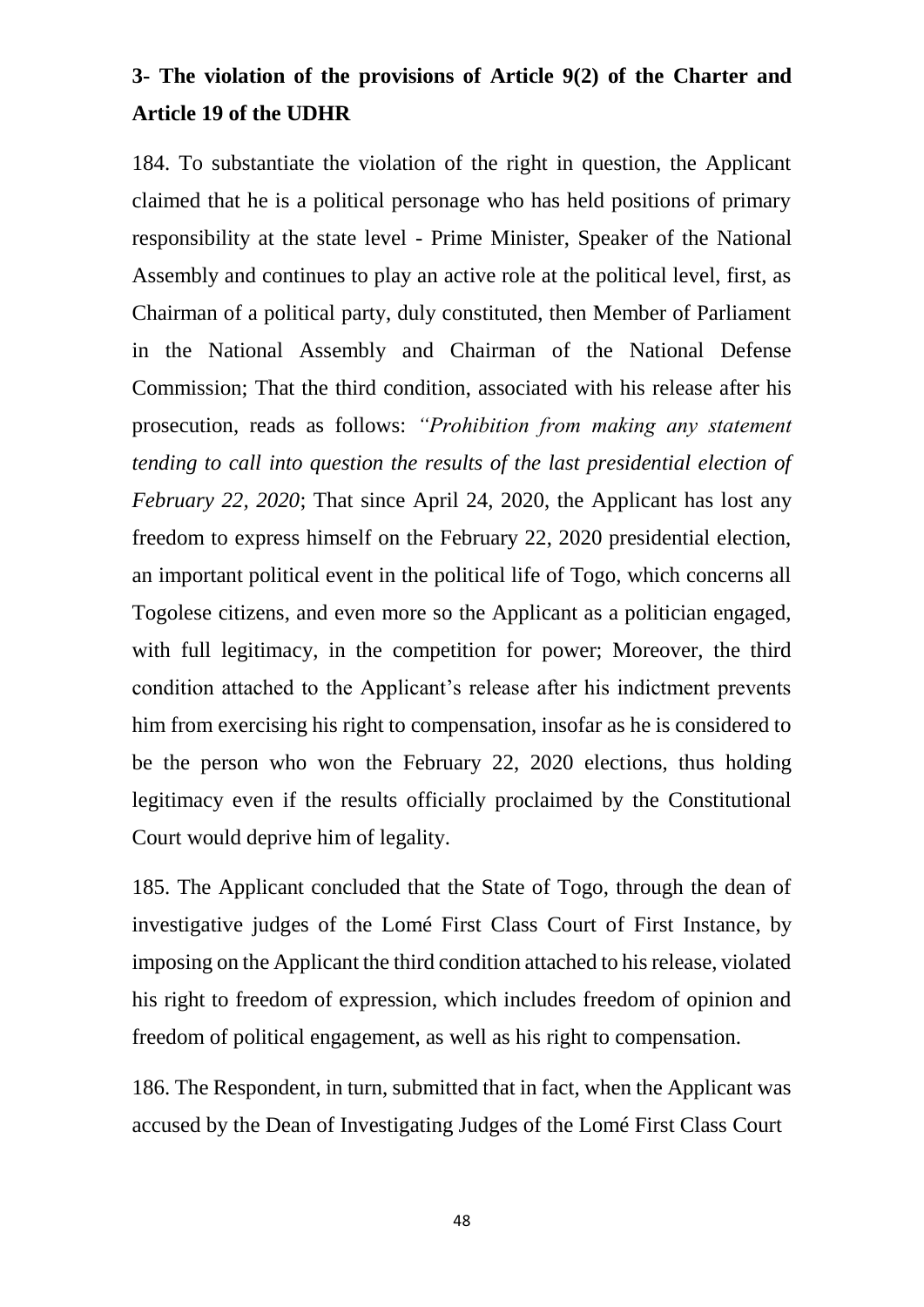of First Instance, the Applicant was released under certain conditions; that it is apparent from the provisions of the Code of Criminal Procedure, namely Articles 112 to 124, that any accused person may be granted simple or conditional provisional release; that in the exercise of his legal prerogatives, the Dean of Investigating Judges released the Applicant provisionally with certain conditions, including a prohibition on making any statement calling into question the last presidential elections of February 22, 2020; that it is this prohibition that the Applicant considers contrary to his freedom of expression; that, in reality, this prohibition was not a prohibition on expressing himself but on announcing acts that would violate the established constitutional order; that after his release on parole, the Applicant continued to make statements on the subject on social media without any concern.

 $\checkmark$ 

187. The right to freedom of expression is guaranteed by Article 9 of the African Charter, which states that:

*"1.Every individual shall have the right to receive information.*

*2. Every individual shall have the right to express and disseminate his opinions within the law."*

188. Similar consecration is found in law in Articles 19 of the UDHR and 19 of the ICCPR.

189. Freedom of expression is a basic human right, vital to an individual's personal development and political awareness and to his contribution in the government of his country's public affairs. According to the African Charter, this right includes the right to receive information and to express one''s opinion.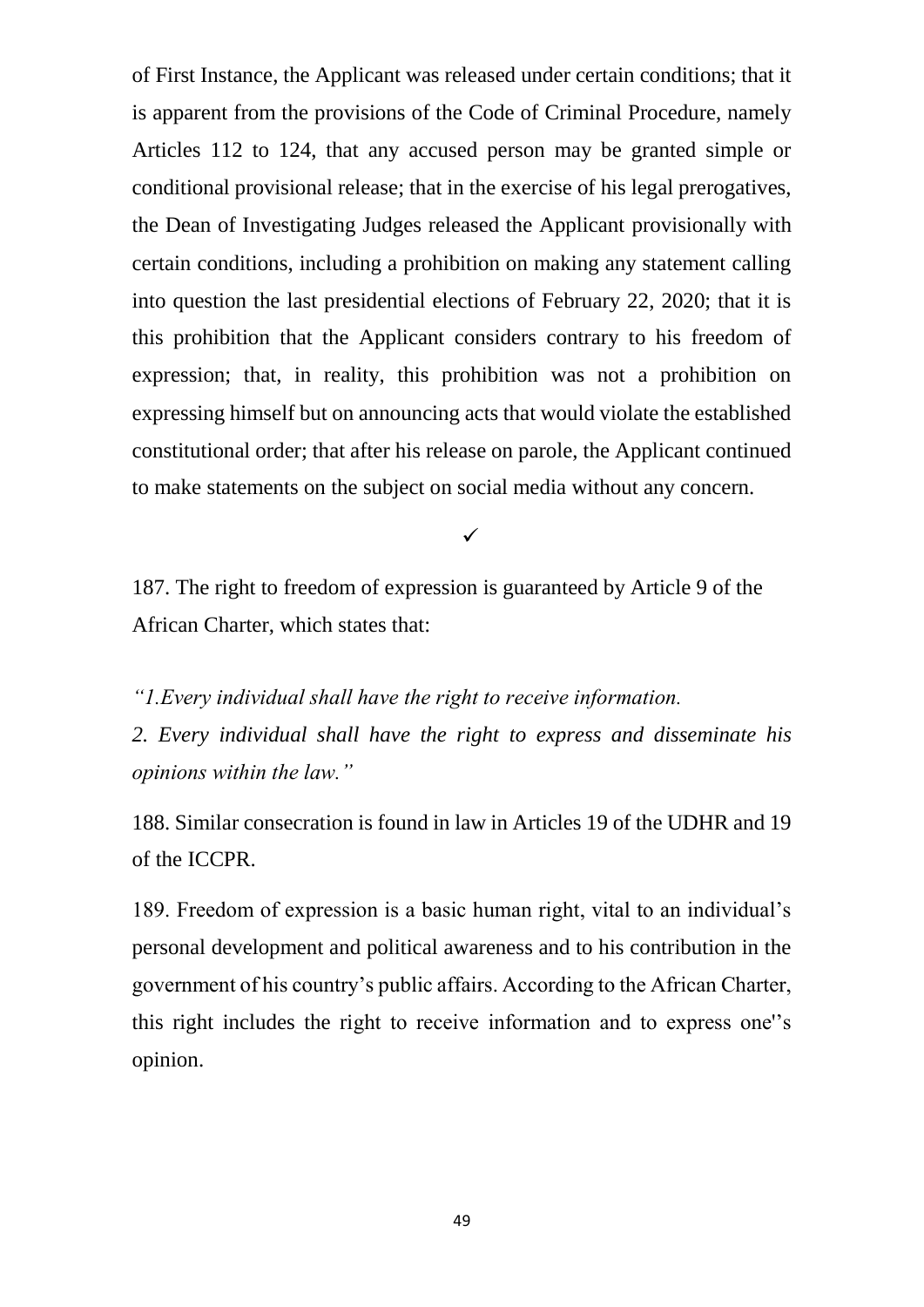190. The norm of Article 9 of the African Charter, with regard to freedom of expression, contains a clause that referrers the exercise of this right to the legal system of the States Parties, by stipulating that the exercise of the right must occur "*in accordance with the law".* 

191. This means that the right to freedom of expression is not absolute and it is up to the Member State to define the conditions for its exercise.

192. From the analysis combined with the norm of Article 27 (2) of the African Charter, it follows that the right to freedom of opinion and expression should be exercised within the framework of the law and with due respect for the rights of others, collective security, morality and common interest.

193. This Court underlined in the case *FEDERATION OF AFRICAN JOURNALISTS AND OTHERS v. REPUBLIC OF THE GAMBIA*, Judgment No. ECW/CCJ/JUD/04/18, of February 13, 2018, p. 32, that: "*Freedom of expression is a fundamental human right and full enjoyment of this right is central to achieving individual freedoms and to developing democracy. It is not only the cornerstone of democracy, but indispensable to thriving civil society."* (See also the African Court in the case INGABIRE VICTOIRE UMUHOZA v. REPUBLIC OF RWANDA, Application No. 0003/2014, of November 24, 2017, §132 and 133).

194. The Human Rights Committee, in its Comment No. 34 Article 19 on freedom of opinion and expression, noted that Article 19 (2) requires that: "*States parties to guarantee the right to freedom of expression including the right to seek, receive and impart information and ideas of all kinds regardless of frontiers. This right includes the expression and receipt of communications of every form of idea and opinion capable of transmission*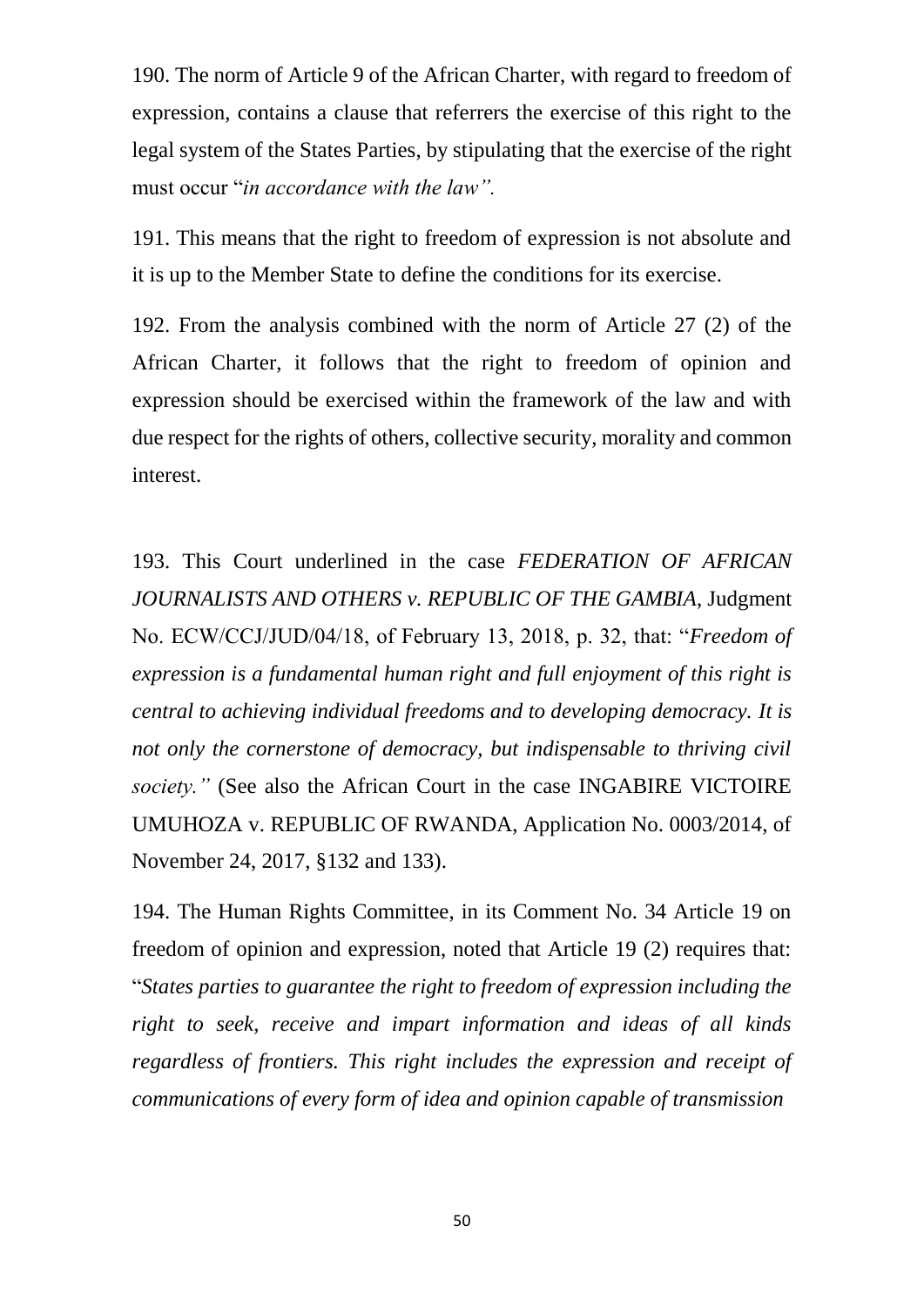*to others … "(Paragraph 11); that paragraph 2 "protects all forms of expression and the means of their dissemination."* And that the exercise of the right to freedom of expression entails special duties and responsibilities and therefore, "*two limitative areas of restrictions on the right are permitted which may report either to respect of the rights or reputations of others or to the protection of national security or of public order (order public) or of public health or morals."* (paragraph 21)

195. It also underlined that the No. 3 of the Article 19 (3) sets out the specific conditions under which restrictions must be imposed. That is: "*the restrictions must be "provided by law"; they may only be imposed for one of the grounds set out in subparagraphs (a) and (b) of paragraph 3. And they must conform to the strict tests of necessity and proportionality"* (paragraph 22).

196. And it highlighted, however, that when the State party imposes certain restrictions on the exercise of freedom of expression, such restrictions should not undermine the right itself (paragraph 21).

197. Thus the African wrote Commission in its Communication No. 140/94- 141/94-145/95,*CONSTITUTIONAL RIGHTS PROJECT, CIVIL LIBERTIES ORGANISATION AND MEDIA RIGHTS AGENDA/NIGERIA:* "*In contrast to other international human rights instruments, the African Charter does not contain a derogation clause. Therefore limitations on the rights and freedoms enshrined in the Charter cannot be justified by emergencies or special circumstances. The only legitimate reasons for limitations of the rights and freedoms of the African Charter are found in Article 27.2, that is, that the rights of the Charter "shall be exercised with due regard to the rights of others, collective security, morality and common interest". The justification of limitations must be strictly proportionate with and absolutely*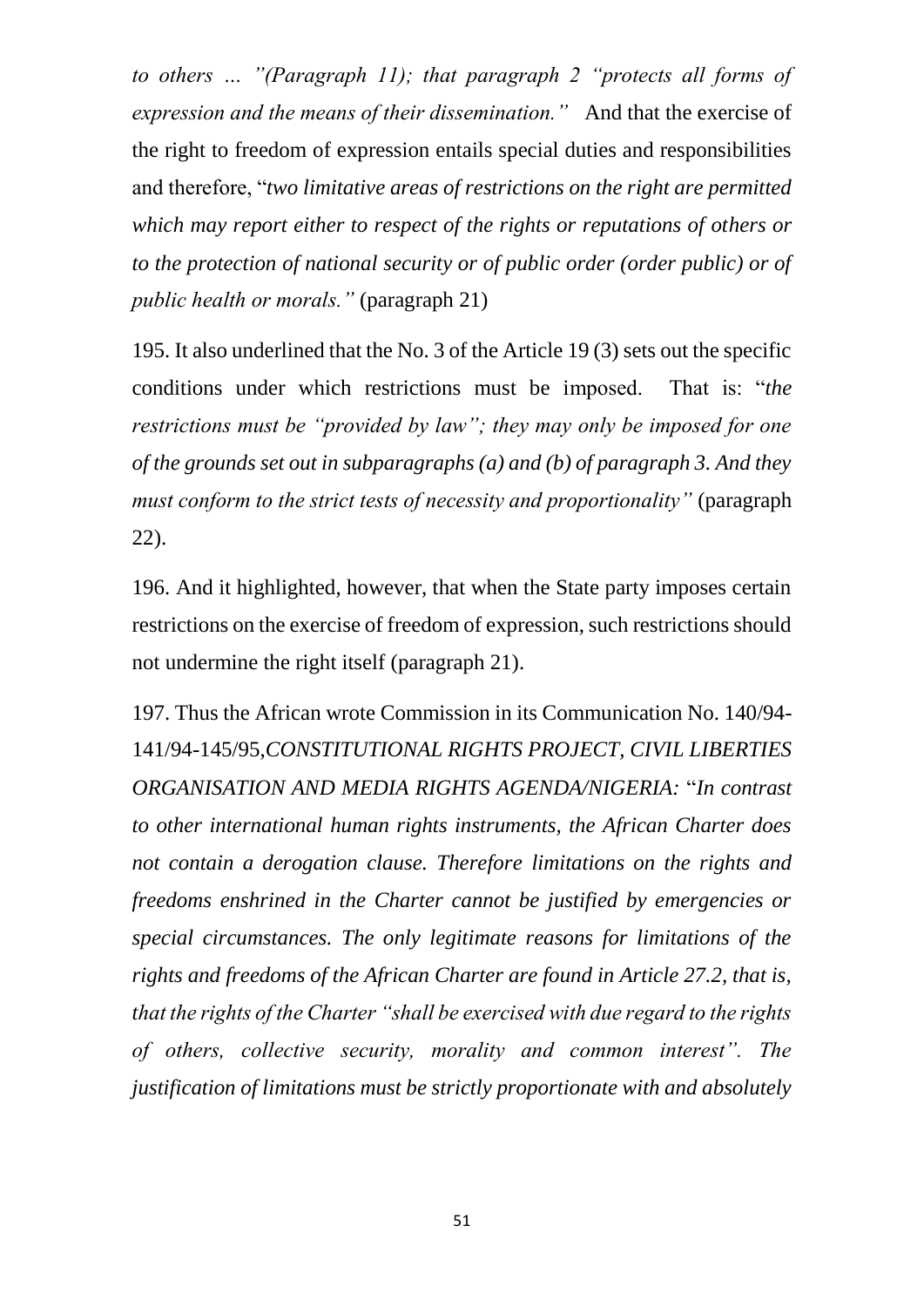*necessary for the advantages, which follow. Most important, a limitation may not erode a right such that the right itself becomes illusory."*

198. Also, the African Commission, in its Declaration of Principles of Freedom of Expression and Access to Information in Africa, adopted at its 65th Ordinary Session, held from 21 October to 10 November 2019, in Banjul, Gambia, and which replaced the previous Declaration of 2002, established, as Principle 9, the conditions for a justifiable limitation of the exercise of the right to freedom of expression and access to information, prescribing the following:

*"1.States may only limit the exercise of the, if the limitation:*

*a. is prescribed by law;*

*b. serve a legitimate aim; and*

*c. is a necessary and proportionate means to achieve the stated aim in a democratic society.*

*2. States shall ensure that any law limiting the rights to freedom of expression and access to information:*

*a. is clear, precise, accessible and foreseeable;*

*b. is overseen by an independent body in a manner that is not arbitrary or discriminatory; and*

*c. effectively safeguards against abuse including through the provision of a right of appeal to independent and impartial courts.*

*3. A limitation shall serves a legitimate aim where the objective of the limitation is:*

*a. to preserve respect for the rights or reputations of others; or*

*b. to protect national security, public order or public health.*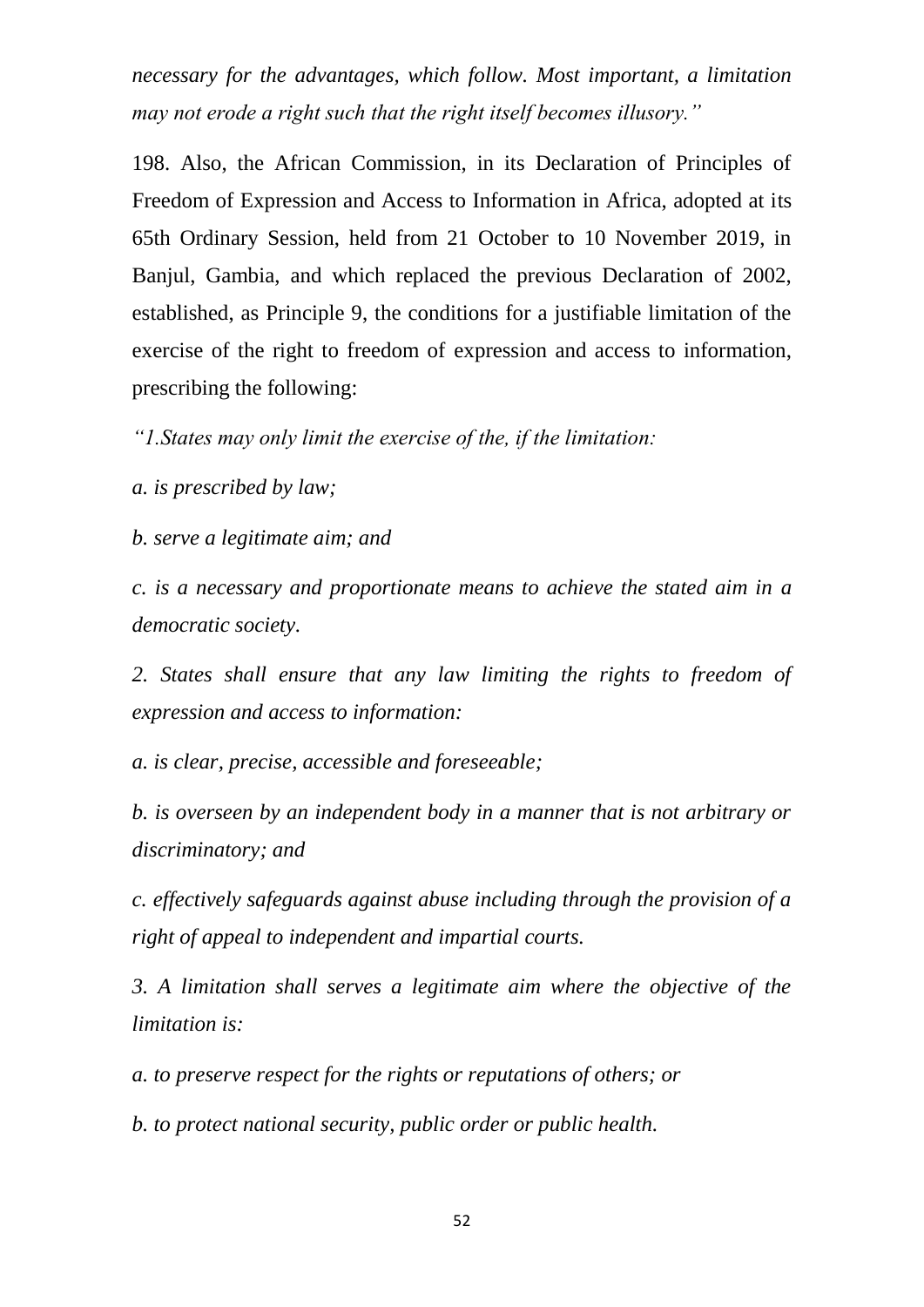*4. To be necessary and proportionate, the limitation shall:*

*a. originate from a pressing and substantial need that is relevant and sufficient*

*b. have a direct and immediate connection to the expression and disclosure of information, and be the least restrictive means of achieving the stated aim; and be such that the benefit of protecting the stated interest outweighs the harm to the expression and disclosure of information, including with respect to the sanctions authorized."*

199. This Court wrote in the same vein in the case *ILLIA MALAM MAMANE SAIDAT v. REPUBLIC OF NIGER*, Judgment No. ECW/CCJ/JUD/17/2021 of June 22, 2021, paras. 77 to 90).

200. However, the burden is on the authorities to justify any restrictions (See *GRYB v. BELARUS* (CCPR/C/103/D/1316/2004), §13.4.), since those must be able to demonstrate that the restrictions meet the requirements of legality, necessity and are proportional. Wherever this burden is not met, this right is violated. (See Human Rights Committee, General Comment No. 37, §36; *CHEBOTAREVA v. RUSSIAN FEDERATION (CCPR/C/104/D/1866/2009), §9.3 and African Commission, MALAWI AFRICAN ASSOCIATON AND OTHERS v. MAURITANIA*, Comm 54/91, 61/91, 98/93, 164-196/97 and 210/98 (2000), §111)

201. In the instant case, the Respondent admits that the Applicant after having been arrested for disobedience for failing to comply with the summons to appear before the investigating judge, was released subject to certain restrictions; that it is apparent from the provisions of the Code of Criminal Procedure, namely Articles 112 to 124, that any accused person may be granted simple or conditional provisional release; that it was in the exercise of his legal prerogatives that the Dean of Investigating Judges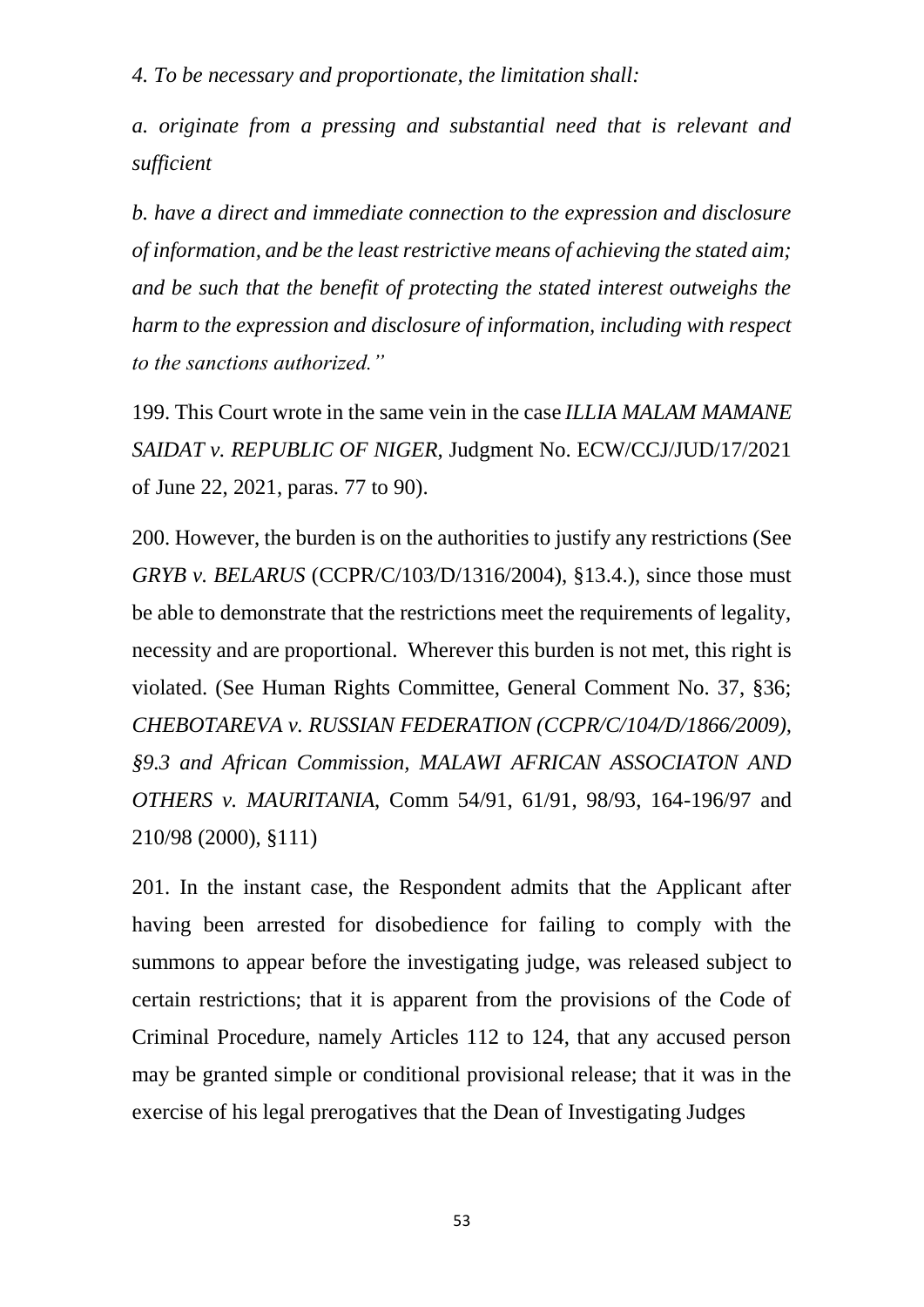released the Applicant on parole, with certain restrictions, including among these, *a prohibition on making any statement that calls into question the last presidential elections of February 22, 2020.*

202. One cannot refuse that imposing, on a personage of political life, who has held positions of primary responsibility at the state level - Prime Minister, Speaker of the National Assembly and continues to play an active role at the political level, first, as President of a political party, duly constituted, then, as a Member of Parliament in the National Assembly and Chairman of the National Defense Commission, *the ban on making any statement calling into question the last presidential election of February 22, 2020,* is in fact a way of gagging a politician by restricting the exercise of his freedom of expression, guaranteed by Article 9 of the African Charter.

203. However, it must be verified whether such restriction meets the legality requirements of necessity and proportionality.

#### *In terms of legality*

204. The Respondent claims that it follows from the provisions of the Code of Criminal Procedure, namely Articles 112 to 124, that any accused person may be granted simple or conditional provisional release;

205. Indeed, Article 119 of the cited Code of Criminal Procedure states that: "*Dans touts les cas où elle n'est pas de droit la mise en liberté peut être subordonnée à des obligations particulières fixées par le juge telles que:*

*1- le versement d'un cautionnement destiné à garantir le paiement des reparations civiles et des frais de justice ou la représentation de l'inculpé.*

*2- l'obligation de résider dans un lieu déterminé,*

*3- l'interdiction de fréquenter certains lieux ou certains établissements.*

*4- l'exercice d'un travail régulier,*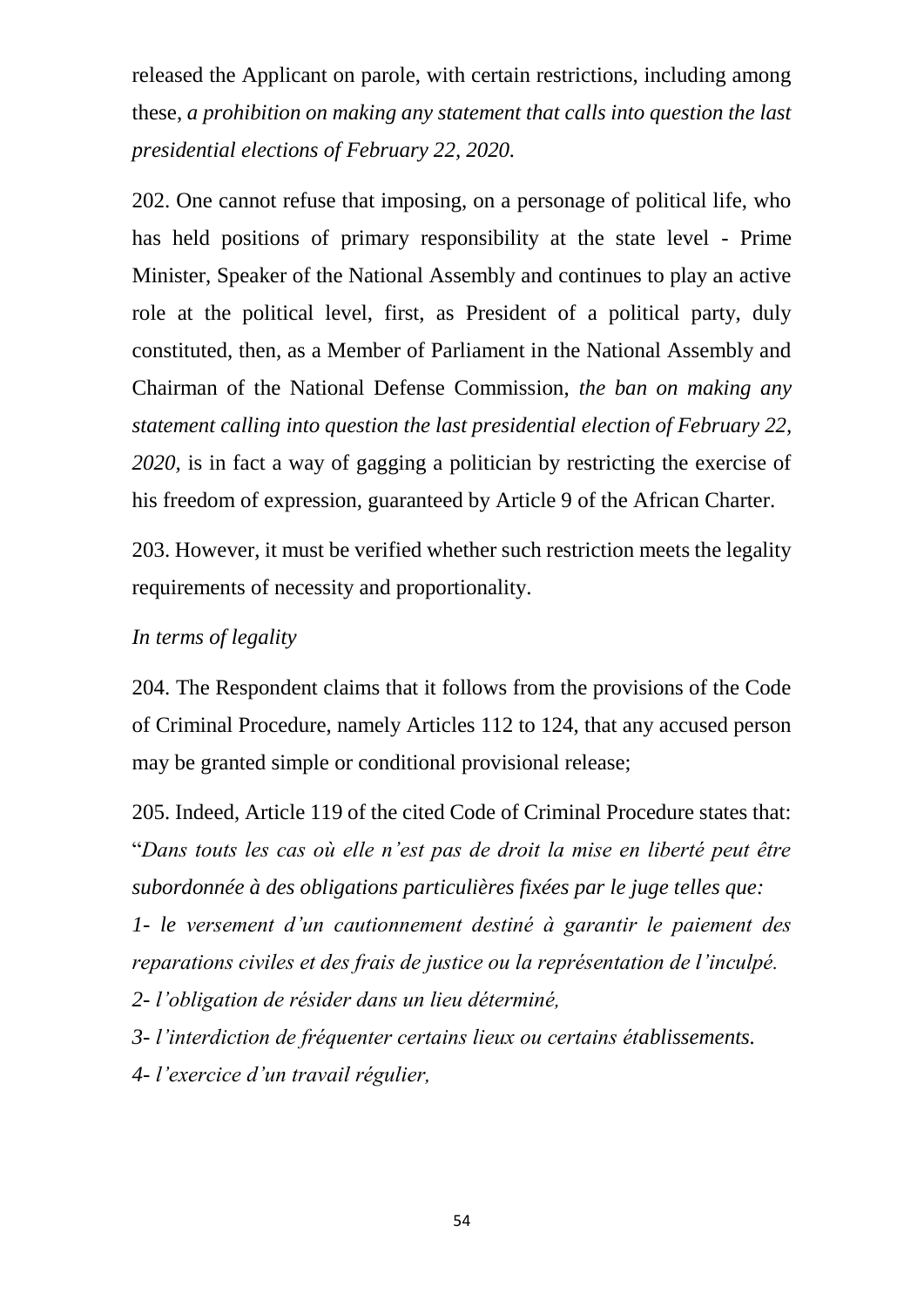*5- l'obligation de suivre un traitement médical ou une cure de désintoxication,*

*6- la suspension provisoire du droit de conduire un véhicule à moteur, 7- la suspension provisoire d'un permis de chasse ou d'un permis de port d'arme."*

206. Taking a look at Articles 112 to 124, one does not find in any of them a provision that allows the investigating judge, on a provisional release, to impose a specific obligation or prohibition on an accused in the sense of restricting his freedom of expression.

207. Therefore, the Court found that the Respondent fails to demonstrate the legality of the obligation imposed on the Applicant.

208. And failing to demonstrate such requirement, the need to demonstrate the other requirements is prejudiced, insofar as such failure is sufficient to establish the illegality of the restriction imposed on the exercise of the right in question.

209. Still it should be recalled that the restriction on the exercise of freedom of expression must not jeopardize the right itself and that the general limitation clause in Article 27(2) of the Charter requires that "*The rights and freedoms of each individual shall be exercised with due regard to the rights of others, collective security, morality and common interest."*

210. As the African Court underlined in the case *ISSA KONOTÉ V. BURKINA FASO, Application No. 004/2013:* restrictions on freedom of expression can be imposed to safeguard the rights of others, national security, public order, public morals and health (see paragraph 128).

211. Therefore, restrictions on the exercise of the right to freedom of expression can only be based on the reasons provided for in Articles 27 (2) of the Charter and 19 (3) of the ICCPR, which were not established herein.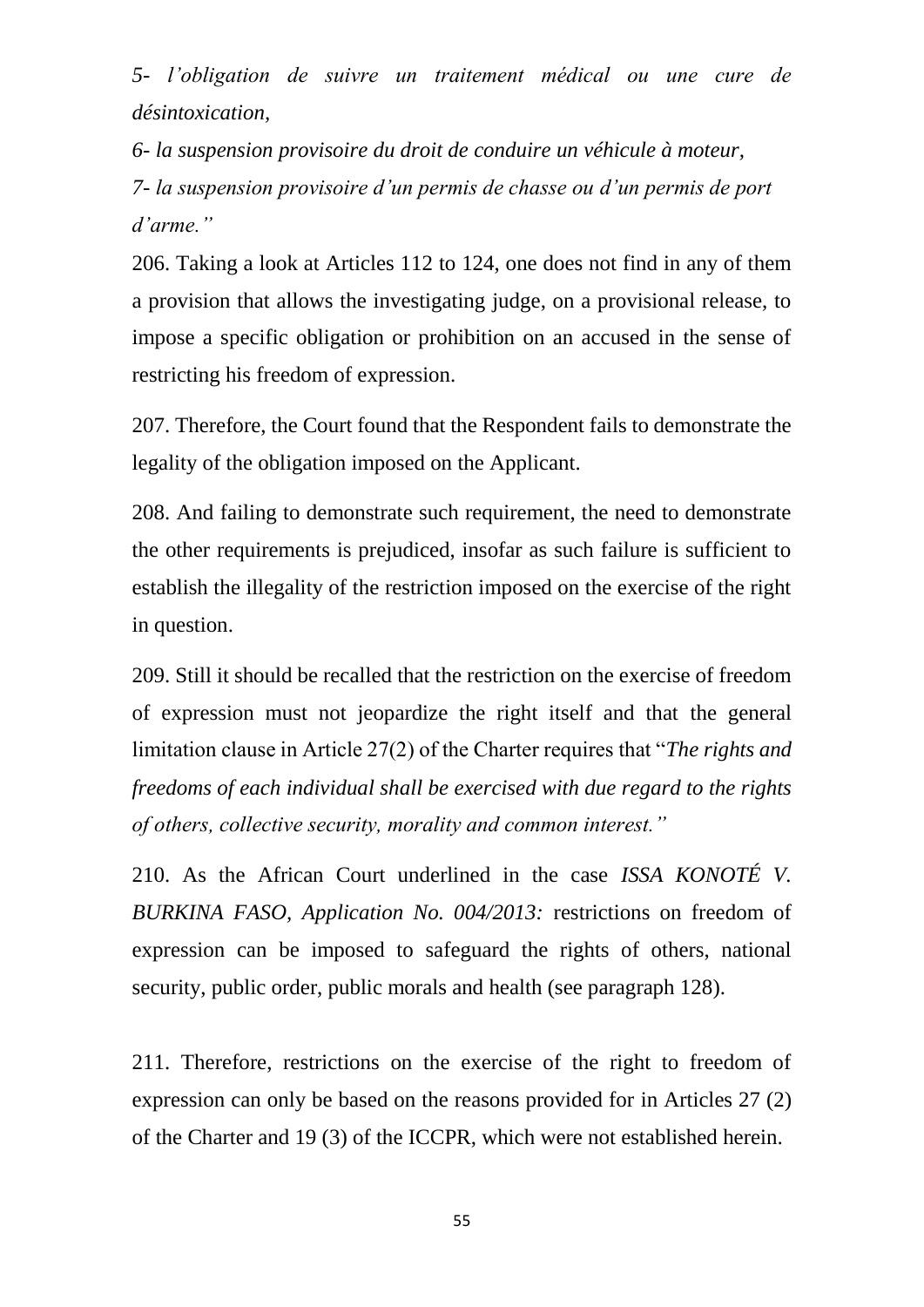212. In other words, the Respondent, on whom the burden falls, has failed to prove to what extent the restriction imposed on the Applicant's right to freedom of expression meets the requirements of legality, necessity and proportionality as required by the aforementioned legal provisions. (See the cited case *ILLIA MALAM MAMANE SAIDAT v. REPUBLIC OF NIGER*, paras. 127 and 128).

213. Accordingly, the Court finds that the Respondent violated the Applicant's right to freedom of expression guaranteed by Articles 9(2) of the African Charter, 19 of the UDHR and 19 of the ICCPR.

4. T**he arbitrariness of the Applicant's arrest and detention in the premises of the Criminal Intelligence and Investigation Service, in violation of the provisions in Article 9(2) of the ICCPR, Article 9 of the UDHR and Article 6,** *in fine***, of the Charter** 

214. The Applicant alleged that he was arrested at his home, under circumstances of unprecedented violence and brutality, while he did not put up any resistance to his arrest, the law and order enforcement agents and security did not immediately notify him of any charges. In effect, he was arrested and taken to the SCRIC facility, without being informed of the reasons for his arrest;

215. Even during his hearing, which began around 10:00 a.m. on April 21, 2020, it was at 3:15 p.m. that the investigators notified him of the charges, which was the subject of an observation by one of his lawyers, who, incidentally, requested that his observation be entered into the records, which was not submitted for the Applicant's signature until the afternoon of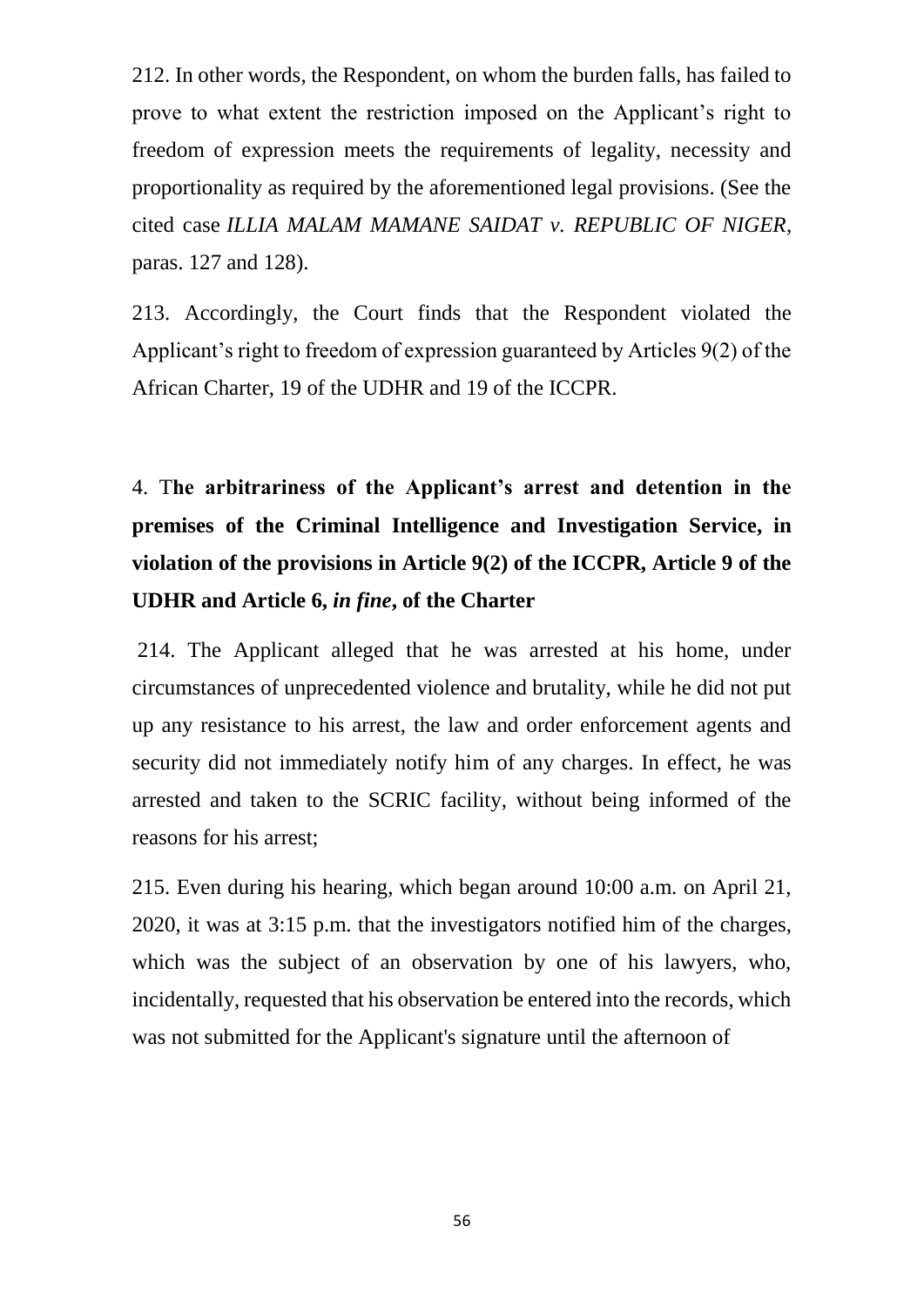Thursday, April 23, 2020, whereas, his hearing ended the day before, around 4:30 p.m., with all due reservations;

216. By failing to notify the Applicant of the charges brought against him without delay upon his arrest at his home, the investigators failed to comply with a substantial constitutional formality which renders his arrest arbitrary and, therefore, his detention at the investigators' premises also arbitrary.

217. The Respondent, on its turn, claimed that in fact, following the requisitions of the Federal Attorney, the judicial authority responsible for criminal prosecution in accordance with the Code of Criminal Procedure, the Central Bureau for Criminal Research and Investigations invited the Applicant to appear on three (3) consecutive occasions, but the latter did not deign to appear, which constitutes disobedience to judicial authority; that it was following this refusal that the Central Bureau of Investigation and Criminal Investigations proceeded to arrest the Applicant in order to further investigate the facts of aggravated disturbance of public order, violation of the internal security of the State and dissemination of false news of which he was accused, in accordance with the requisitions of the Federal Attorney that the Applicant was heard, kept in police custody in accordance with the Code of Criminal Procedure and was presented to the Public Prosecutor, who opened a judicial information with the Dean of Investigating Judges, who in turn charged him with aggravated disturbance of public order, violation of the internal security of the State and dissemination of false news, offenses provided for and punishable by Article 495 (3), Articles 497, 663 and 664 of the Togolese Criminal Code; that it is apparent from all the foregoing that it was on the basis of the judicial proceedings that the Applicant was arrested and charged with various offenses and placed on probation; that given the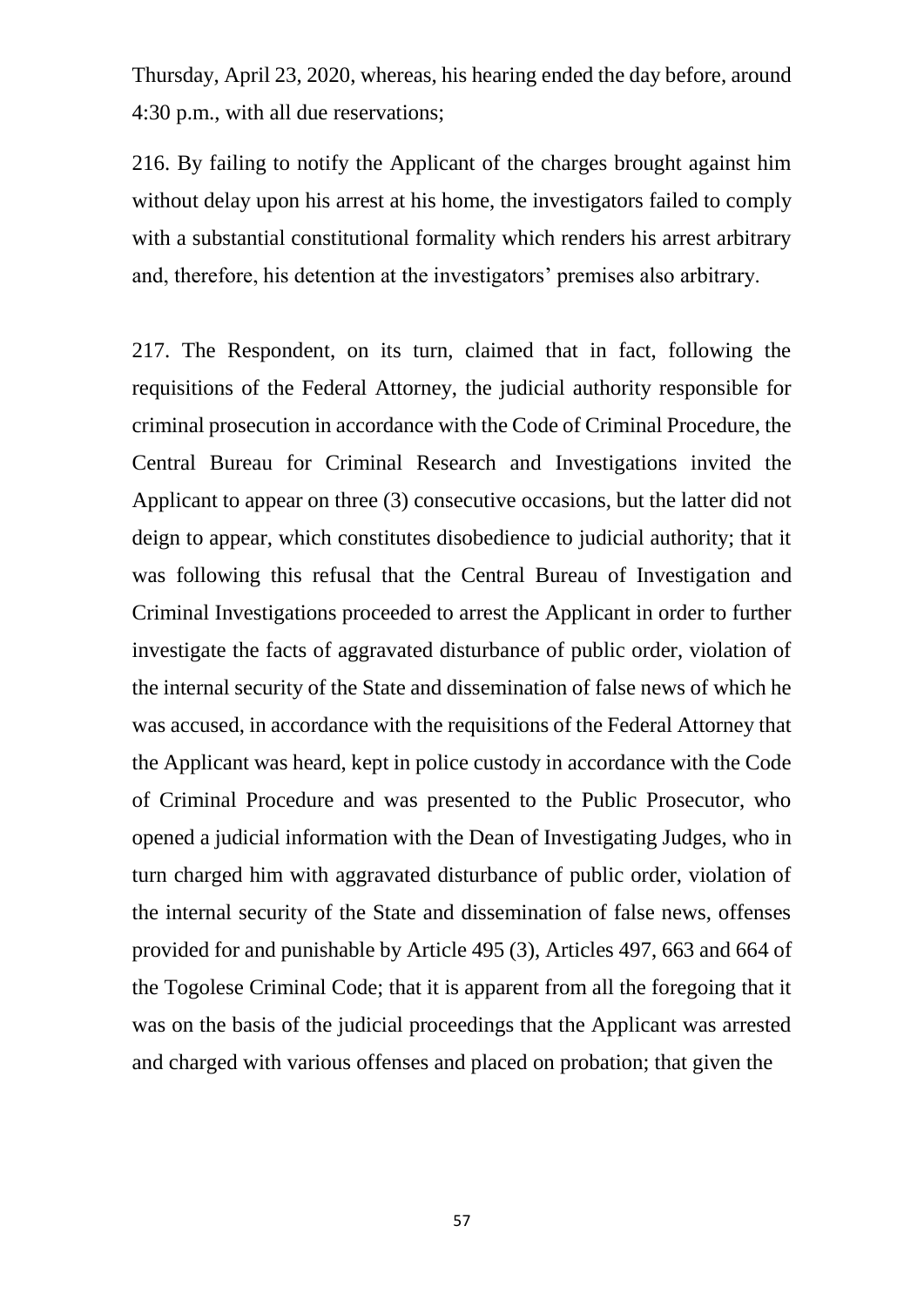existence of the judicial proceedings, it is clear that the Applicant's arrest is not arbitrary; that the plea should be dismissed.

 $\checkmark$ 

218. Article 9 of the UDHR establishes that: "*No one shall be subjected to arbitrary arrest, detention or exile.*"

219. Article 9 (2) It provides in of the ICCPR that: "*Anyone who is arrested shall be informed, at the time of arrest, of the reasons for his arrest and shall be promptly informed of any charges against him*."

220. Also the African Charter in its Article 6*, in fine*, provides that: *"(…) In particular, no one may be arbitrarily arrested or detained."*

221. Article 9 of the ICCPR recognizes and protects both the liberty of the person and the security of the person. The Universal Declaration of Human Rights Article 3 proclaims that everyone has the right to life, liberty, and personal security. This is the first substantive right protected by the Universal Declaration, which indicates the profound importance of Article 9 of the Covenant for both individuals and society as a whole.

222. The provisions of Article 9 (1 and 2) of the Covenant and those of Article 6 of the African Charter apply in principle to any form of arrest or detention decided and carried out by a public authority, whatever its legal basis and whatever the objective to be pursued (See International Court Of Justice, *AHMADOU SADIO DIALLO, (REPUBLIC OF GUINEA V. DEMOCRATIC REPUBLIC OF THE CONGO)*, Judgment of 30 November 2010, p.10).

223. The cited Article 9 (2) imposes two requirements for the benefit of persons deprived of liberty. First, they must be informed, at the time of arrest, of the reasons for detention. Second, they must be promptly informed of any charges against them. The first requirement applies broadly to the reasons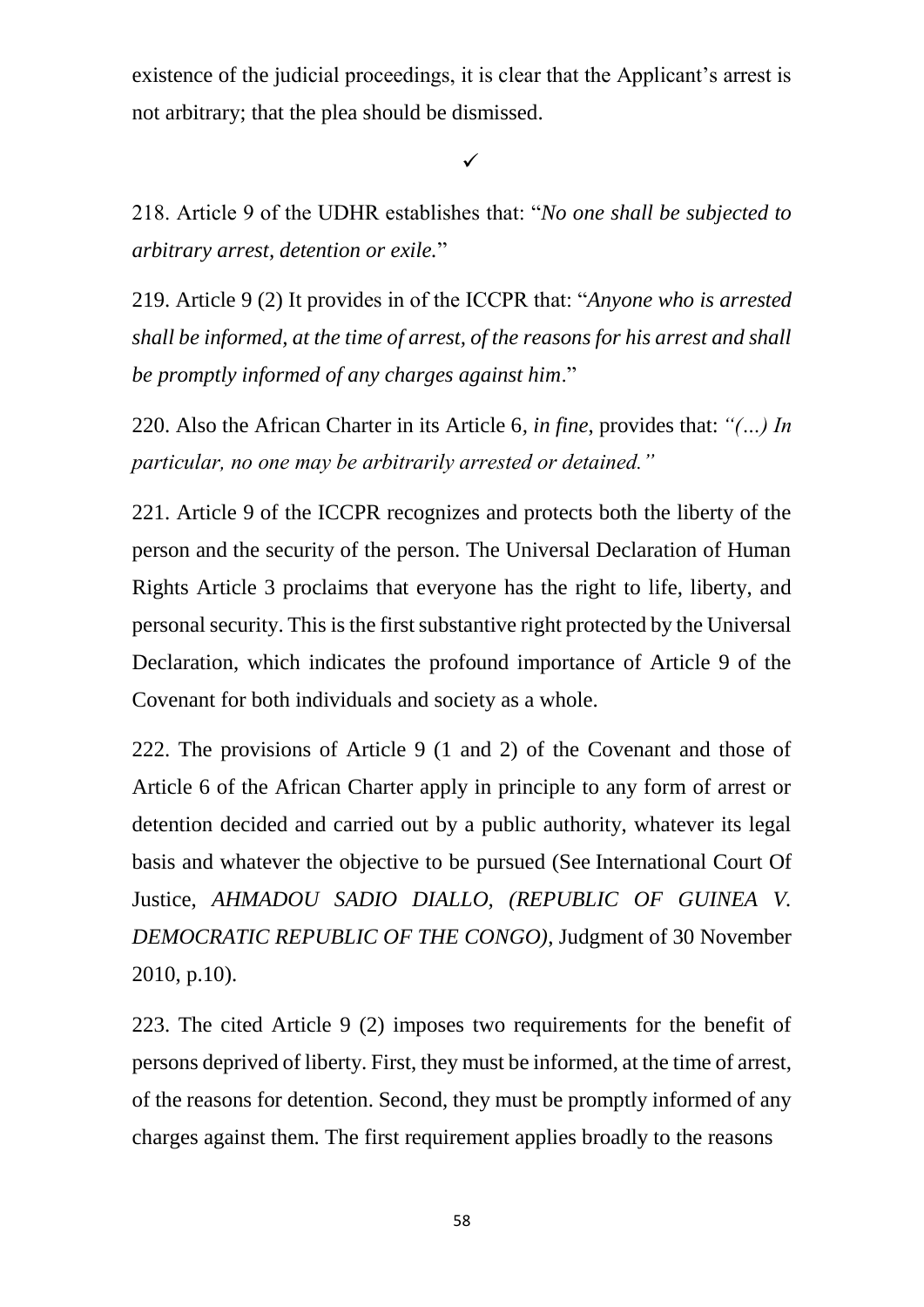for any deprivation of liberty. The second additional requirement applies only to information about criminal charges (*See Human Rights Committee, General Comment No. 34 §24*).

224. One of the main purposes of requiring that all persons arrested be informed of the reasons for arrest is to allow them to seek release if they believe the reasons given are invalid or unfounded. The reasons should include not only the general legal basis for the arrest, but also sufficient factual details to indicate the substance of the complaint, such as the wrongful act and the identity of an alleged victim. The "reasons" concern the official basis for the arrest, not the subjective motivations of the police officer who made the arrest. This information should be provided immediately after the arrest. However, in exceptional circumstances, such immediate communication may not be possible. For example, a delay may be necessary for an interpreter to be present, but this delay should be kept to an absolute minimum. (See *Human Rights Committee, General Comment No. 32 §25 e 27*).

225. The second requirement in paragraph 2 concerns the notification of criminal charges. Persons detained for the purpose of investigating crimes they might have committed or for the purpose of detention for criminal trial shall be promptly informed of the crimes of which they are suspected or accused of. (See *Human Rights Committee, General Comment No. 32 §29*).

226. Paragraph 2 requires that the arrested person be "promptly" informed of any charges, not necessarily "at the time of arrest". If there are already specific charges, the arresting officer can inform the person of the reasons for the arrest and the charges, or the authorities can explain the legal basis for the arrest a few hours later. The requirement for notice of charges under paragraph 2 serves to facilitate the determination of whether provisional detention is appropriate, and therefore paragraph 2 does not require that the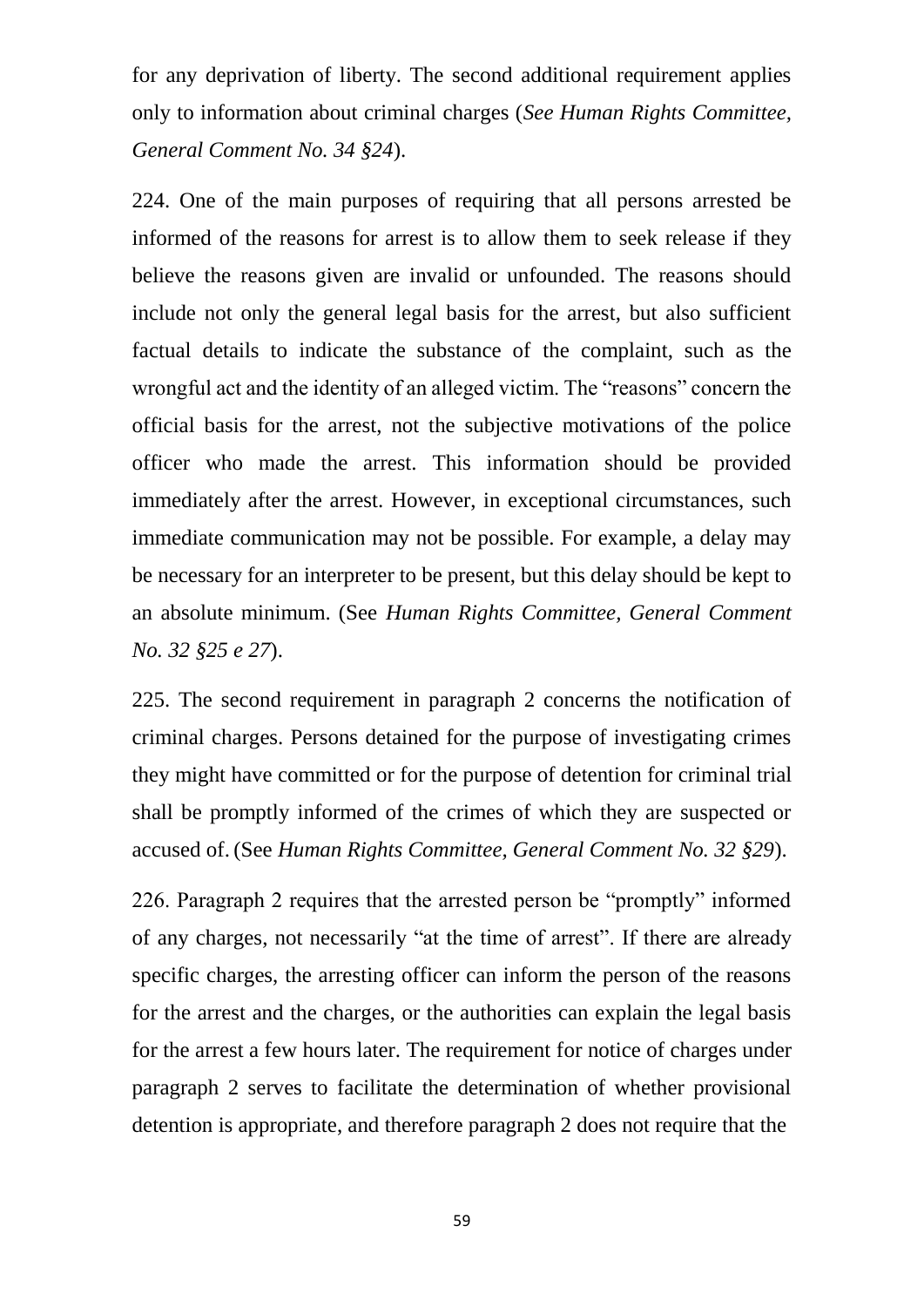arrested person receive as much detail about the charges as would be needed later to prepare for trial. (See Human Rights Committee, General Comment No. *34 §30, 32, §31*).

227. As to the Applicant's allegation that he was arrested at his home on April 21, 2020 and detained at the Criminal Intelligence and Investigation Service (SCRIC) premises without being informed of the reasons for his arrest; that even during his hearing, which began at around 10:00 a.m. on April 21, 2020, it was at 3:15 p.m. that the investigators notified him of the charges, the Court notes that the Respondent has not disputed such claims.

228. The Court further notes that no explanation was provided to the Applicant about the reasons for his detention, that he was notified of the indictment only after 6 hours, after the start of the hearing of the Applicant and the Respondent did not provide any reason to justify such delay.

229. The Respondent has only admitted that following the requisitions of the Federal Attorney, the Central Bureau of Investigations and Criminal Investigations invited the Applicant to appear on three (3) consecutive occasions, but the latter did not deign to appear, which constitutes disobedience to judicial authority; that it was following this refusal that the Central Bureau of Investigation and Criminal Investigations proceeded to arrest the Applicant in order to further investigate the facts of aggravated disturbance of public order, violation of the internal security of the State and dissemination of false news of which he was accused, in accordance with the requisitions of the Federal Attorney.

230. As can be seen, the Respondent has neither claimed nor proven that it notified the Applicant of the facts leading to his detention at the beginning of his hearing, and the Applicant was heard for more than 6 hours without knowing the reason for his detention. (See Human Rights Committee,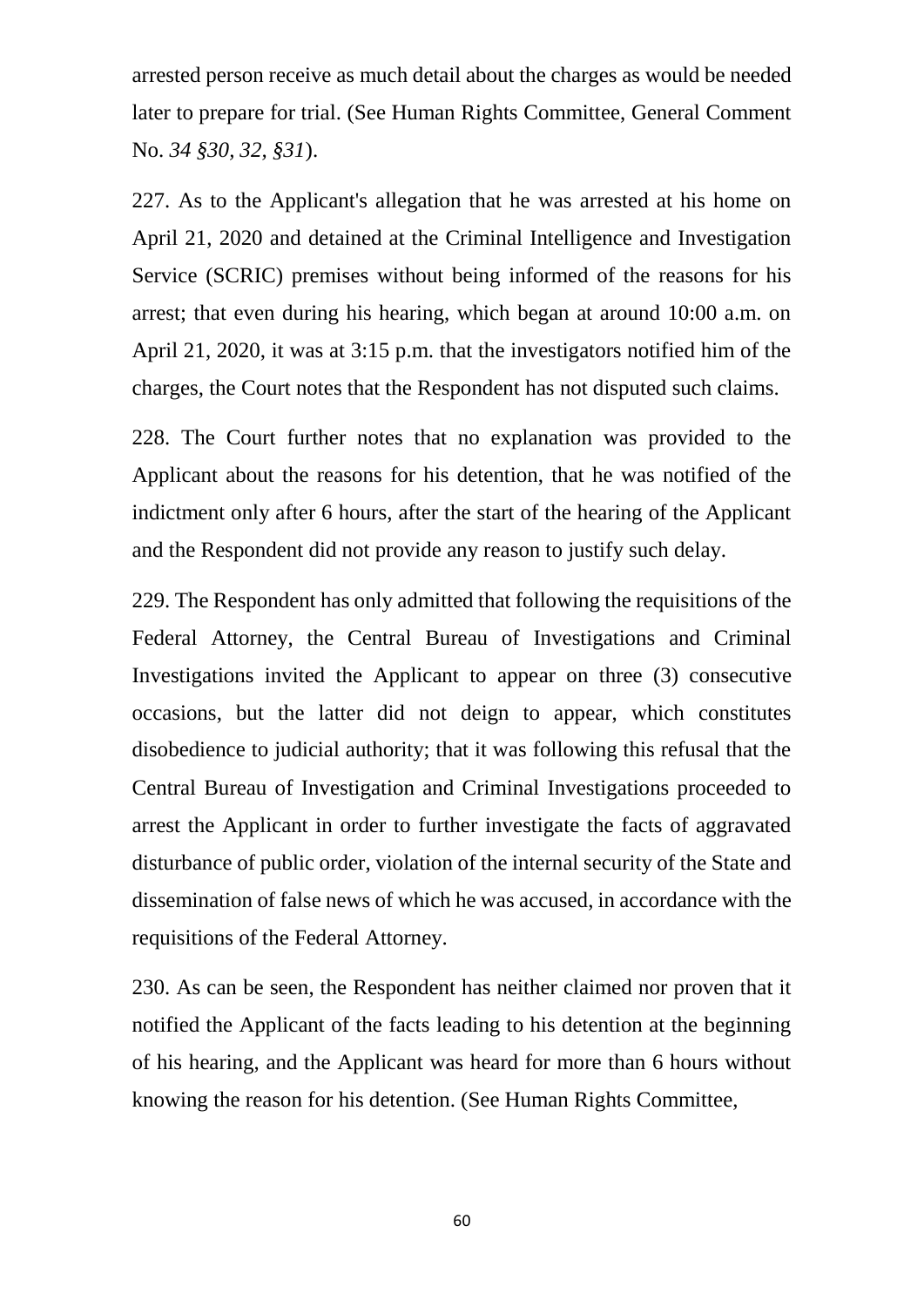*ESSONO MIKA MIHA v. EQUATORIAL GUINEA*, Comm. No. 414/1990, para. 6.5; *PAUL KELLY v. JAMAICA*, Comm. No. 253/1987, para. 5.8).

231. Based on the information presented, the Court finds that the Respondent violated the Applicant's right to liberty and security guaranteed by Articles 6, *in fine*, of the African Charter, 9, paragraph 2 of the ICCPR, and 9 of the UDHR.

#### **XII – REPARATION**

232. The Applicant seeks to be compensated in the symbolic amount of 01 CFA franc for the damage he suffered.

233. The Respondent said nothing in connection with this relief sought.

234. In the instant case, it was established that the Respondent State, through its agents, violated the Applicant's rights to freedom of opinion liberty and security, which grants the Applicant the right to reparation, according to the principle of international law, which establishes that "*everyone who is a victim of a violation of his human rights has the right to fair and equitable redress*", whereas in terms of human rights violations, full reparation is, as a rule, impossible. (See Judgment No. ECW/CCJ/JUD/01/06, rendered in the case *DJOT BAYI TALBIA & OTHERS v. FEDERAL REPUBLIC OF NIGERIA & OTHERS* in CCJ ELR ( 2004-2009)).

235. Now, considering the seriousness of the violated rights and their consequences for the Applicant, making a global and equitable assessment, the Court attributes to the Applicant, as compensation for immaterial damages that he suffered in the amount of 1 (one) FCFA, as he claims.

#### **XIV. COSTS**

236. The Applicant sought that the Respondent be ordered to pay the costs.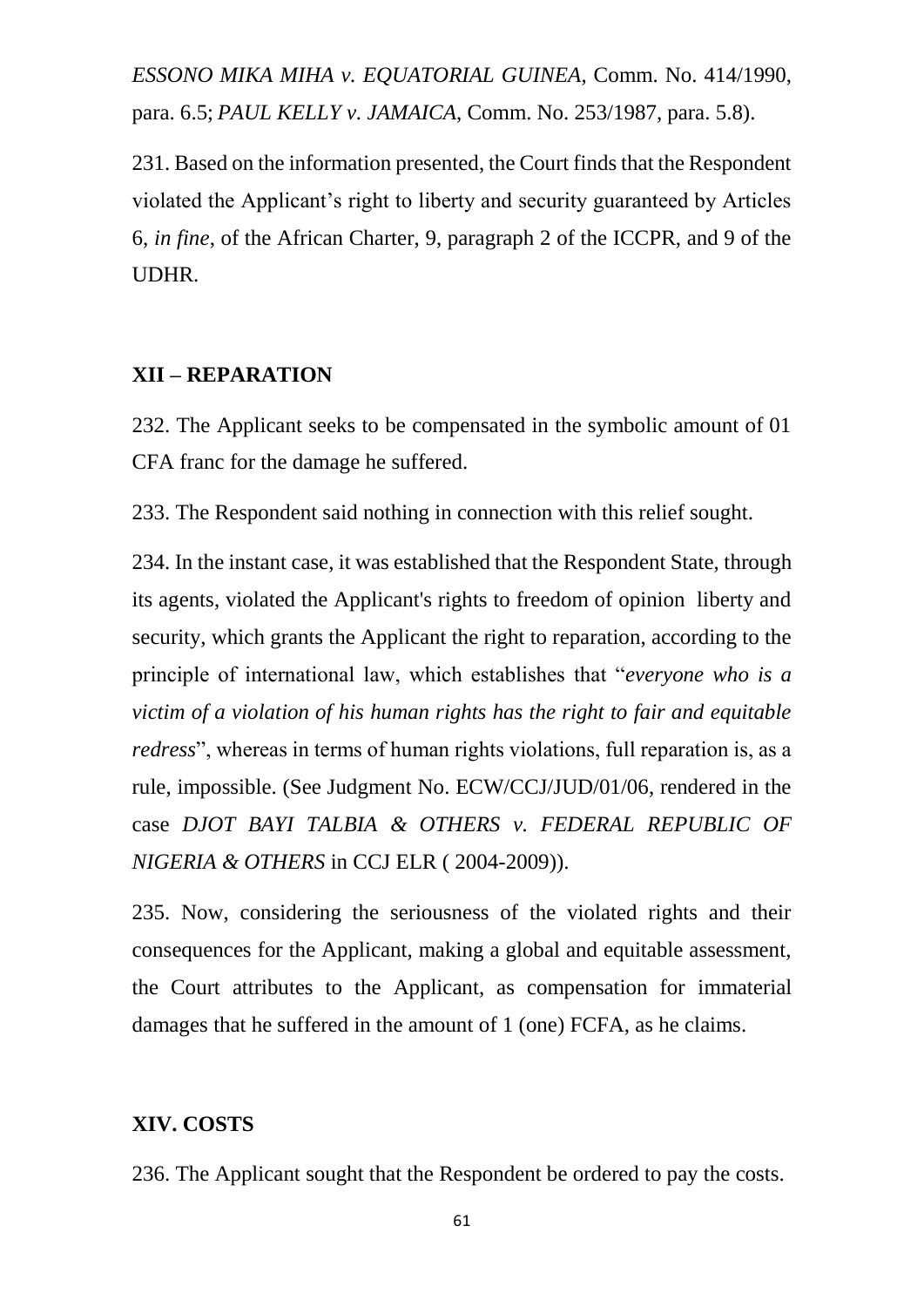237. The Respondent, in turn, seeks from the Court to order the Applicant to bear the costs of the proceedings.

238. Article 66 (1) of the Court's Rules of Procedure provides that "*A decision as to costs shall be given in the final judgment or in the order, which closes the proceedings."*

239. Paragraph 2 of the same Article states that "*The unsuccessful party is ordered to pay the costs if so decided."*

240. Thus, in light of the above provisions, the Court considers that the Respondent, as the losing party, will bear the costs of the proceeding, and the Chief Registrar is responsible for settling them.

#### **XV. OPERATIVE CLAUSE**

241. For these reasons, the Court held a public hearing and having heard both parties:

#### **As to jurisdiction:**

i. The Court declares it entertains jurisdiction;

#### **As to admissibility:**

ii. Declares that the application is admissible.

#### **As to merit:**

iii. Declares **as established** the violation of the Applicant's right to freedom of expression by the Respondent provided for in Articles 9 of the African Charter, 19 of the (UDHR) and 19 of the ICCPR.

iv. Declares that the Respondent's arrest and detention by the Respondent was arbitrary and illegal under Articles 6 of the African Charter, 9 (1) of the ICCPR, 3 and 9 of the UDHR.